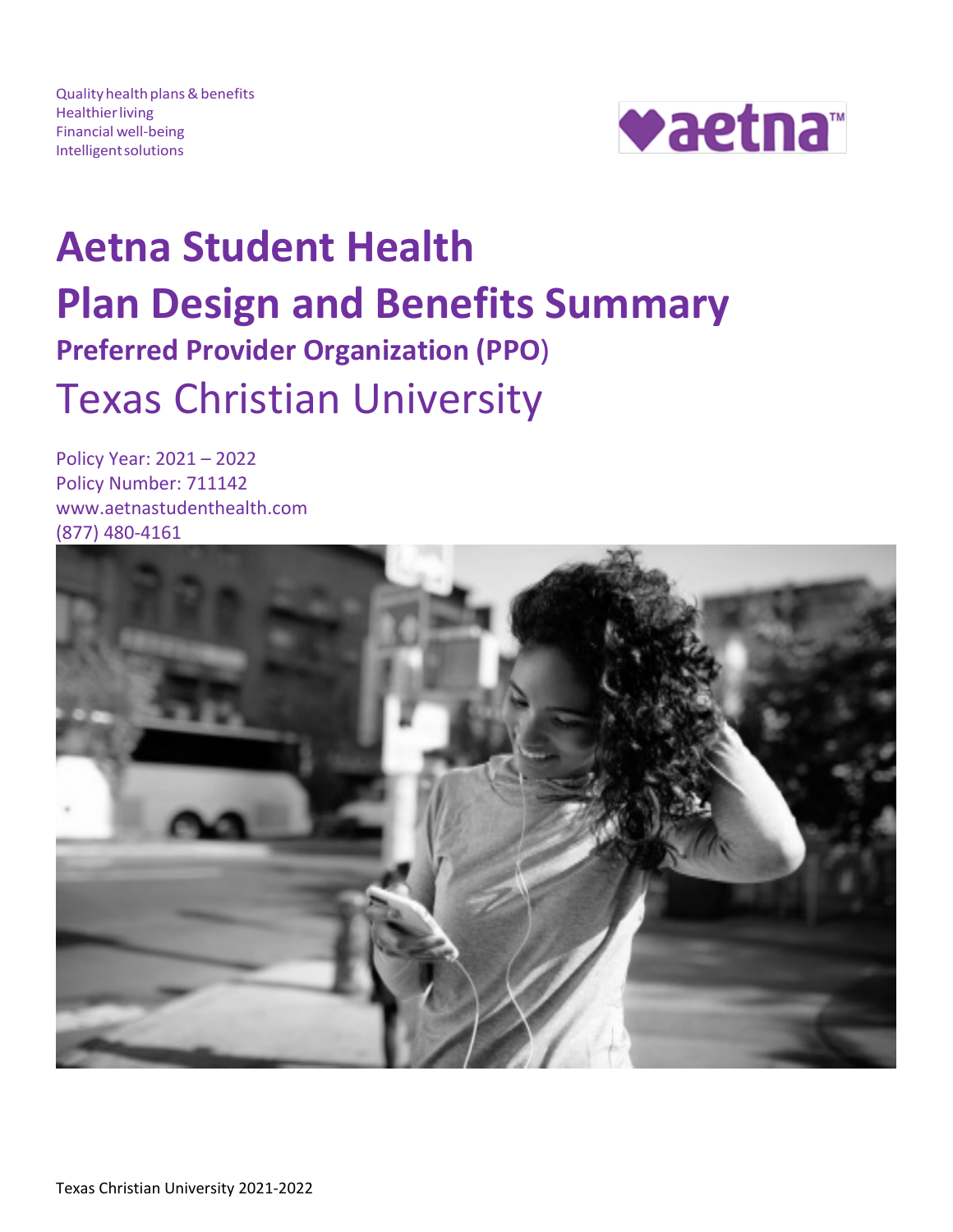This is a brief description of the Student Health Plan. The plan is available for Texas Christian University students. The plan is insured by Aetna Life Insurance Company (Aetna). The exact provisions, including definitions, governing this insurance are contained in the Certificate issued to you and may be viewed online at **[www.aetnastudenthealth.com.](http://www.aetnastudenthealth.com/)** If there is a difference between this Plan Summary and the Certificate, the Certificate will control.

# **BROWN-LUPTON HEALTH SERVICES**

The Brown-Lupton Health Center (a.k.a. The TCU Health Center), is an outpatient facility providing services similar to those found in a private practitioner's office. It is staffed by M.D.'s, a Nurse Practitioner who specializes in Women's Health Care, a Physician Assistant, and nurses – both R.N.'s and L.V.N.'s. During the academic year hours are 8:00 a.m. to 5:00 p.m. summer hours are 9:00a.m. To 4:30 p.m.

# **Aetna Student Health Insurance Coverage at Brown-Lupton Health Center**

The Brown-Lupton Health Center is an on-campus facility designed to meet the various health needs of TCU students exclusively. Students will receive a greater cost-savings by utilizing the Health Center as their primary source of care. A portion of the student health insurance premium will provide the following benefits at the Health Center:

- The Plan will pay 100% of eligible, non-prescription expenses incurred at the Health Center for the treatment of an Injury or illness.
- The deductible and Coinsurance do not apply to eligible, non-prescription expenses incurred at the Health Center.
- Non-prescription, eligible expenses are billed to Aetna Student Health by the Health Center.
- Deductibles and Coinsurance will apply on Covered Prescription Drug charges written by a Health Center Doctor and obtained from the Health Center Pharmacy.
- For more information, call the Health Services at **(817) 257-7940**. In the event of an emergency, call**911.**
- TCU Pharmacy Benefits at the Brown Lupton Health Center. Prescriptions purchased at the TCU Pharmacy may be reimbursed at 80% if the student submits a claim form and receipt to AetnaStudent Health and has met the in-network deductible of \$350.

# **Contact Information**

Brown-Lupton Health Center TCU Box 297400 Fort Worth, TX 76129 (817) 257-7940

# **Your Wed ID Card 2021-2022**

**Please Note:** For the 2021-2022 academic year all ID Cards will be available on line the first week in September, go to the TCU Health Center's website.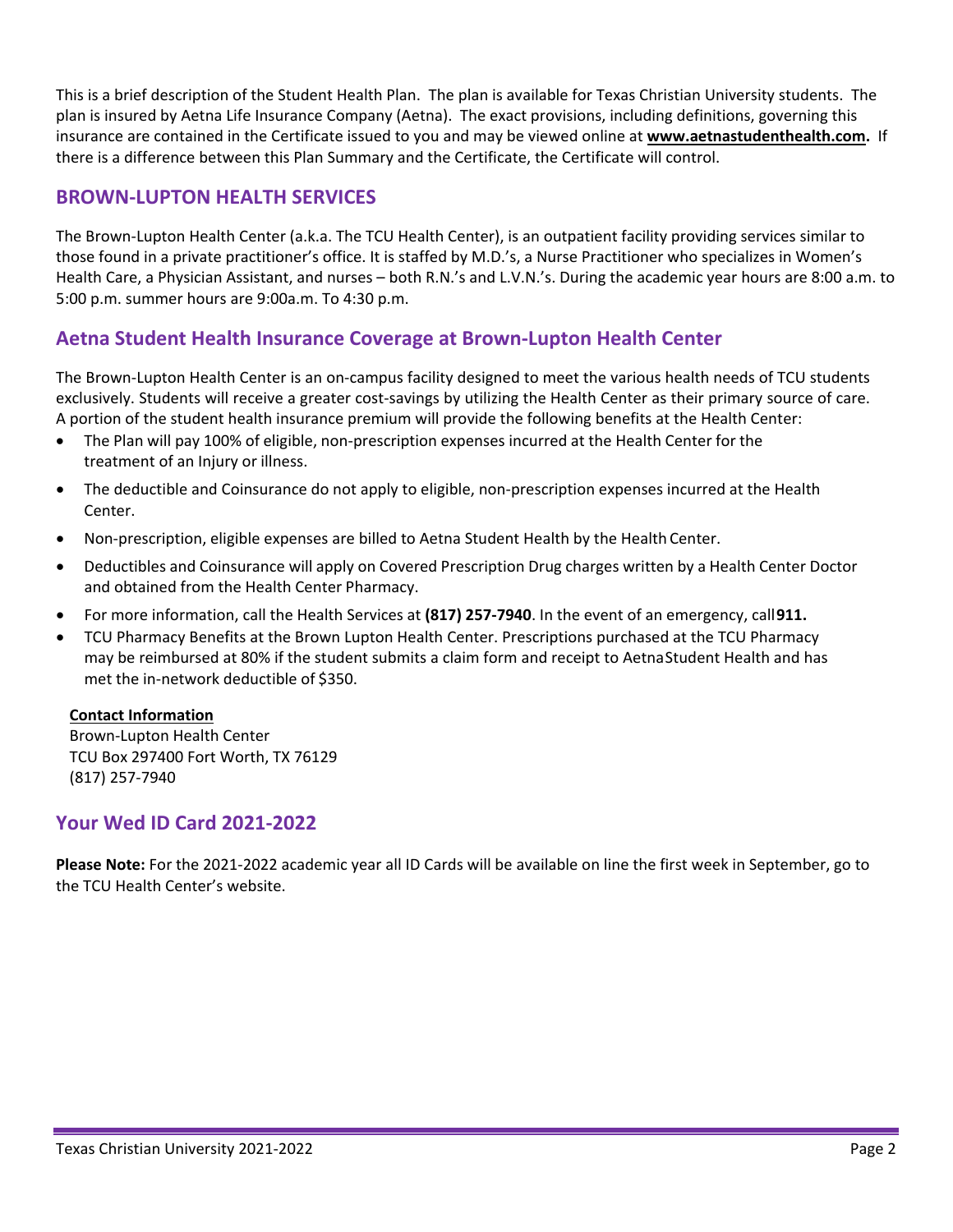# **Coverage Periods**

**Students:** Coverage for all insured students enrolled for coverage in the Plan for the following Coverage Periods. Coverage will become effective at 12:01 AM on the Coverage Start Date indicated below and will terminate at 11:59 PM on the Coverage End Date indicated.

| <b>Coverage Period</b>    | <b>Coverage Start Date</b> | <b>Coverage End Date</b> | <b>Enrollment/Waiver Deadline</b> |
|---------------------------|----------------------------|--------------------------|-----------------------------------|
| Fall                      | 08/15/2021                 | 01/09/2022               | 08/27/2021                        |
| <b>Spring</b>             | 01/10/2022                 | 08/14/2022               | 01/14/2021                        |
| <b>Summer Session I</b>   | 05/09/2022                 | 08/14/2022               | 05/12/2022                        |
| <b>Summer Session II</b>  | 05/31/2022                 | 08/14/2022               | 06/02/2022                        |
| <b>Summer Session III</b> | 07/05/2022                 | 08/14/2022               | 07/08/2022                        |

# **Rates**

The rates below include both premiums for the Plan underwritten by Aetna Life Insurance Company (Aetna), as well as Texas Christian University administrative fee.

#### **Undergraduates and Graduate Students**

|                           | <b>Coverage Start Date</b> | <b>Coverage End Date</b> | Rate    |
|---------------------------|----------------------------|--------------------------|---------|
| <b>Fall Semester</b>      | 08/15/2021                 | 01/09/2022               | \$1,082 |
| <b>Spring Semester</b>    | 01/10/2022                 | 08/14/2022               | \$1.082 |
| <b>Summer Session I</b>   | 05/09/2022                 | 08/14/2022               | \$640   |
| <b>Summer Session II</b>  | 05/31/2022                 | 08/14/2022               | \$640   |
| <b>Summer Session III</b> | 07/05/2022                 | 08/14/2022               | \$640   |

# **Student Coverage**

# **Eligibility**

All undergraduate students carrying nine or more semester hours are required to have health insurance either through the Texas Christian University Student Health Insurance Plan or through another individual or family Plan. Although not required for graduate students or undergraduates carrying less than nine semester hours, the Texas Christian University Student Health Insurance Plan is available for students attending credit, non-web courses by specifically enrolling in the Plan during the elect/waive period at the beginning of each semester. Students must actively attend classes for at least the **first 31 days** after the date for which coverage is purchased. NOTE: Employees of TCU exercising the tuition benefits program for themselves is not eligible to purchase the health care policy.

You cannot meet this eligibility requirement if you take courses through:

- Home study
- Correspondence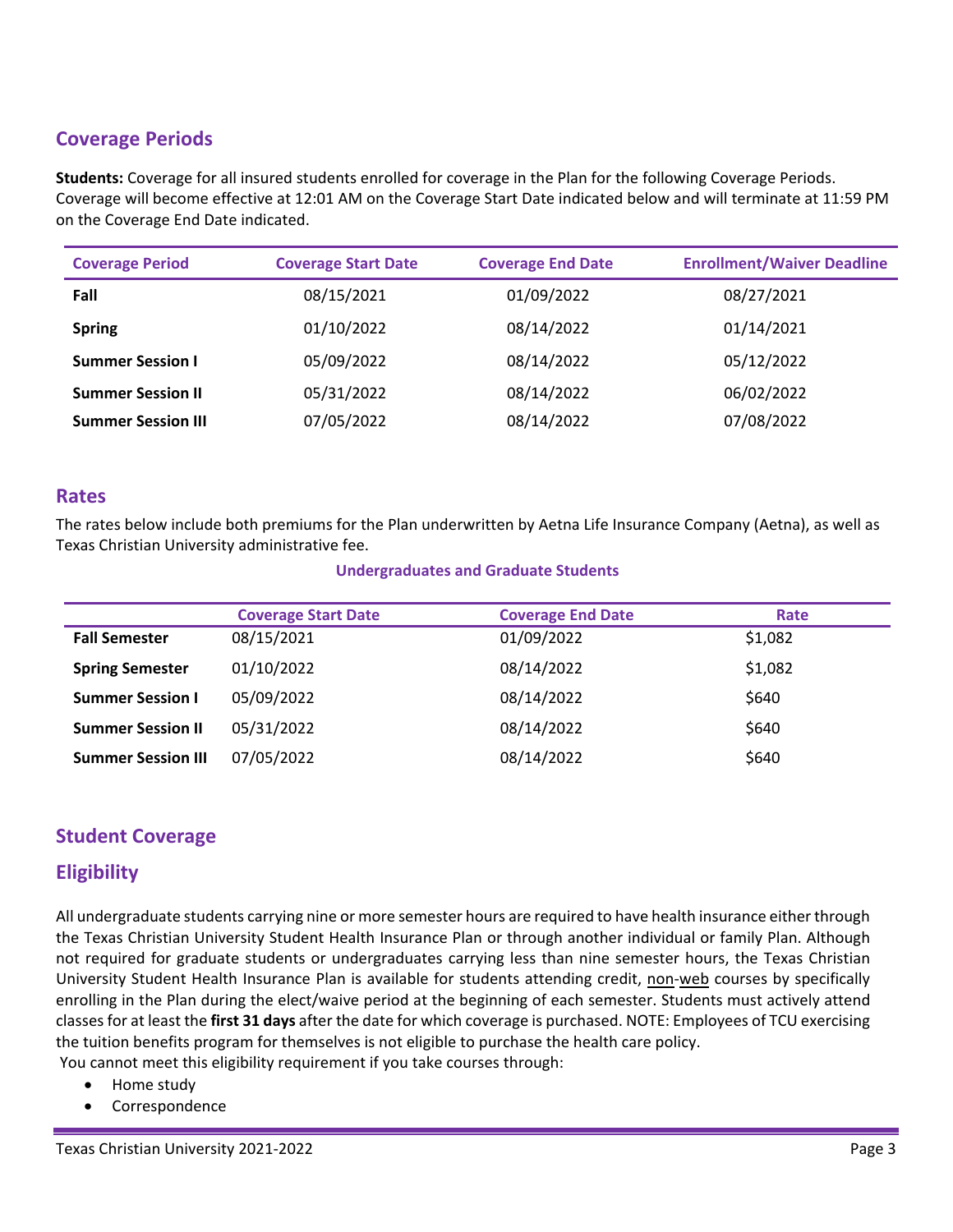- The internet
- Television (TV).

If we find out that you do not meet this eligibility requirement, we are only required to refund any premium contribution minus any claims that we have paid.

# **Waiver Process/Procedure**

Undergraduate students registered for nine or more semester hours who have adequate (coverage comparable to the Student Health Insurance Plan offered through TCU) health insurance coverage which will remain in effect throughout the 2021/2022 academic year and who do not choose to participate in the University's Student Health Insurance Plan MUST file a Waiver with the University. Participation in the University-sponsored Student Health Insurance Plan can be waived online once the student has registered for classes. The deadline for waiving participation in the Student Health Insurance Plan for the Fall Semester is **August 2**7**, 202**1. If the waiver information has not been entered online by the deadline, the student will be automatically enrolled in the University's Student Health Insurance Plan and the charge of **\$1,082** for health insurance will be posted to the student's account.

| <b>Semester</b>  | <b>Waiver Deadline Date</b> |
|------------------|-----------------------------|
| <b>Fall 2021</b> | August 27, 2021             |
| Spring 2022      | January 14, 2022            |

**Waiver submissions** may be audited by Texas Christian University, Aetna Student Health, and/or their contractors or representatives. You may be required to provide, upon request, any coverage documents and/or other records demonstrating that you meet the school's requirements for waiving the student health insurance Plan. By submitting the waiver request, you agree that your current insurance Plan may be contacted for confirmation that your coverage is in force for the applicable Policy Year and that it meets the school's waiver requirements.

#### **Voluntary Enrollment Option: Graduate Students and Part-Time Undergraduate Students**

All Graduate and Undergraduate Students with less than 9 hours who are attending credit, non-web courses may elect to self-enroll into the Plan by the dates below.

| <b>Semester</b>  | <b>Voluntary Enrollment Deadline</b> |
|------------------|--------------------------------------|
| <b>Fall 2021</b> | August 27, 2021                      |
| Spring 2022      | January 14, 2022                     |

**Exception**: A Covered Person entering the armed forces of any country will not be covered under the Policy as of the date of such entry. A pro rata refund of premium will be made for such person upon written request received by Aetna within 90 days of withdrawal from Texas Christian University.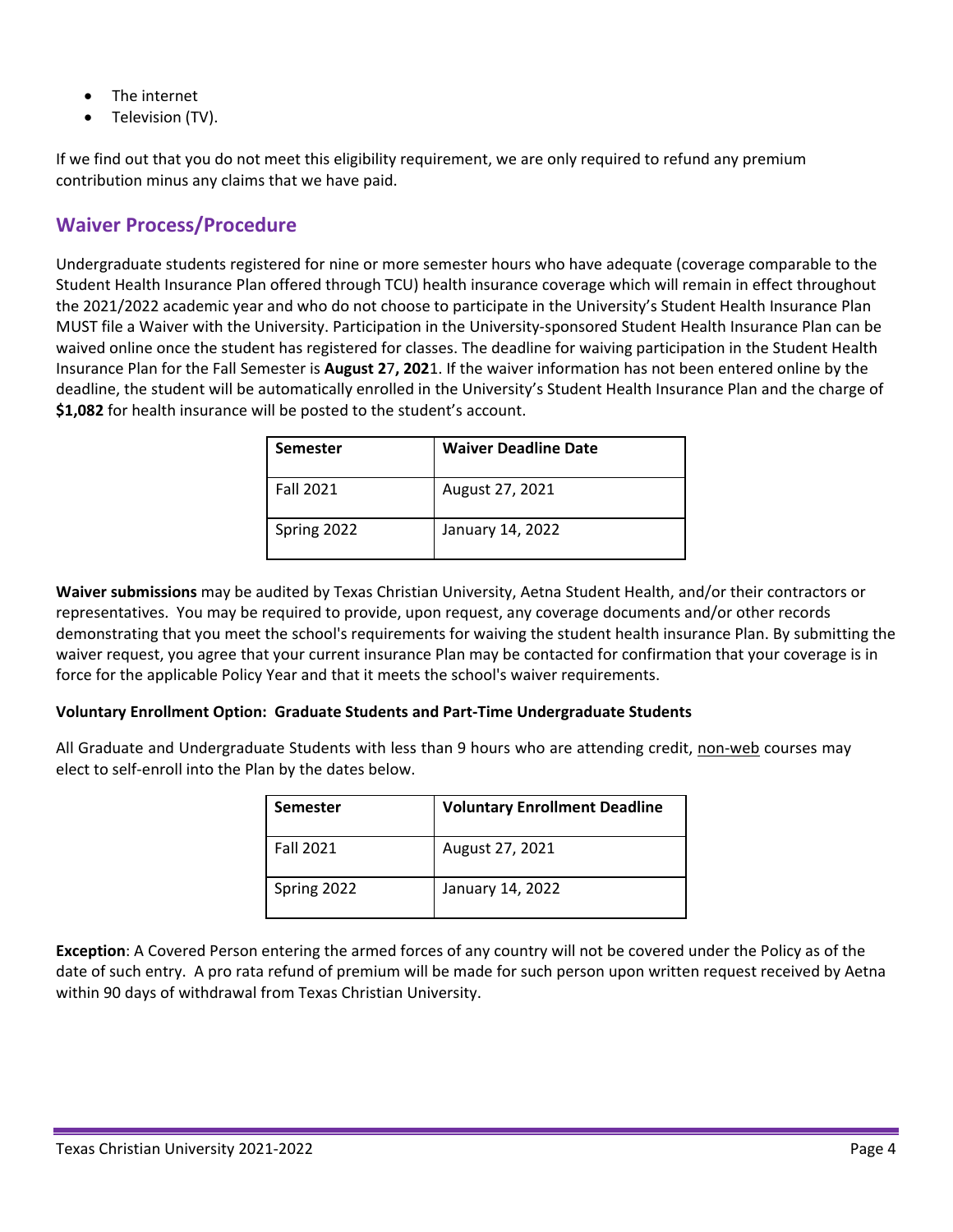# **Termination and Refunds**

**Withdrawal from Classes – Leave of Absence**: If you withdraw from classes under a school-approved leave of absence, your coverage will remain in force through the end of the period for which payment has been received and no premiums will be refunded.

**Withdrawal from Classes – Other than Leave of Absence**: If you withdraw from classes other than under a schoolapproved leave of absence within 31 days\* after the policy effective date, you will be considered ineligible for coverage, your coverage will be terminated retroactively and any premiums collected will be refunded. If the withdrawal is more than 31 days after the policy effective date, your coverage will remain in force through the end of the period for which payment has been received and no premiums will be refunded. If you withdraw from classes to enter the armed forces of any country, coverage will terminate as of the effective date of such entry and a pro rata refund of premiums will be made if you submit a written request within 90 days of withdrawal from classes.

# **Medicare Eligibility Notice**

You are not eligible to enroll in the student health plan if you have Medicare at the time of enrollment in this student plan. The plan does not provide coverage for people who have Medicare.

# **Coordination of Benefits (COB)**

The Coordination of Benefits ("COB") provision applies when a person has health care coverage under more than one plan. If you do, we will work together with your other plan(s) to decide how much each plan pays. This is called coordination of benefits (COB).

The order of benefit determination rules tell you the order in which each plan will pay a claim for benefits. The plan that pays first is called the primary plan. The primary plan must pay benefits in accordance with its policy terms. Payment is made without regard to the possibility that another plan may cover some expenses. The plan that pays after the primary plan is the secondary plan. The secondary plan may reduce the benefits it pays so that payments from all plans do not exceed 100% of the total allowable expense.

For more information about the Coordination of Benefits provision, including determining which plan is primary and which is secondary, you may call the Member Services telephone number shown on your ID card. A complete description of the Coordination of Benefits provision is contained in the Policy issued to School Name, and may be viewed online at [www.aetnastudenthealth.com.](http://www.aetnastudenthealth.com/)

# **In-network Provider Network**

Aetna Student Health offers Aetna's broad network of In-network Providers. You can save money by seeing In-network Providers because Aetna has negotiated special rates with them, and because the Plan's benefits are better.

If you need care that is covered under the Plan but not available from an In-network Provider, contact Member Services for assistance at the toll-free number on the back of your ID card. In this situation, Aetna may issue a pre-approval for you to receive the care from an Out-of-network Provider. When a pre-approval is issued by Aetna, the benefit level is the same as for In-network Providers.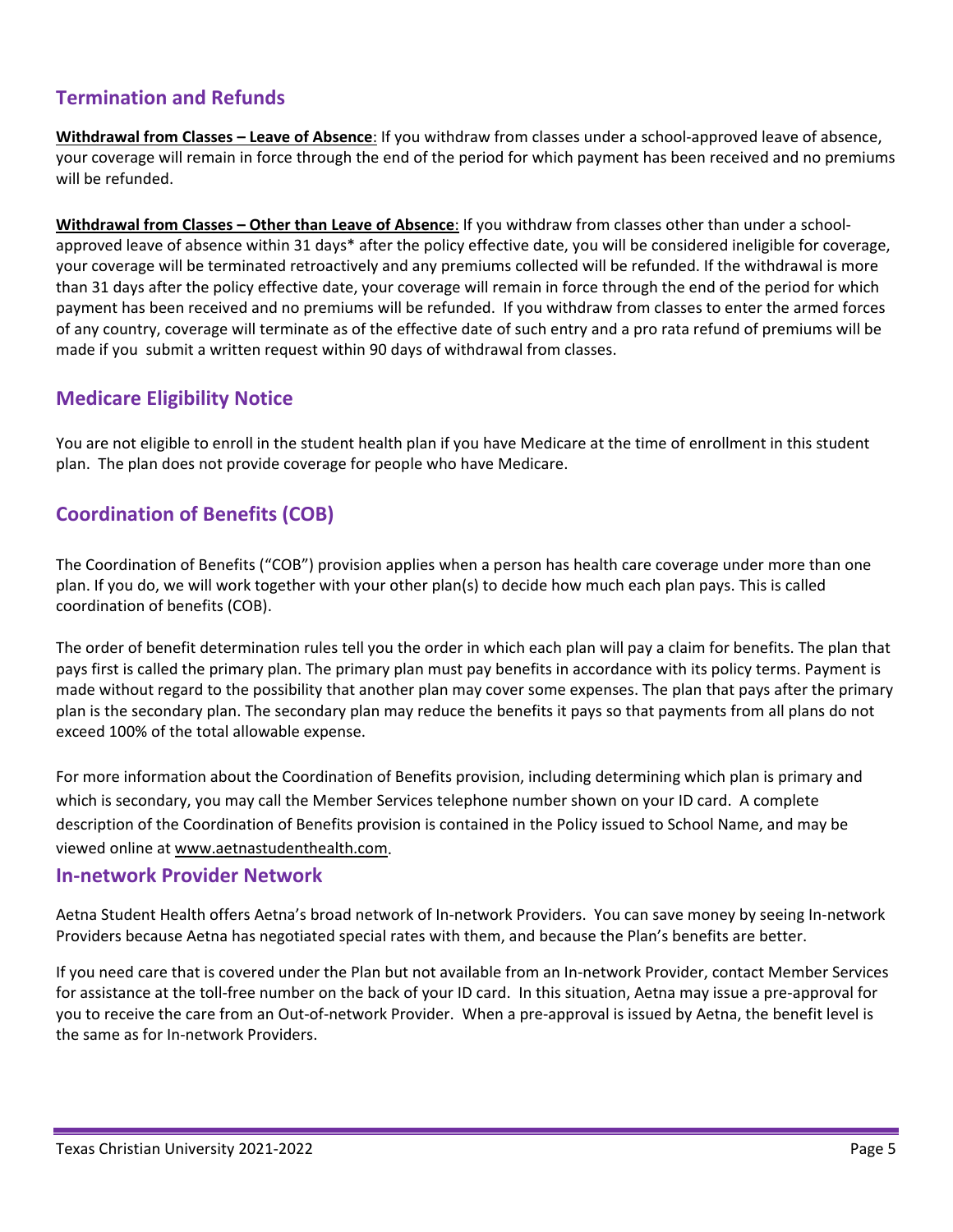# **Preauthorization**

You need pre-approval from us for some eligible health services. Pre-approval is also called preauthorization. Your innetwork physician is responsible for obtaining any necessary preauthorization before you get the care. When you go to an out-of-network provider, it is your responsibility to obtain preauthorization from us for any services and supplies on the preauthorization list. If you do not preauthorize when required, there is a \$500 penalty for each type of eligible health service that was not preauthorized. For a current listing of the health services or prescription drugs that require preauthorization, contact Member Services or go to www.aetnastudenthealth.com.

# **Preauthorization call**

Preauthorization should be secured within the timeframes specified below. To obtain preauthorization, call Member Services at the toll-free number on your ID card. This call must be made:

| Non-emergency admissions:                                        | You, your physician or the facility will need to call and request<br>preauthorization at least 3 days before the date you are scheduled to be<br>admitted.                                                                                                 |
|------------------------------------------------------------------|------------------------------------------------------------------------------------------------------------------------------------------------------------------------------------------------------------------------------------------------------------|
| An emergency admission:                                          | You, your physician or the facility must call within 48 hours or as soon as<br>reasonably possible after you have been admitted.                                                                                                                           |
| An urgent admission:                                             | You, your physician or the facility will need to call before you are<br>scheduled to be admitted. An urgent admission is a hospital admission by<br>a physician due to the onset of or change in an illness, the diagnosis of an<br>illness, or an injury. |
| Outpatient non-emergency services<br>requiring preauthorization: | You or your physician must call at least 3 days before the outpatient care<br>is provided, or the treatment or procedure is scheduled.                                                                                                                     |

We will provide a written notification to you and your physician of the preauthorization decision, where required by state law. If your preauthorized services are approved, the approval is valid for 30 days as long as you remain enrolled in the plan.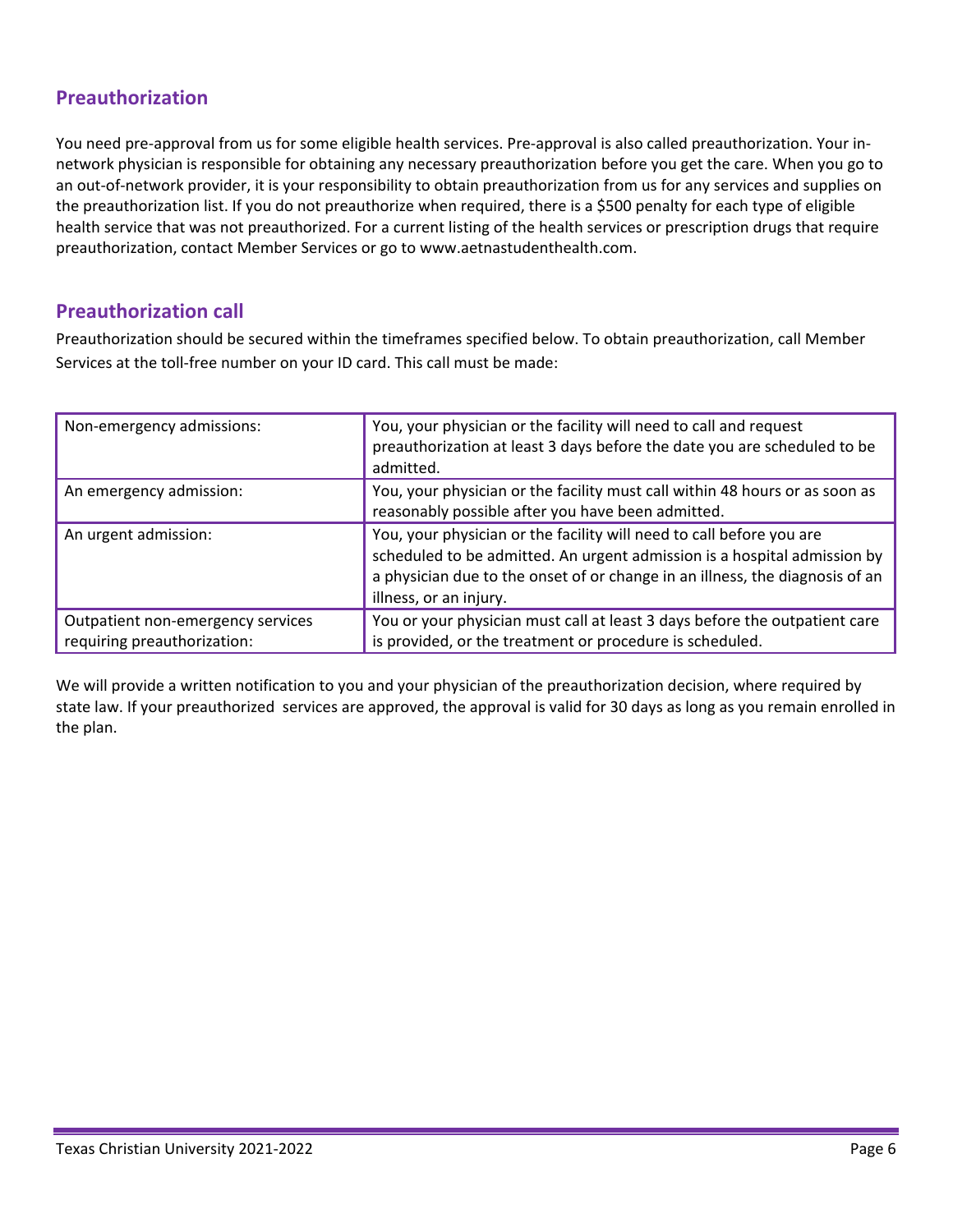# **Description of Benefits**

The Plan excludes coverage for certain services and has limitations on the amounts it will pay. While this Plan Summary document will tell you about some of the important features of the Plan, other features that may be important to you are defined in the Certificate. To look at the full Plan description, which is contained in the Certificate issued to you, go to **[www.aetnastudenthealth.com.](http://www.aetnastudenthealth.com/)** 

This Plan will pay benefits in accordance with any applicable **Texas** Insurance Law(s).

| Policy year deductible                                                                                                                                                                                                                                                                                                                                                                                                                                                                | In-network coverage   | Out-of-network coverage |  |
|---------------------------------------------------------------------------------------------------------------------------------------------------------------------------------------------------------------------------------------------------------------------------------------------------------------------------------------------------------------------------------------------------------------------------------------------------------------------------------------|-----------------------|-------------------------|--|
| You have to meet your policy year deductible before this plan pays for benefits.                                                                                                                                                                                                                                                                                                                                                                                                      |                       |                         |  |
| <b>Student</b>                                                                                                                                                                                                                                                                                                                                                                                                                                                                        | \$350 per policy year | \$600 per policy year   |  |
| Policy year deductible waiver                                                                                                                                                                                                                                                                                                                                                                                                                                                         |                       |                         |  |
| The policy year deductible is waived for all of the following eligible health services:<br>In-network care for Preventive care and wellness, Pediatric Vision Care services, Outpatient Physician and<br>$\bullet$<br>specialist surgical services, In-hospital non-surgical physician services, Mental Health & Substance Abuse<br>Treatment<br>In-network care and out-of-network care for Pediatric Dental Care, Well newborn nursery care, and Ambulance<br>$\bullet$<br>services |                       |                         |  |
| <b>Maximum out-of-pocket limits</b>                                                                                                                                                                                                                                                                                                                                                                                                                                                   |                       |                         |  |

| <b>Student</b> | \$4,600 per policy year | √\$8,000 per policy year |
|----------------|-------------------------|--------------------------|

| <b>Eligible health services</b>                                                                                                                                                                                                                                                                                                                                                                                          | In-network coverage                               | Out-of-network coverage                     |  |  |
|--------------------------------------------------------------------------------------------------------------------------------------------------------------------------------------------------------------------------------------------------------------------------------------------------------------------------------------------------------------------------------------------------------------------------|---------------------------------------------------|---------------------------------------------|--|--|
| <b>Routine physical exams</b>                                                                                                                                                                                                                                                                                                                                                                                            |                                                   |                                             |  |  |
| Performed at a physician's office                                                                                                                                                                                                                                                                                                                                                                                        | 100% (of the negotiated<br>charge) per visit      | 70% (of the recognized charge)<br>per visit |  |  |
|                                                                                                                                                                                                                                                                                                                                                                                                                          | No copayment or policy year<br>deductible applies |                                             |  |  |
| Covered persons age 22 and over: Maximum<br>visits per policy year                                                                                                                                                                                                                                                                                                                                                       | 1 visit                                           |                                             |  |  |
| Subject to any age and visit limits provided for in the comprehensive guidelines supported by the American Academy of<br>Pediatrics/Bright Futures/Health Resources and Services Administration guidelines for children and adolescents. For<br>details, contact your physician or Member Services by logging in to your Aetna website at www.aetnastudenthealth.com<br>or calling the toll-free number on your ID card. |                                                   |                                             |  |  |
| <b>Preventive care immunizations</b>                                                                                                                                                                                                                                                                                                                                                                                     |                                                   |                                             |  |  |
| Performed in a facility or at a physician's office                                                                                                                                                                                                                                                                                                                                                                       | 100% (of the negotiated<br>charge) per visit      | 70% (of the recognized charge)<br>per visit |  |  |
| No policy year deductible or copayment applies<br>for children from birth through age 6                                                                                                                                                                                                                                                                                                                                  | No copayment or policy year<br>deductible applies |                                             |  |  |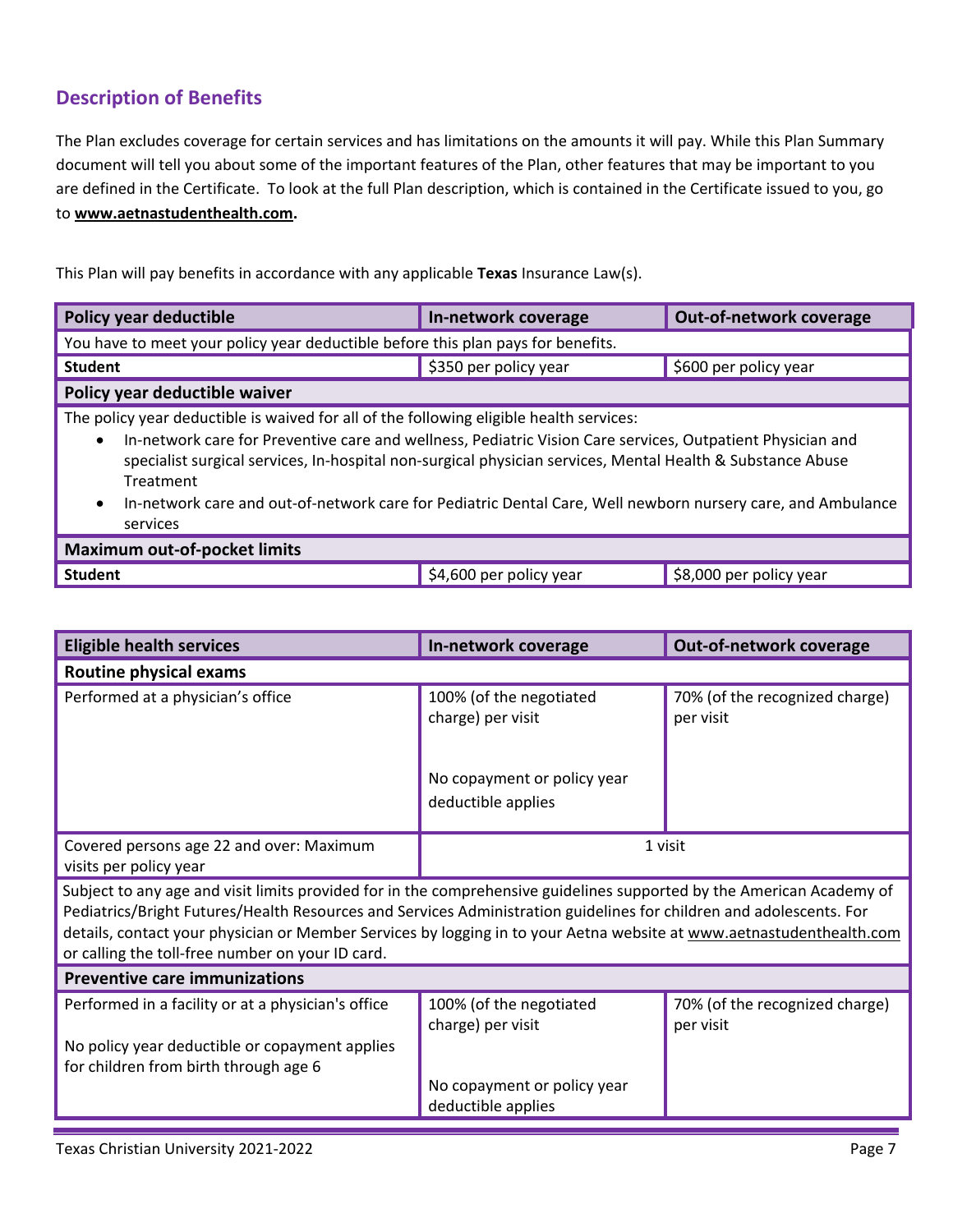| <b>Eligible health services</b> | In-network coverage | Out-of-network coverage |
|---------------------------------|---------------------|-------------------------|
| <b>Maximums</b>                 |                     |                         |

Subject to any age and visit limits provided for in the comprehensive guidelines supported by the American Academy of Pediatrics/Bright Futures/Health Resources and Services Administration guidelines for children and adolescents.

For details, contact your physician or Member Services by logging onto your Aetna member website at [www.aetnastudenthealth.com](http://www.aetnastudenthealth.com/) or calling the number on the back of your ID card.

### **The following is not covered under this benefit:**

• Any immunization that is not considered to be preventive care or recommended as preventive care, such as those required due to employment or travel

| Performed at a physician's, obstetrician (OB),<br>100% (of the negotiated<br>70% (of the recognized charge)<br>gynecologist (GYN) or OB/GYN office<br>charge) per visit<br>per visit<br>No copayment or policy year<br>deductible applies<br><b>Maximums</b><br>Subject to any age limits provided for in the comprehensive guidelines supported by the Health Resources and Services<br>Administration.<br>1 Pap smear every 12 months for women age 18 and older<br>1 exam every 12 months for women over age 25 who are at risk for ovarian cancer<br>1 exam every 12 months for women age 18 and older For women over age 60 depending on risk factors<br>Preventive screening and counseling services<br>Preventive screening and counseling services for<br>100% (of the negotiated<br>70% (of the recognized charge)<br>Obesity and/or healthy diet counseling, Misuse of<br>charge) per visit<br>per visit<br>alcohol & drugs, Tobacco Products, Depression<br>Screening, Sexually transmitted infection<br>No copayment or policy year<br>counseling & Genetic risk counseling for breast<br>deductible applies<br>and ovarian cancer<br>Obesity and/or healthy diet counseling Maximum<br>Age 0-22: unlimited visits.<br>Age 22 and older: 26 visits per 12 months, of which up to 10 visits<br>visits<br>may be used for healthy diet counseling.<br>Misuse of alcohol and/or drugs counseling<br>5 visits<br>Maximum visits per policy year<br>Use of tobacco products counseling Maximum<br>8 visits<br>visits per policy year<br>Depression screening counseling Maximum visits<br>1 visit<br>per policy year<br>Sexually transmitted infection counseling<br>2 visits<br>Maximum visits per policy year<br>Genetic risk counseling for breast and ovarian<br>Not subject to any age or frequency limitations<br>cancer limitations | Routine gynecological exams (including Pap smears and cytology tests) |  |  |  |  |
|---------------------------------------------------------------------------------------------------------------------------------------------------------------------------------------------------------------------------------------------------------------------------------------------------------------------------------------------------------------------------------------------------------------------------------------------------------------------------------------------------------------------------------------------------------------------------------------------------------------------------------------------------------------------------------------------------------------------------------------------------------------------------------------------------------------------------------------------------------------------------------------------------------------------------------------------------------------------------------------------------------------------------------------------------------------------------------------------------------------------------------------------------------------------------------------------------------------------------------------------------------------------------------------------------------------------------------------------------------------------------------------------------------------------------------------------------------------------------------------------------------------------------------------------------------------------------------------------------------------------------------------------------------------------------------------------------------------------------------------------------------------------------------------------------------------------------------------------------|-----------------------------------------------------------------------|--|--|--|--|
|                                                                                                                                                                                                                                                                                                                                                                                                                                                                                                                                                                                                                                                                                                                                                                                                                                                                                                                                                                                                                                                                                                                                                                                                                                                                                                                                                                                                                                                                                                                                                                                                                                                                                                                                                                                                                                                   |                                                                       |  |  |  |  |
|                                                                                                                                                                                                                                                                                                                                                                                                                                                                                                                                                                                                                                                                                                                                                                                                                                                                                                                                                                                                                                                                                                                                                                                                                                                                                                                                                                                                                                                                                                                                                                                                                                                                                                                                                                                                                                                   |                                                                       |  |  |  |  |
|                                                                                                                                                                                                                                                                                                                                                                                                                                                                                                                                                                                                                                                                                                                                                                                                                                                                                                                                                                                                                                                                                                                                                                                                                                                                                                                                                                                                                                                                                                                                                                                                                                                                                                                                                                                                                                                   |                                                                       |  |  |  |  |
|                                                                                                                                                                                                                                                                                                                                                                                                                                                                                                                                                                                                                                                                                                                                                                                                                                                                                                                                                                                                                                                                                                                                                                                                                                                                                                                                                                                                                                                                                                                                                                                                                                                                                                                                                                                                                                                   |                                                                       |  |  |  |  |
|                                                                                                                                                                                                                                                                                                                                                                                                                                                                                                                                                                                                                                                                                                                                                                                                                                                                                                                                                                                                                                                                                                                                                                                                                                                                                                                                                                                                                                                                                                                                                                                                                                                                                                                                                                                                                                                   |                                                                       |  |  |  |  |
|                                                                                                                                                                                                                                                                                                                                                                                                                                                                                                                                                                                                                                                                                                                                                                                                                                                                                                                                                                                                                                                                                                                                                                                                                                                                                                                                                                                                                                                                                                                                                                                                                                                                                                                                                                                                                                                   |                                                                       |  |  |  |  |
|                                                                                                                                                                                                                                                                                                                                                                                                                                                                                                                                                                                                                                                                                                                                                                                                                                                                                                                                                                                                                                                                                                                                                                                                                                                                                                                                                                                                                                                                                                                                                                                                                                                                                                                                                                                                                                                   |                                                                       |  |  |  |  |
|                                                                                                                                                                                                                                                                                                                                                                                                                                                                                                                                                                                                                                                                                                                                                                                                                                                                                                                                                                                                                                                                                                                                                                                                                                                                                                                                                                                                                                                                                                                                                                                                                                                                                                                                                                                                                                                   |                                                                       |  |  |  |  |
|                                                                                                                                                                                                                                                                                                                                                                                                                                                                                                                                                                                                                                                                                                                                                                                                                                                                                                                                                                                                                                                                                                                                                                                                                                                                                                                                                                                                                                                                                                                                                                                                                                                                                                                                                                                                                                                   |                                                                       |  |  |  |  |
|                                                                                                                                                                                                                                                                                                                                                                                                                                                                                                                                                                                                                                                                                                                                                                                                                                                                                                                                                                                                                                                                                                                                                                                                                                                                                                                                                                                                                                                                                                                                                                                                                                                                                                                                                                                                                                                   |                                                                       |  |  |  |  |
|                                                                                                                                                                                                                                                                                                                                                                                                                                                                                                                                                                                                                                                                                                                                                                                                                                                                                                                                                                                                                                                                                                                                                                                                                                                                                                                                                                                                                                                                                                                                                                                                                                                                                                                                                                                                                                                   |                                                                       |  |  |  |  |
|                                                                                                                                                                                                                                                                                                                                                                                                                                                                                                                                                                                                                                                                                                                                                                                                                                                                                                                                                                                                                                                                                                                                                                                                                                                                                                                                                                                                                                                                                                                                                                                                                                                                                                                                                                                                                                                   |                                                                       |  |  |  |  |
|                                                                                                                                                                                                                                                                                                                                                                                                                                                                                                                                                                                                                                                                                                                                                                                                                                                                                                                                                                                                                                                                                                                                                                                                                                                                                                                                                                                                                                                                                                                                                                                                                                                                                                                                                                                                                                                   |                                                                       |  |  |  |  |
|                                                                                                                                                                                                                                                                                                                                                                                                                                                                                                                                                                                                                                                                                                                                                                                                                                                                                                                                                                                                                                                                                                                                                                                                                                                                                                                                                                                                                                                                                                                                                                                                                                                                                                                                                                                                                                                   |                                                                       |  |  |  |  |
|                                                                                                                                                                                                                                                                                                                                                                                                                                                                                                                                                                                                                                                                                                                                                                                                                                                                                                                                                                                                                                                                                                                                                                                                                                                                                                                                                                                                                                                                                                                                                                                                                                                                                                                                                                                                                                                   |                                                                       |  |  |  |  |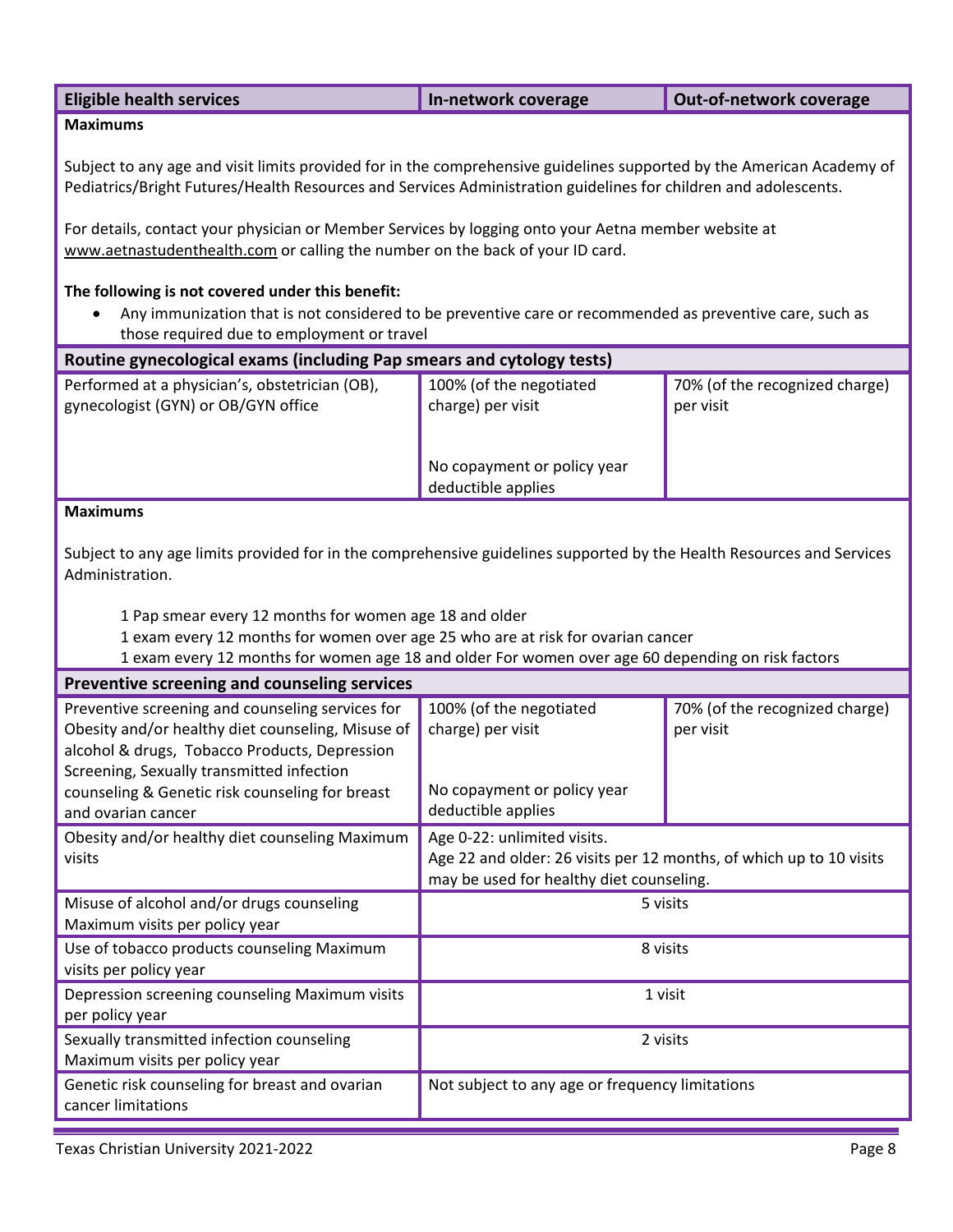| <b>Eligible health services</b>                                                                                                                                                                                                                                                                                                                                     | In-network coverage                                                                                                                                                                                                                                                                                                                                                                          | Out-of-network coverage                     |  |
|---------------------------------------------------------------------------------------------------------------------------------------------------------------------------------------------------------------------------------------------------------------------------------------------------------------------------------------------------------------------|----------------------------------------------------------------------------------------------------------------------------------------------------------------------------------------------------------------------------------------------------------------------------------------------------------------------------------------------------------------------------------------------|---------------------------------------------|--|
| Routine cancer screenings                                                                                                                                                                                                                                                                                                                                           | 100% (of the negotiated                                                                                                                                                                                                                                                                                                                                                                      | 70% (of the recognized charge)              |  |
|                                                                                                                                                                                                                                                                                                                                                                     | charge) per visit                                                                                                                                                                                                                                                                                                                                                                            | per visit                                   |  |
|                                                                                                                                                                                                                                                                                                                                                                     |                                                                                                                                                                                                                                                                                                                                                                                              |                                             |  |
|                                                                                                                                                                                                                                                                                                                                                                     |                                                                                                                                                                                                                                                                                                                                                                                              |                                             |  |
|                                                                                                                                                                                                                                                                                                                                                                     | No copayment or policy year                                                                                                                                                                                                                                                                                                                                                                  |                                             |  |
|                                                                                                                                                                                                                                                                                                                                                                     | deductible applies                                                                                                                                                                                                                                                                                                                                                                           |                                             |  |
| <b>Maximums</b>                                                                                                                                                                                                                                                                                                                                                     |                                                                                                                                                                                                                                                                                                                                                                                              |                                             |  |
| $\bullet$<br>cancer screenings<br>$\bullet$<br>covered persons age 35 or older<br>٠<br>Diagnostic mammograms are not subject to any age or frequency limitation.<br>٠<br>$\bullet$<br>1 PSA test every 12 months for covered persons age 40 and older with a family history of prostate cancer, or                                                                  | Coverage for diagnostic mammograms will be considered the same as mammograms performed for routine<br>1 low-dose mammogram every 12 months, including digital mammography and breast tomosynthesis, for<br>For females of any age as described below for additional routine cancer screenings<br>1 Prostate Specific Antigen (PSA) test every 12 months for covered persons age 50 and older |                                             |  |
| other risk factor                                                                                                                                                                                                                                                                                                                                                   |                                                                                                                                                                                                                                                                                                                                                                                              |                                             |  |
| 1 fecal occult blood test every 12 months for covered persons age 50 or older<br>٠                                                                                                                                                                                                                                                                                  |                                                                                                                                                                                                                                                                                                                                                                                              |                                             |  |
| 1 flexible sigmoidoscopy every 5 years for covered persons age 50 or older<br>$\bullet$                                                                                                                                                                                                                                                                             |                                                                                                                                                                                                                                                                                                                                                                                              |                                             |  |
| 1 colonoscopy every 10 years for covered persons age 50 or older                                                                                                                                                                                                                                                                                                    |                                                                                                                                                                                                                                                                                                                                                                                              |                                             |  |
| <b>Additional Maximums</b>                                                                                                                                                                                                                                                                                                                                          |                                                                                                                                                                                                                                                                                                                                                                                              |                                             |  |
| Subject to any age, family history, and frequency guidelines as set forth in the most current:<br>Evidence-based items that have in effect a rating of A or B in the current recommendations of the United States<br>$\bullet$<br>Preventive Services Task Force; and<br>The comprehensive guidelines supported by the Health Resources and Services Administration |                                                                                                                                                                                                                                                                                                                                                                                              |                                             |  |
| Lung cancer screening maximums                                                                                                                                                                                                                                                                                                                                      |                                                                                                                                                                                                                                                                                                                                                                                              | 1 screening every 12 months*                |  |
| Prenatal care services (Preventive care services                                                                                                                                                                                                                                                                                                                    | 100% (of the negotiated                                                                                                                                                                                                                                                                                                                                                                      | 70% (of the recognized charge)              |  |
| only)                                                                                                                                                                                                                                                                                                                                                               | charge) per visit                                                                                                                                                                                                                                                                                                                                                                            | per visit                                   |  |
|                                                                                                                                                                                                                                                                                                                                                                     |                                                                                                                                                                                                                                                                                                                                                                                              |                                             |  |
|                                                                                                                                                                                                                                                                                                                                                                     | No copayment or policy year<br>deductible applies                                                                                                                                                                                                                                                                                                                                            |                                             |  |
| Lactation support and counseling services                                                                                                                                                                                                                                                                                                                           | 100% (of the negotiated<br>charge) per visit                                                                                                                                                                                                                                                                                                                                                 | 70% (of the recognized charge)<br>per visit |  |
|                                                                                                                                                                                                                                                                                                                                                                     | No copayment or policy year<br>deductible applies                                                                                                                                                                                                                                                                                                                                            |                                             |  |
| Lactation counseling services maximum visits per<br>policy year either in a group or individual setting                                                                                                                                                                                                                                                             | 6 visits                                                                                                                                                                                                                                                                                                                                                                                     |                                             |  |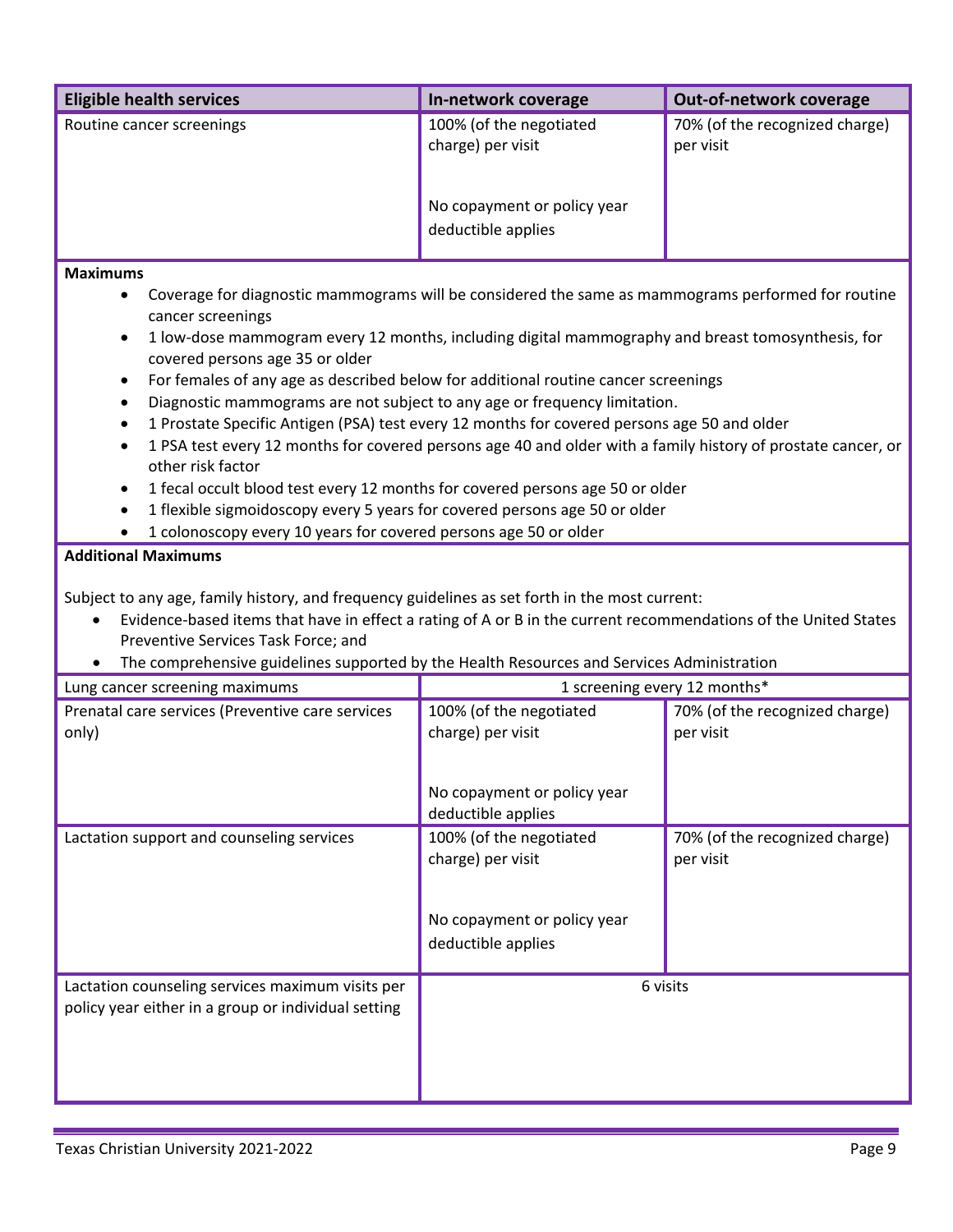| <b>Eligible health services</b>                                                                                                                                          | In-network coverage                               | Out-of-network coverage                     |  |
|--------------------------------------------------------------------------------------------------------------------------------------------------------------------------|---------------------------------------------------|---------------------------------------------|--|
| Breast pump supplies and accessories                                                                                                                                     | 100% (of the negotiated<br>charge) per item       | 70% (of the recognized charge)<br>per item  |  |
|                                                                                                                                                                          | No copayment or policy year<br>deductible applies |                                             |  |
| Family planning services - female contraceptives                                                                                                                         |                                                   |                                             |  |
| Female contraceptive counseling services<br>office visit                                                                                                                 | 100% (of the negotiated<br>charge) per visit      | 70% (of the recognized charge)<br>per visit |  |
|                                                                                                                                                                          | No copayment or policy year<br>deductible applies |                                             |  |
| Contraceptive counseling services maximum visits<br>per policy year either in a group or individual<br>setting                                                           | 2 visits                                          |                                             |  |
| Female contraceptive prescription drugs and<br>devices provided, administered, or removed, by a<br>provider during an office visit                                       | 100% (of the negotiated<br>charge) per visit      | 70% (of the recognized charge)<br>per visit |  |
|                                                                                                                                                                          | No copayment or policy year<br>deductible applies |                                             |  |
| Female Voluntary sterilization-Inpatient &<br>Outpatient provider services                                                                                               | 100% (of the negotiated<br>charge)                | 70% (of the recognized charge)              |  |
|                                                                                                                                                                          | No copayment or policy year<br>deductible applies |                                             |  |
| The following are not covered under this benefit:                                                                                                                        |                                                   |                                             |  |
| Services provided as a result of complications resulting from a female voluntary sterilization procedure and<br>related follow-up care                                   |                                                   |                                             |  |
| Any contraceptive methods that are only "reviewed" by the FDA and not "approved" by the FDA                                                                              |                                                   |                                             |  |
| Male contraceptive methods, sterilization procedures or devices                                                                                                          |                                                   |                                             |  |
| Physicians and other health professionals                                                                                                                                |                                                   |                                             |  |
| Physician, specialist including Consultants Office<br>visits (non-surgical/non-preventive care by a<br>physician and specialist) includes telemedicine<br>consultations) | 80% (of the negotiated charge)<br>per visit       | 70% (of the recognized charge)<br>per visit |  |
| <b>Allergy testing and treatment</b>                                                                                                                                     |                                                   |                                             |  |
| Allergy testing & Allergy injections treatment<br>including Allergy sera and extracts administered<br>via injection performed at a physician's or<br>specialist's office | 80% (of the negotiated charge)<br>per visit       | 70% (of the recognized charge)<br>per visit |  |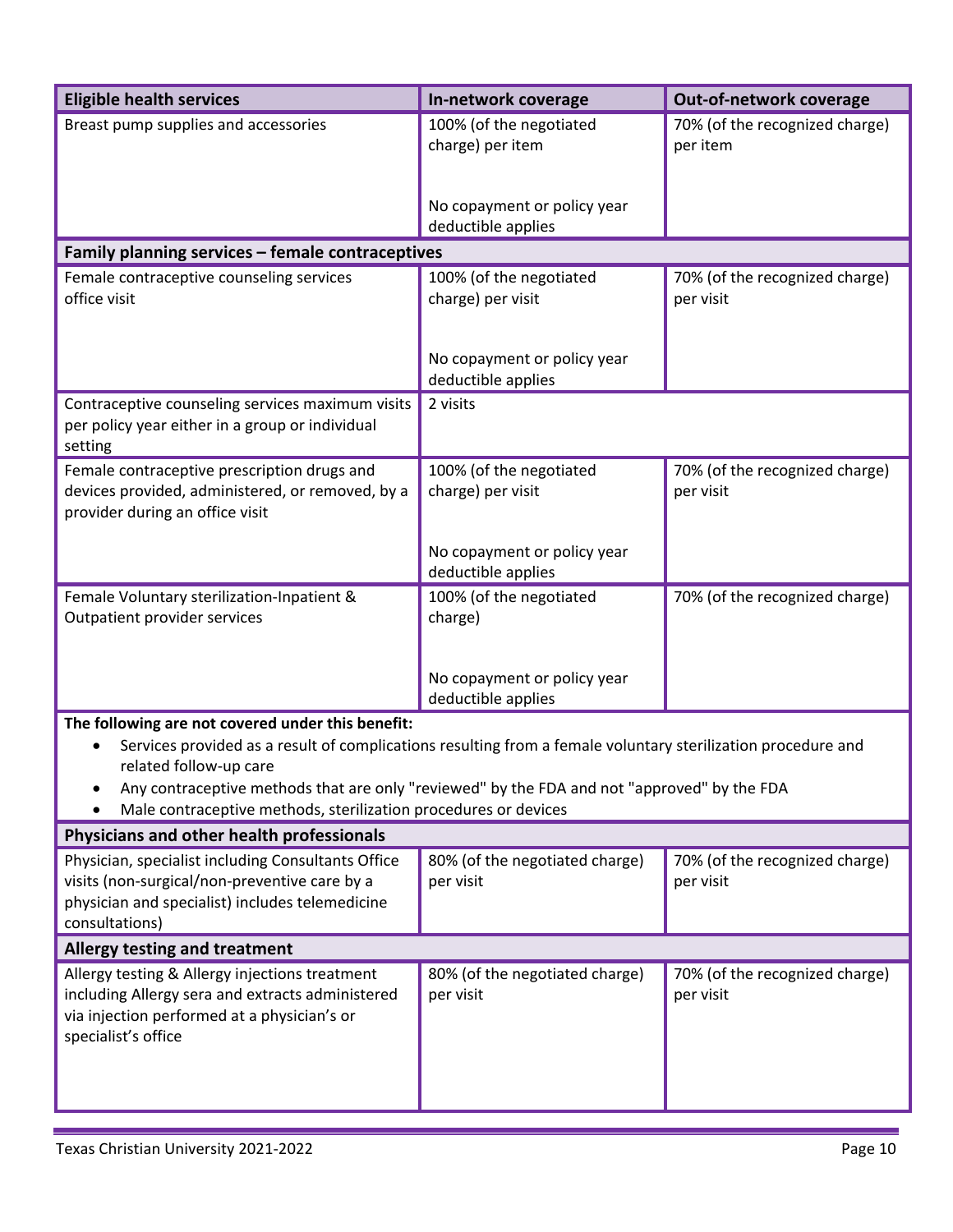| <b>Eligible health services</b>                                                                                                                                                                                                                                                                                                                                                                                                                                       | In-network coverage                             | Out-of-network coverage                         |
|-----------------------------------------------------------------------------------------------------------------------------------------------------------------------------------------------------------------------------------------------------------------------------------------------------------------------------------------------------------------------------------------------------------------------------------------------------------------------|-------------------------------------------------|-------------------------------------------------|
| Physician and specialist surgical services                                                                                                                                                                                                                                                                                                                                                                                                                            |                                                 |                                                 |
| Inpatient surgery performed during your stay in a<br>hospital or birthing center by a surgeon<br>(includes anesthetist and surgical assistant<br>expenses)                                                                                                                                                                                                                                                                                                            | 80% (of the negotiated charge)                  | 70% (of the recognized charge)                  |
| The following are not covered under this benefit:                                                                                                                                                                                                                                                                                                                                                                                                                     |                                                 |                                                 |
| The services of any other physician who helps the operating physician<br>٠<br>A stay in a hospital (Hospital stays are covered in the Eligible health services and exclusions - Hospital and other<br>$\bullet$<br>facility care section)<br>Services of another physician for the administration of a local anesthetic                                                                                                                                               |                                                 |                                                 |
| Outpatient surgery performed at a physician's or<br>specialist's office or outpatient department of a<br>hospital or surgery center by a surgeon (includes                                                                                                                                                                                                                                                                                                            | 80% (of the negotiated charge)<br>per visit     | 70% (of the recognized charge)<br>per visit     |
| anesthetist and surgical assistant expenses)                                                                                                                                                                                                                                                                                                                                                                                                                          | No policy year deductible<br>applies            | No policy year deductible<br>applies            |
| The following are not covered under this benefit:<br>The services of any other physician who helps the operating physician<br>$\bullet$<br>A stay in a hospital (Hospital stays are covered in the Eligible health services and exclusions - Hospital and other<br>٠<br>facility care section)<br>A separate facility charge for surgery performed in a physician's office<br>$\bullet$<br>Services of another physician for the administration of a local anesthetic |                                                 |                                                 |
| Alternatives to physician office visits                                                                                                                                                                                                                                                                                                                                                                                                                               |                                                 |                                                 |
| Walk-in clinic visits (non-emergency visit)                                                                                                                                                                                                                                                                                                                                                                                                                           | 80% (of the negotiated charge)<br>per visit     | 70% (of the recognized charge)<br>per visit     |
| <b>Hospital and other facility care</b>                                                                                                                                                                                                                                                                                                                                                                                                                               |                                                 |                                                 |
| Inpatient hospital (room and<br>board) and other<br>miscellaneous services and<br>supplies)                                                                                                                                                                                                                                                                                                                                                                           | 80% (of the negotiated charge)<br>per admission | 70% (of the recognized charge)<br>per admission |
| Includes birthing center facility charges                                                                                                                                                                                                                                                                                                                                                                                                                             |                                                 |                                                 |
| In-hospital non-surgical physician services                                                                                                                                                                                                                                                                                                                                                                                                                           | 80% (of the negotiated charge)<br>per visit     | 70% (of the recognized charge)<br>per visit     |
|                                                                                                                                                                                                                                                                                                                                                                                                                                                                       | No policy year deductible<br>applies            | No policy year deductible<br>applies            |
| <b>Alternatives to hospital stays</b>                                                                                                                                                                                                                                                                                                                                                                                                                                 |                                                 |                                                 |
| Outpatient surgery (facility charges) performed in<br>the outpatient department of a hospital or<br>surgery center                                                                                                                                                                                                                                                                                                                                                    | 80% (of the negotiated charge)<br>per visit     | 70% (of the recognized charge)<br>per visit     |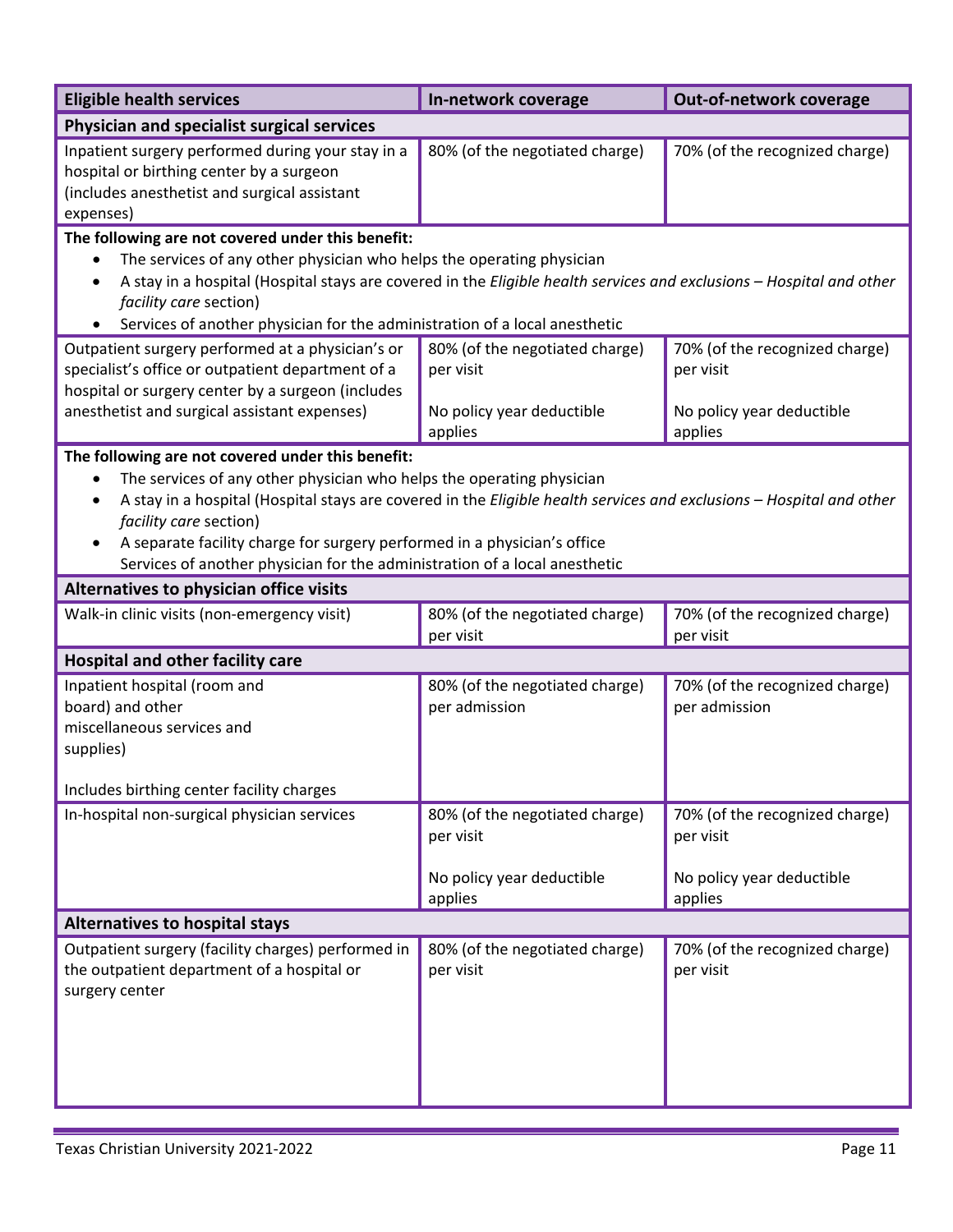| <b>Eligible health services</b>                                                                                                                                                                                                                                                                                                                                                                                                                                                                                    | In-network coverage                                                                              | Out-of-network coverage                          |
|--------------------------------------------------------------------------------------------------------------------------------------------------------------------------------------------------------------------------------------------------------------------------------------------------------------------------------------------------------------------------------------------------------------------------------------------------------------------------------------------------------------------|--------------------------------------------------------------------------------------------------|--------------------------------------------------|
| The following are not covered under this benefit:<br>The services of any other physician who helps the operating physician<br>$\bullet$<br>A stay in a hospital (See the Hospital care - facility charges benefit in this section)<br>$\bullet$<br>A separate facility charge for surgery performed in a physician's office<br>Services of another physician for the administration of a local anesthetic                                                                                                          |                                                                                                  |                                                  |
| Home health Care                                                                                                                                                                                                                                                                                                                                                                                                                                                                                                   | 100% (of the negotiated<br>charge) per visit                                                     | 100% (of the recognized<br>charge) per visit     |
| The following are not covered under this benefit:<br>Nursing and home health aide services or therapeutic support services provided outside of the home (such as in<br>$\bullet$<br>conjunction with school, vacation, work or recreational activities)<br>Transportation<br>$\bullet$<br>Services or supplies provided to a minor or dependent adult when a family member or caregiver is not present<br>$\bullet$<br>Homemaker or housekeeper services<br>Food or home delivered services<br>Maintenance therapy |                                                                                                  |                                                  |
| Hospice-Inpatient                                                                                                                                                                                                                                                                                                                                                                                                                                                                                                  | 100% (of the negotiated<br>charge) per admission                                                 | 100% (of the recognized<br>charge) per admission |
| Hospice-Outpatient                                                                                                                                                                                                                                                                                                                                                                                                                                                                                                 | 80% (of the negotiated charge)<br>per visit                                                      | 70% (of the recognized charge)<br>per visit      |
| Respite care-maximum number of days per 30<br>day period                                                                                                                                                                                                                                                                                                                                                                                                                                                           | 30                                                                                               |                                                  |
| The following are not covered under this benefit:<br><b>Funeral arrangements</b><br>$\bullet$<br>Pastoral counseling<br>$\bullet$<br>Financial or legal counseling which includes estate planning and the drafting of a will<br>٠<br>Homemaker or caretaker services that are services which are not solely related to your care and may include:<br>Sitter or companion services for either you or other family members<br>Transportation<br>Maintenance of the house                                             |                                                                                                  |                                                  |
| Skilled nursing facility-<br>Inpatient                                                                                                                                                                                                                                                                                                                                                                                                                                                                             | 75% (of the negotiated charge)<br>per admission                                                  | 75% (of the recognized charge)<br>per admission  |
| Hospital emergency room                                                                                                                                                                                                                                                                                                                                                                                                                                                                                            | \$250 copayment then the plan<br>pays 80% (of the balance of the<br>negotiated charge) per visit | Paid the same as in-network<br>coverage          |
| Non-emergency care in a hospital emergency<br>room                                                                                                                                                                                                                                                                                                                                                                                                                                                                 | Not covered                                                                                      | Not covered                                      |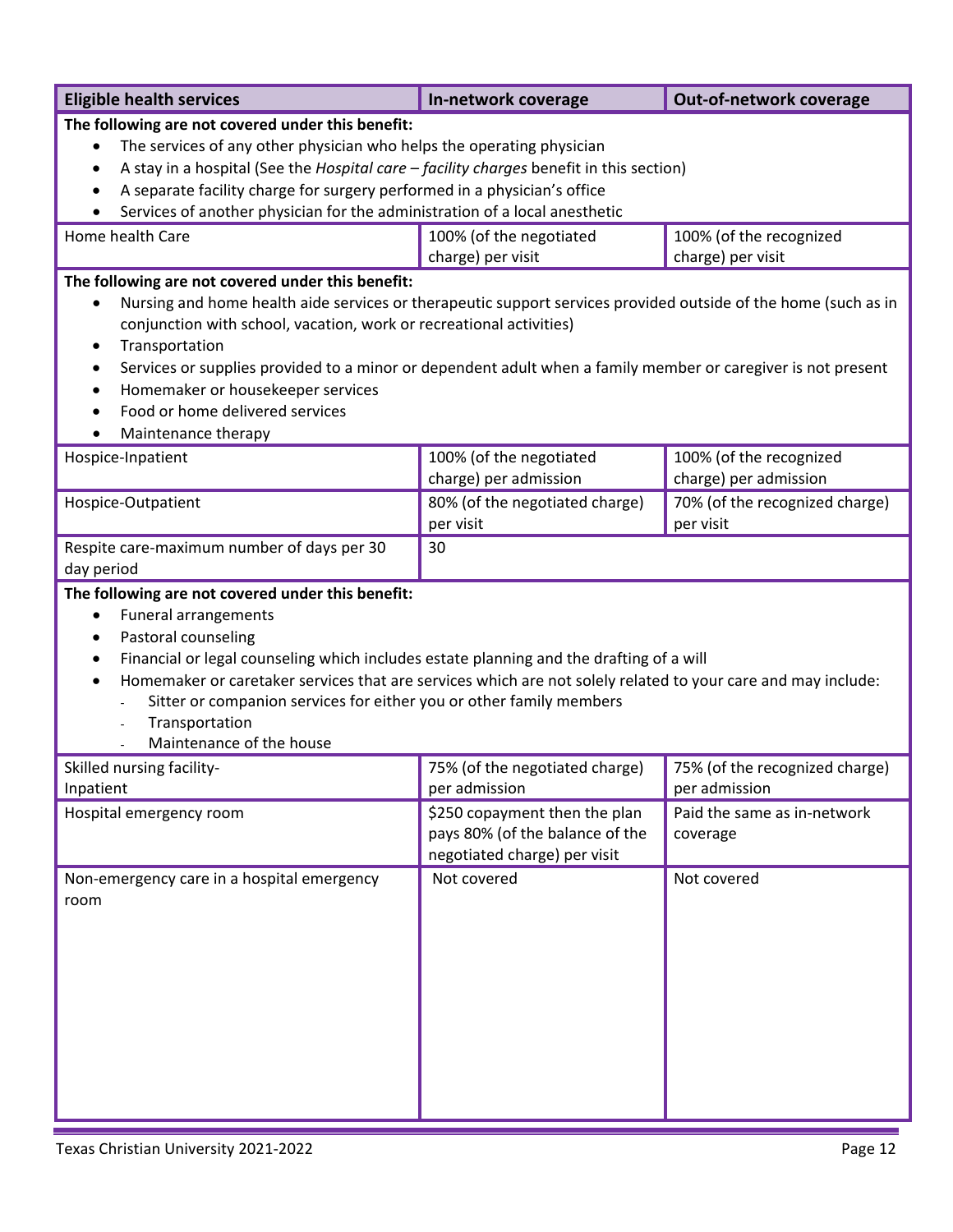| <b>Eligible health services</b>                                                                                                                                                                                                                                                                                                                                                                                                                                                                                                                                                                                                                                                                                                                                                                                                                                                                                                                                                                                                                                                                                                                                                                                                                                                                                                                                                                                                                                                                                                                                                                                                                                                                                                                                                                                                                                                                                                                            | In-network coverage                                                                   | Out-of-network coverage                                                               |  |
|------------------------------------------------------------------------------------------------------------------------------------------------------------------------------------------------------------------------------------------------------------------------------------------------------------------------------------------------------------------------------------------------------------------------------------------------------------------------------------------------------------------------------------------------------------------------------------------------------------------------------------------------------------------------------------------------------------------------------------------------------------------------------------------------------------------------------------------------------------------------------------------------------------------------------------------------------------------------------------------------------------------------------------------------------------------------------------------------------------------------------------------------------------------------------------------------------------------------------------------------------------------------------------------------------------------------------------------------------------------------------------------------------------------------------------------------------------------------------------------------------------------------------------------------------------------------------------------------------------------------------------------------------------------------------------------------------------------------------------------------------------------------------------------------------------------------------------------------------------------------------------------------------------------------------------------------------------|---------------------------------------------------------------------------------------|---------------------------------------------------------------------------------------|--|
| Important note:<br>As out-of-network providers do not have a contract with us the provider may not accept payment of your cost<br>share, (copayment/coinsurance), as payment in full. You may receive a bill for the difference between the<br>amount billed by the provider and the amount paid by this plan. If the provider bills you for an amount above<br>your cost share, you are not responsible for paying that amount. You should send the bill to the address listed<br>on the back of your ID card, and we will resolve any payment dispute with the provider over that amount. Make<br>sure the ID card number is on the bill.<br>A separate hospital emergency room copayment/coinsurance will apply for each visit to an emergency room. If<br>you are admitted to a hospital as an inpatient right after a visit to an emergency room, your emergency room<br>copayment/coinsurance will be waived and your inpatient copayment/coinsurance will apply.<br>Covered benefits that are applied to the hospital emergency room copayment/coinsurance cannot be applied to<br>$\bullet$<br>any other copayment/coinsurance under the plan. Likewise, a copayment/coinsurance that applies to other<br>covered benefits under the plan cannot be applied to the hospital emergency room copayment/coinsurance.<br>Separate copayment/coinsurance amounts may apply for certain services given to you in the hospital<br>$\bullet$<br>emergency room that are not part of the hospital emergency room benefit. These copayment/coinsurance<br>amounts may be different from the hospital emergency room copayment/coinsurance. They are based on the<br>specific service given to you.<br>Services given to you in the hospital emergency room that are not part of the hospital emergency room benefit<br>may be subject to copayment/coinsurance amounts that are different from the hospital emergency room<br>copayment/coinsurance amounts. |                                                                                       |                                                                                       |  |
|                                                                                                                                                                                                                                                                                                                                                                                                                                                                                                                                                                                                                                                                                                                                                                                                                                                                                                                                                                                                                                                                                                                                                                                                                                                                                                                                                                                                                                                                                                                                                                                                                                                                                                                                                                                                                                                                                                                                                            |                                                                                       |                                                                                       |  |
| The following are not covered under this benefit:<br>Non-emergency services in a hospital emergency room facility, freestanding emergency medical care facility or<br>comparable emergency facility                                                                                                                                                                                                                                                                                                                                                                                                                                                                                                                                                                                                                                                                                                                                                                                                                                                                                                                                                                                                                                                                                                                                                                                                                                                                                                                                                                                                                                                                                                                                                                                                                                                                                                                                                        |                                                                                       |                                                                                       |  |
| Urgent care                                                                                                                                                                                                                                                                                                                                                                                                                                                                                                                                                                                                                                                                                                                                                                                                                                                                                                                                                                                                                                                                                                                                                                                                                                                                                                                                                                                                                                                                                                                                                                                                                                                                                                                                                                                                                                                                                                                                                | 80% (of the negotiated charge)<br>per visit                                           | 70% (of the recognized charge)<br>per visit                                           |  |
| Non-urgent use of an urgent care provider                                                                                                                                                                                                                                                                                                                                                                                                                                                                                                                                                                                                                                                                                                                                                                                                                                                                                                                                                                                                                                                                                                                                                                                                                                                                                                                                                                                                                                                                                                                                                                                                                                                                                                                                                                                                                                                                                                                  | Not covered                                                                           | Not covered                                                                           |  |
| The following is not covered under this benefit:                                                                                                                                                                                                                                                                                                                                                                                                                                                                                                                                                                                                                                                                                                                                                                                                                                                                                                                                                                                                                                                                                                                                                                                                                                                                                                                                                                                                                                                                                                                                                                                                                                                                                                                                                                                                                                                                                                           |                                                                                       |                                                                                       |  |
| Non-urgent care in an urgent care facility (at a non-hospital freestanding facility)                                                                                                                                                                                                                                                                                                                                                                                                                                                                                                                                                                                                                                                                                                                                                                                                                                                                                                                                                                                                                                                                                                                                                                                                                                                                                                                                                                                                                                                                                                                                                                                                                                                                                                                                                                                                                                                                       |                                                                                       |                                                                                       |  |
| <b>Eligible health services</b>                                                                                                                                                                                                                                                                                                                                                                                                                                                                                                                                                                                                                                                                                                                                                                                                                                                                                                                                                                                                                                                                                                                                                                                                                                                                                                                                                                                                                                                                                                                                                                                                                                                                                                                                                                                                                                                                                                                            | <b>Contracting dental provider</b><br>coverage*                                       | <b>Non-contracting dental</b><br>provider coverage *                                  |  |
| Pediatric dental care (Limited to covered persons through the end of the month in which the person turns age 19.<br>The payment or reimbursement for services rendered by a dentist of a non-contracting dental provider shall be<br>reimbursed the same as a contracting dental provider                                                                                                                                                                                                                                                                                                                                                                                                                                                                                                                                                                                                                                                                                                                                                                                                                                                                                                                                                                                                                                                                                                                                                                                                                                                                                                                                                                                                                                                                                                                                                                                                                                                                  |                                                                                       |                                                                                       |  |
| Type A services                                                                                                                                                                                                                                                                                                                                                                                                                                                                                                                                                                                                                                                                                                                                                                                                                                                                                                                                                                                                                                                                                                                                                                                                                                                                                                                                                                                                                                                                                                                                                                                                                                                                                                                                                                                                                                                                                                                                            | 100% (of the negotiated<br>charge) per visit<br>No copayment or deductible<br>applies | 100% (of the recognized<br>charge) per visit<br>No copayment or deductible<br>applies |  |
| Type B services                                                                                                                                                                                                                                                                                                                                                                                                                                                                                                                                                                                                                                                                                                                                                                                                                                                                                                                                                                                                                                                                                                                                                                                                                                                                                                                                                                                                                                                                                                                                                                                                                                                                                                                                                                                                                                                                                                                                            | 70% (of the negotiated charge)<br>per visit<br>No copayment or deductible<br>applies  | 70% (of the recognized charge)<br>per visit<br>No copayment or deductible<br>applies  |  |

÷,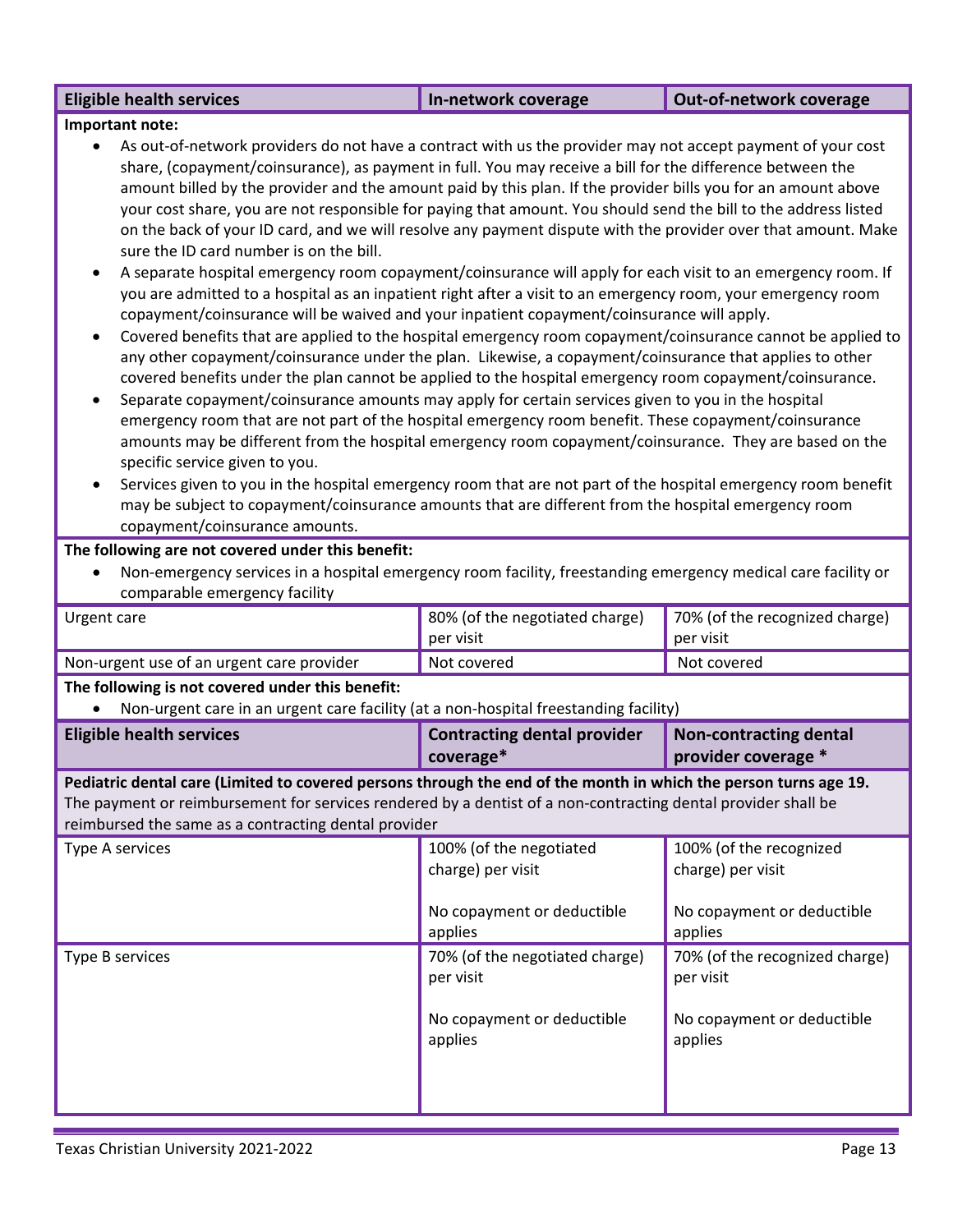| <b>Eligible health services</b> | <b>Contracting dental provider</b><br>coverage*                                            | <b>Non-contracting dental</b><br>provider coverage *                                        |
|---------------------------------|--------------------------------------------------------------------------------------------|---------------------------------------------------------------------------------------------|
| Type C services                 | 50% (of the negotiated charge)<br>per visit                                                | 50% (of the recognized charge)<br>per visit                                                 |
|                                 | No copayment or deductible<br>applies                                                      | No copayment or deductible<br>applies                                                       |
| Orthodontic services            | 50% (of the negotiated charge)<br>per visit                                                | 50% (of the recognized charge)<br>per visit                                                 |
|                                 | No copayment or deductible<br>applies                                                      | No copayment or deductible<br>applies                                                       |
| Dental emergency treatment      | Covered according to the type of<br>benefit and the place where the<br>service is received | Covered according to the type of<br>benefit and the place where the<br>service is received. |

## **Pediatric dental care exclusions**

**The following are not covered under this benefit:**

- Any instruction for diet, plaque control and oral hygiene
- Asynchronous dental treatment
- Cosmetic services and supplies including plastic surgery, reconstructive surgery, cosmetic surgery, personalization or characterization of dentures or other services and supplies which improve alter or enhance appearance, augmentation and vestibuloplasty, and other substances to protect, clean, whiten bleach or alter the appearance of teeth; whether or not for psychological or emotional reasons; except to the extent coverage is specifically provided in the *Eligible health services and exclusions* section. Facings on molar crowns and pontics will always be considered cosmetic.
- Crown, inlays, onlays, and veneers unless:
	- It is treatment for decay or traumatic injury and teeth cannot be restored with a filling material or
	- The tooth is an abutment to a covered partial denture or fixed bridge
- Dental implants and braces(that are determined not to be medically necessary mouth guards, and other devices to protect, replace or reposition teeth
	- Dentures, crowns, inlays, onlays, bridges, or other appliances or services used:
		- For splinting
		- To alter vertical dimension
		- To restore occlusion
		- For correcting attrition, abrasion, abfraction or erosion
- Treatment of any jaw joint disorder and treatments to alter bite or the alignment or operation of the jaw, including temporomandibular joint dysfunction disorder (TMJ) and craniomandibular joint dysfunction disorder (CMJ) treatment, orthognathic surgery, and treatment of malocclusion or devices to alter bite or alignment, except as covered in the *Eligible health services and exclusions – Specific conditions* section
- General anesthesia and intravenous sedation, unless specifically covered and only when done in connection with another eligible health service
- Mail order and at-home kits for orthodontic treatment
- Orthodontic treatment except as covered in the *Pediatric dental care* section of the schedule of benefits
- Pontics, crowns, cast or processed restorations made with high noble metals (gold)
- Prescribed drugs, pre-medication or analgesia (nitrous oxide)
- Replacement of a device or appliance that is lost, missing or stolen, and for the replacement of appliances that have been damaged due to abuse, misuse or neglect and for an extra set of dentures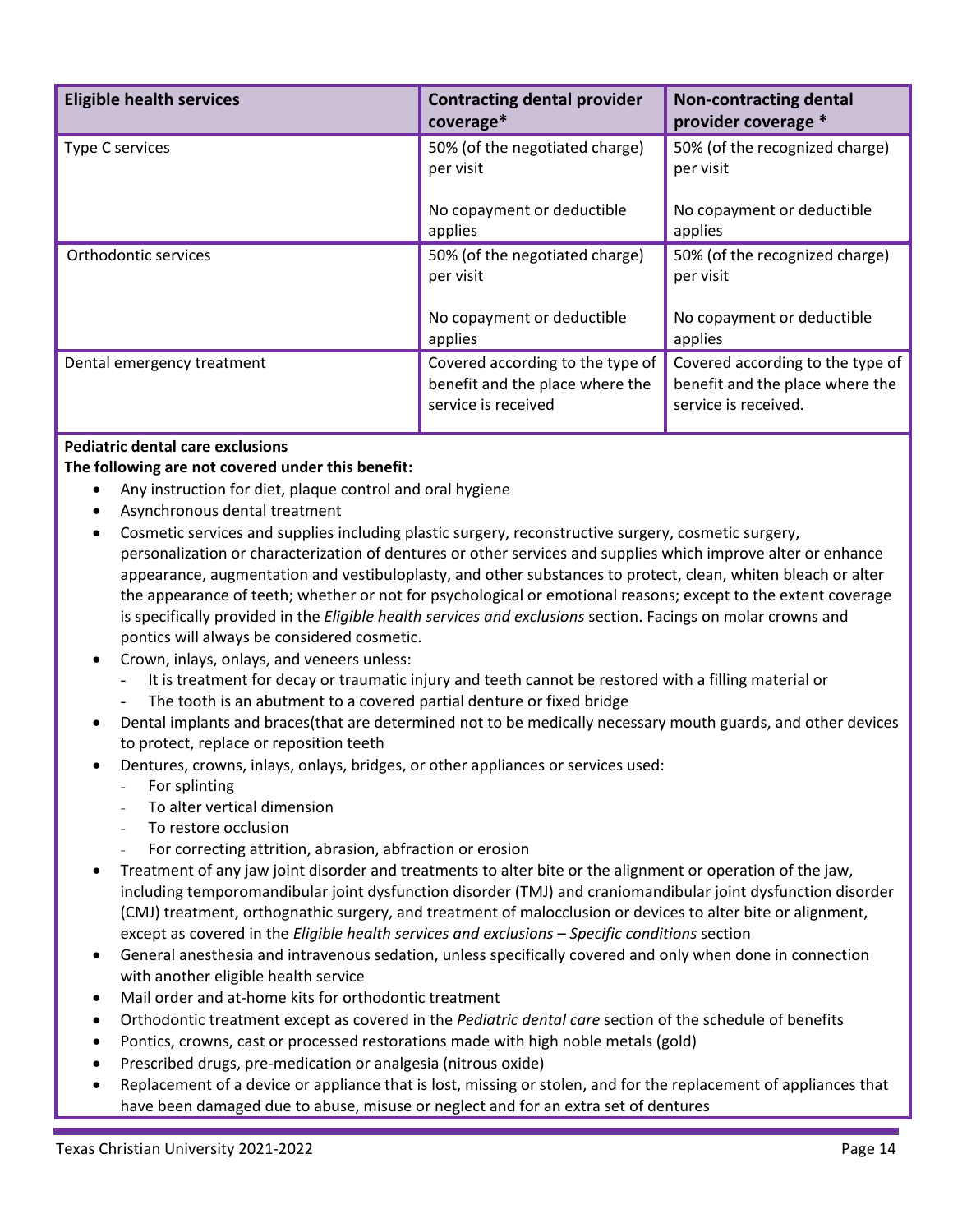- Replacement of teeth beyond the normal complement of 32
- Routine dental exams and other preventive services and supplies, except as specifically provided in the *Pediatric dental care* section of the schedule of benefits
- Services and supplies:
	- Done where there is no evidence of pathology, dysfunction, or disease other than covered preventive services
	- Provided for your personal comfort or convenience or the convenience of another person, including a provider
	- Provided in connection with treatment or care that is not covered under your policy
- Surgical removal of impacted wisdom teeth only for orthodontic reasons
- Treatment by other than a dental provider that is legally qualified to furnish dental services or supplies

| <b>Eligible health services</b>                                                                               | In-network coverage                                     | Out-of-network coverage                                    |
|---------------------------------------------------------------------------------------------------------------|---------------------------------------------------------|------------------------------------------------------------|
| Diabetic services and supplies (including                                                                     | Covered according to the type of                        | Covered according to the type                              |
| equipment and training)                                                                                       | benefit and the place where the<br>service is received. | of benefit and the place where<br>the service is received. |
| Impacted wisdom teeth                                                                                         | 80% (of the negotiated charge)                          | 80% (of the recognized charge)                             |
| Accidental injury to sound natural teeth                                                                      | 75% (of the negotiated charge)                          | 75% (of the recognized charge)                             |
| The following are not covered under this benefit:                                                             |                                                         |                                                            |
| The care, filling, removal or replacement of teeth and treatment of diseases of the teeth<br>$\bullet$        |                                                         |                                                            |
| Dental services related to the gums<br>$\bullet$                                                              |                                                         |                                                            |
| Apicoectomy (dental root resection)<br>$\bullet$                                                              |                                                         |                                                            |
| Orthodontics<br>$\bullet$                                                                                     |                                                         |                                                            |
| Root canal treatment<br>٠                                                                                     |                                                         |                                                            |
| Soft tissue impactions<br>$\bullet$                                                                           |                                                         |                                                            |
| Bony impacted teeth                                                                                           |                                                         |                                                            |
| Alveolectomy                                                                                                  |                                                         |                                                            |
| Augmentation and vestibuloplasty treatment of periodontal disease                                             |                                                         |                                                            |
| False teeth                                                                                                   |                                                         |                                                            |
| Prosthetic restoration of dental implants<br>Dental implants                                                  |                                                         |                                                            |
| Temporomandibular joint dysfunction (TMJ) and                                                                 | Covered according to the type of                        | Covered according to the type of                           |
| craniomandibular joint dysfunction (CMJ)                                                                      | benefit and the place where the                         | benefit and the place where the                            |
| treatment                                                                                                     | service is received.                                    | service is received.                                       |
| The following are not covered under this benefit:<br>Dental implants                                          |                                                         |                                                            |
| Maternity care (includes delivery and postpartum                                                              | Covered according to the type of                        | Covered according to the type of                           |
| care services in a hospital or birthing center)                                                               | benefit and the place where the                         | benefit and the place where the                            |
|                                                                                                               | service is received.                                    | service is received.                                       |
| Well newborn nursery care in a hospital or                                                                    | 80% (of the negotiated charge)                          | 70% (of the recognized charge)                             |
| birthing center                                                                                               |                                                         |                                                            |
|                                                                                                               | No policy year deductible                               | No policy year deductible                                  |
|                                                                                                               | applies                                                 | applies                                                    |
| The following are not covered under this benefit:                                                             |                                                         |                                                            |
| Any services and supplies related to births that take place in the home or in any other place not licensed to |                                                         |                                                            |
| perform deliveries                                                                                            |                                                         |                                                            |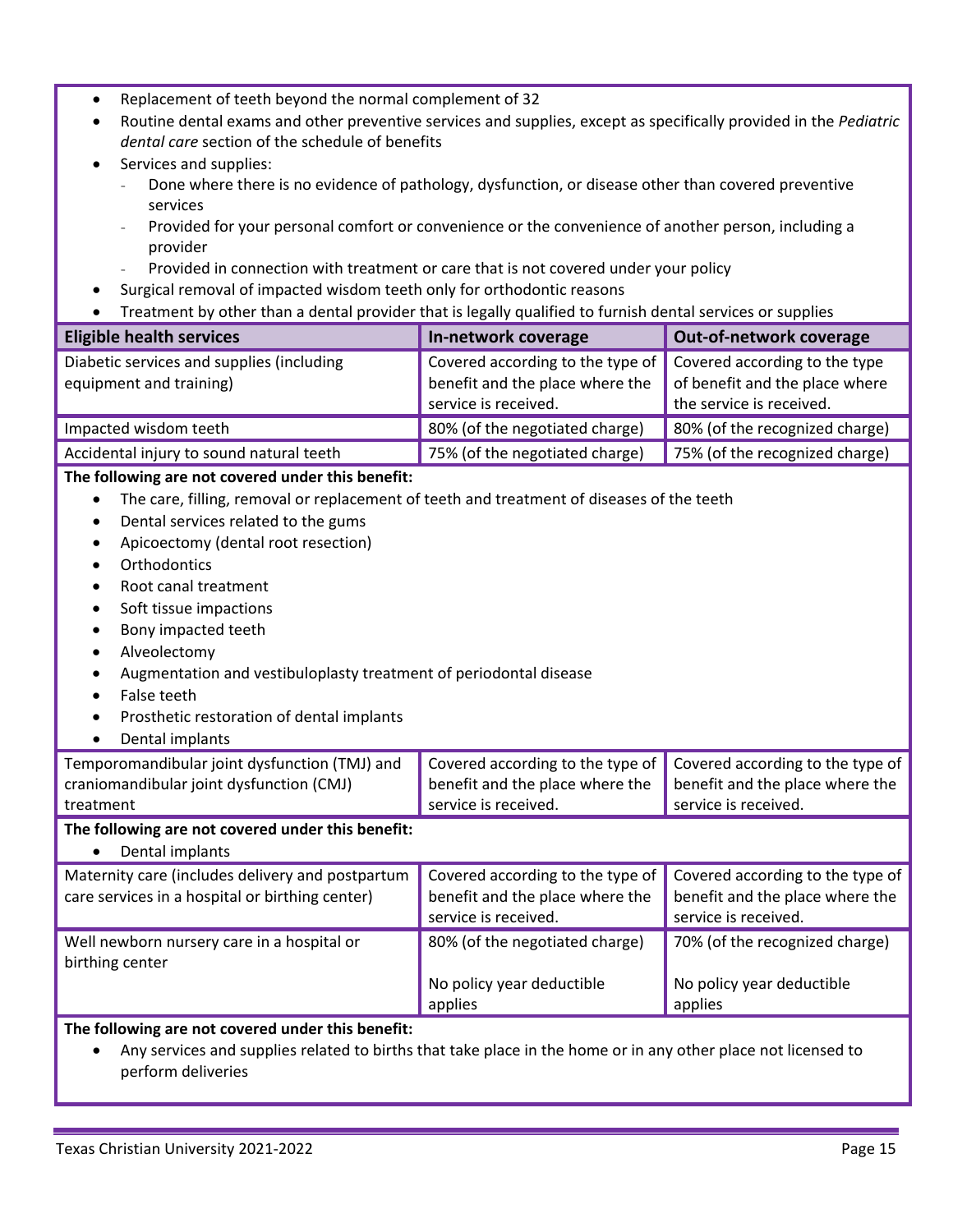| <b>Eligible health services</b>                                                                                                                                                                                                                                                                                                                                                                                                                                                                                                                                                                                                                                                                                                                                                           | In-network coverage                                                                         | Out-of-network coverage                                                                     |
|-------------------------------------------------------------------------------------------------------------------------------------------------------------------------------------------------------------------------------------------------------------------------------------------------------------------------------------------------------------------------------------------------------------------------------------------------------------------------------------------------------------------------------------------------------------------------------------------------------------------------------------------------------------------------------------------------------------------------------------------------------------------------------------------|---------------------------------------------------------------------------------------------|---------------------------------------------------------------------------------------------|
| Family planning services - other                                                                                                                                                                                                                                                                                                                                                                                                                                                                                                                                                                                                                                                                                                                                                          |                                                                                             |                                                                                             |
| Voluntary sterilization<br>for males-surgical services                                                                                                                                                                                                                                                                                                                                                                                                                                                                                                                                                                                                                                                                                                                                    | 80% (of the negotiated charge)                                                              | 70% (of the recognized charge)                                                              |
| The following are not covered under this benefit:<br>Abortion except when the pregnancy places the woman's life in serious danger or poses a serious risk of<br>$\bullet$<br>substantial impairment of a major bodily function<br>Reversal of voluntary sterilization procedures, including related follow-up care<br>$\bullet$<br>Services provided as a result of complications resulting from a male voluntary sterilization procedure and<br>٠<br>related follow-up care                                                                                                                                                                                                                                                                                                              |                                                                                             |                                                                                             |
| <b>Gender affirming treatment</b>                                                                                                                                                                                                                                                                                                                                                                                                                                                                                                                                                                                                                                                                                                                                                         |                                                                                             |                                                                                             |
| Surgical, hormone replacement therapy, and<br>counseling treatment                                                                                                                                                                                                                                                                                                                                                                                                                                                                                                                                                                                                                                                                                                                        | Covered according to the type of<br>benefit and the place where the<br>service is received. | Covered according to the type of<br>benefit and the place where the<br>service is received. |
| benefit. This includes, but is not limited to the following:<br>Rhinoplasty<br>$\bullet$<br>Face-lifting<br>٠<br>Lip enhancement<br>٠<br>Facial bone reduction<br>$\bullet$<br>Blepharoplasty<br><b>Breast augmentation</b><br>$\bullet$<br>Liposuction of the waist (body contouring)<br>$\bullet$<br>Reduction thyroid chondroplasty (tracheal shave)<br>Nipple reconstruction<br>$\bullet$<br>Hair removal (including electrolysis of face and neck)<br>$\bullet$<br>Voice modification surgery (laryngoplasty or shortening of the vocal cords), and skin resurfacing, which are used<br>in feminization<br>Voice and communication therapy<br>Chest binders<br>Chin implants, nose implants, and lip reduction, which are used to assist masculinization, are considered<br>cosmetic |                                                                                             |                                                                                             |
| Autism spectrum disorder                                                                                                                                                                                                                                                                                                                                                                                                                                                                                                                                                                                                                                                                                                                                                                  |                                                                                             |                                                                                             |
| Autism spectrum disorder treatment, diagnosis<br>and testing and Applied behavior analysis                                                                                                                                                                                                                                                                                                                                                                                                                                                                                                                                                                                                                                                                                                | Covered according to the type of<br>benefit and the place where the<br>service is received. | Covered according to the type of<br>benefit and the place where the<br>service is received. |
| <b>Mental Health &amp; Substance Abuse Treatment</b>                                                                                                                                                                                                                                                                                                                                                                                                                                                                                                                                                                                                                                                                                                                                      |                                                                                             |                                                                                             |
| Inpatient hospital<br>(room and board and other miscellaneous<br>hospital services and supplies)                                                                                                                                                                                                                                                                                                                                                                                                                                                                                                                                                                                                                                                                                          | 80% (of the negotiated charge)<br>per admission<br>No policy year deductible<br>applies     | 70% (of the recognized charge)<br>per admission                                             |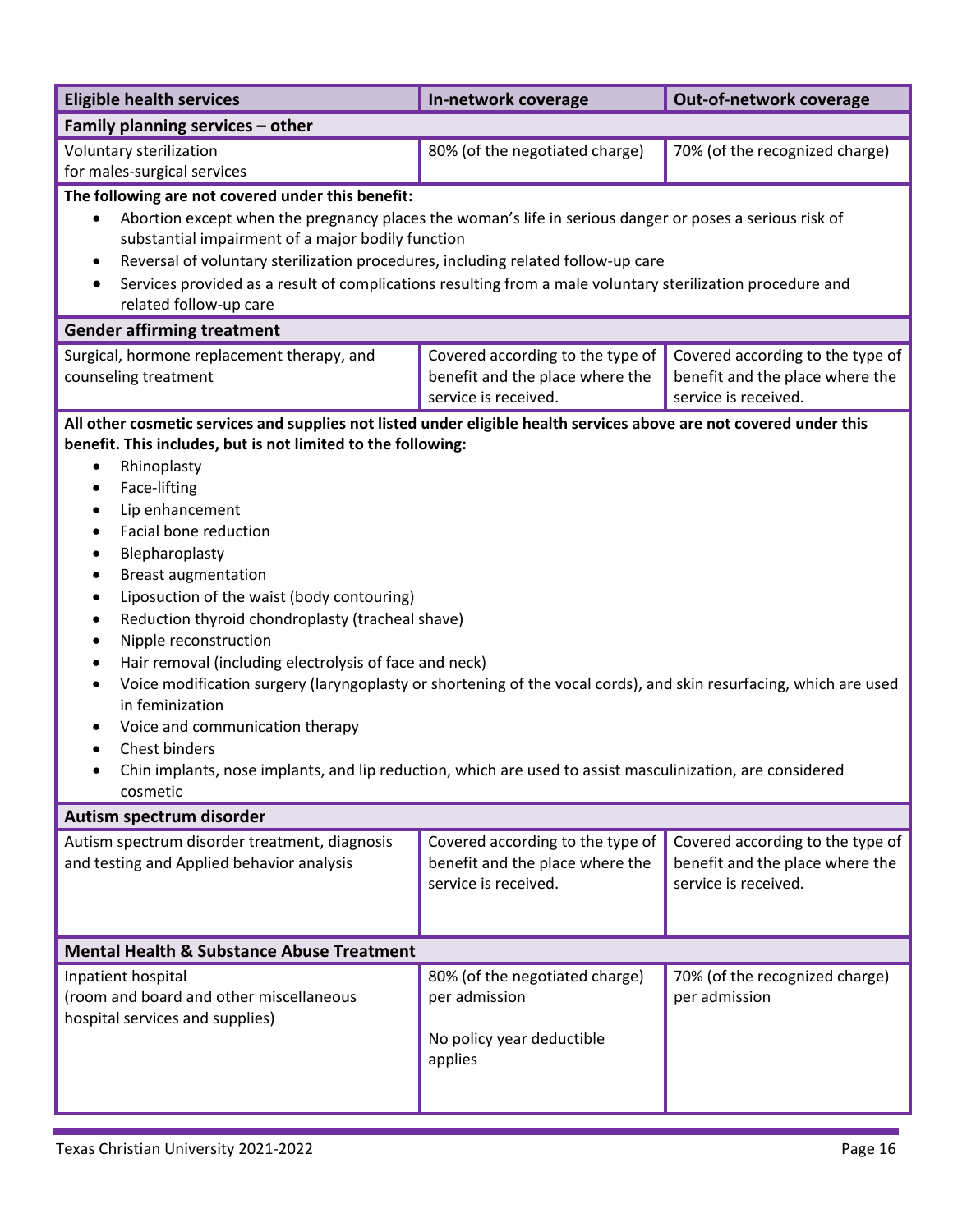| <b>Eligible health services</b>                                                                                                                                                                         |                                       |                                             | In-network coverage                                                                                                      | Out-of-network coverage                                                                                                             |
|---------------------------------------------------------------------------------------------------------------------------------------------------------------------------------------------------------|---------------------------------------|---------------------------------------------|--------------------------------------------------------------------------------------------------------------------------|-------------------------------------------------------------------------------------------------------------------------------------|
| Outpatient office visits<br>(includes telemedicine consultations)                                                                                                                                       |                                       | 80% (of the negotiated charge)<br>per visit |                                                                                                                          | 70% (of the recognized charge)<br>per visit                                                                                         |
|                                                                                                                                                                                                         |                                       | applies                                     | No policy year deductible                                                                                                |                                                                                                                                     |
| Other outpatient treatment (includes Partial<br>hospitalization and Intensive Outpatient Program)                                                                                                       |                                       | 80% (of the negotiated charge)<br>per visit |                                                                                                                          | 70% (of the recognized charge)<br>per visit                                                                                         |
|                                                                                                                                                                                                         |                                       | No policy year deductible<br>applies        |                                                                                                                          |                                                                                                                                     |
| <b>Eligible health services</b>                                                                                                                                                                         | In-network coverage<br>(IOE facility) |                                             | In-network coverage<br>(Non-IOE facility)                                                                                | Out-of- network coverage                                                                                                            |
| <b>Transplant services</b>                                                                                                                                                                              |                                       |                                             |                                                                                                                          |                                                                                                                                     |
| Inpatient and outpatient<br>transplant facility services                                                                                                                                                |                                       |                                             |                                                                                                                          | Covered according to the type of benefit and the place where the service is received.                                               |
| Inpatient and outpatient<br>transplant physician and<br>specialist services                                                                                                                             |                                       |                                             |                                                                                                                          | Covered according to the type of benefit and the place where the service is received.                                               |
| The following are not covered under this benefit:                                                                                                                                                       |                                       |                                             |                                                                                                                          |                                                                                                                                     |
| $\bullet$                                                                                                                                                                                               |                                       |                                             | Services and supplies furnished to a donor when the recipient is not a covered person                                    |                                                                                                                                     |
| ٠<br>illness                                                                                                                                                                                            |                                       |                                             |                                                                                                                          | Harvesting and storage of organs, without intending to use them for immediate transplantation for your existing                     |
| Harvesting and/or storage of bone marrow, hematopoietic stem cells, or other blood cells without intending to<br>use them for transplantation within 12 months from harvesting, for an existing illness |                                       |                                             |                                                                                                                          |                                                                                                                                     |
| <b>Eligible health services</b>                                                                                                                                                                         |                                       |                                             | In-network coverage                                                                                                      | Out-of-network coverage                                                                                                             |
|                                                                                                                                                                                                         |                                       |                                             |                                                                                                                          |                                                                                                                                     |
| <b>Treatment of infertility</b>                                                                                                                                                                         |                                       |                                             |                                                                                                                          |                                                                                                                                     |
| Basic infertility services Inpatient and outpatient<br>care - basic infertility                                                                                                                         |                                       | applies                                     | Covered according to the type of<br>benefit and the place where the<br>service is received.<br>No policy year deductible | Covered according to the type of<br>benefit and the place where the<br>service is received.<br>No policy year deductible<br>applies |
|                                                                                                                                                                                                         |                                       |                                             |                                                                                                                          |                                                                                                                                     |
| The following are not covered services under the infertility treatment benefit:<br>$\bullet$                                                                                                            |                                       |                                             |                                                                                                                          |                                                                                                                                     |
| ٠                                                                                                                                                                                                       |                                       |                                             | Injectable infertility medication, including but not limited to menotropins, hCG, and GnRH agonists.                     |                                                                                                                                     |
| All charges associated with:                                                                                                                                                                            |                                       |                                             |                                                                                                                          |                                                                                                                                     |
|                                                                                                                                                                                                         |                                       |                                             |                                                                                                                          | Surrogacy for you or the surrogate. A surrogate is a female carrying her own genetically related child where                        |
| biological father                                                                                                                                                                                       |                                       |                                             |                                                                                                                          | the child is conceived with the intention of turning the child over to be raised by others, including the                           |
|                                                                                                                                                                                                         |                                       |                                             |                                                                                                                          |                                                                                                                                     |
| Cryopreservation (freezing) of eggs, embryos or sperm<br>Storage of eggs, embryos, or sperm<br>$\overline{\phantom{a}}$                                                                                 |                                       |                                             |                                                                                                                          |                                                                                                                                     |
| Thawing of cryopreserved (frozen) eggs, embryos or sperm                                                                                                                                                |                                       |                                             |                                                                                                                          |                                                                                                                                     |
| $\overline{\phantom{a}}$                                                                                                                                                                                |                                       |                                             |                                                                                                                          | The care of the donor in a donor egg cycle which includes, but is not limited to, any payments to the donor,                        |
|                                                                                                                                                                                                         |                                       |                                             |                                                                                                                          | donor screening fees, fees for lab tests, and any charges associated with care of the donor required for                            |
| donor egg retrievals or transfers                                                                                                                                                                       |                                       |                                             |                                                                                                                          |                                                                                                                                     |
|                                                                                                                                                                                                         |                                       |                                             | female carrying an embryo to which the person is not genetically related                                                 | The use of a gestational carrier for the female acting as the gestational carrier. A gestational carrier is a                       |

Obtaining sperm from a person not covered under this plan for ART services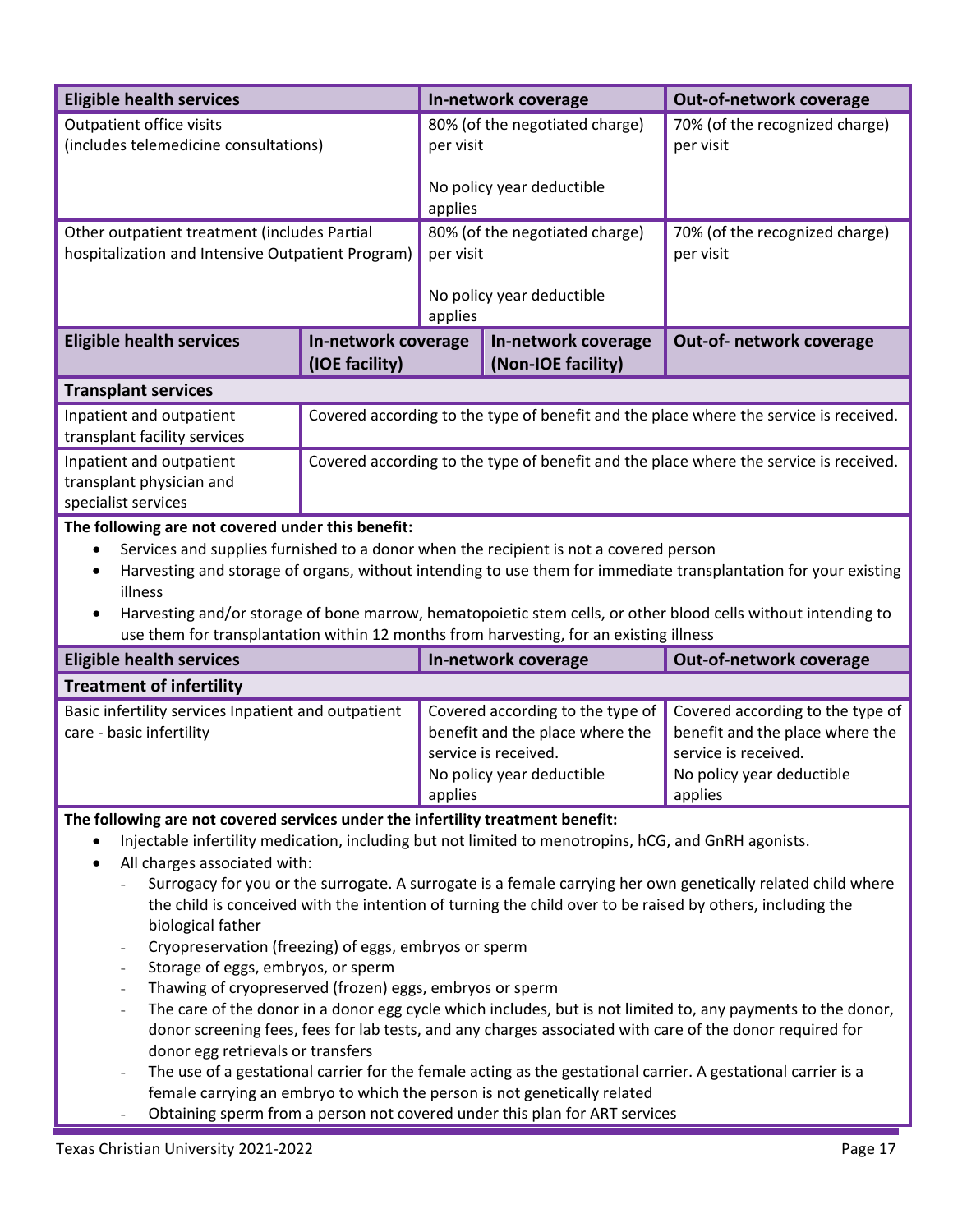- Home ovulation prediction kits or home pregnancy tests
- The purchase of donor embryos, donor oocytes, or donor sperm
- Reversal of voluntary sterilizations, including follow-up care
- Ovulation induction with menotropins, Intrauterine insemination and any related services, products or procedures
- In vitro fertilization (IVF), Zygote intrafallopian transfer (ZIFT), Gamete intrafallopian transfer (GIFT), Cryopreserved embryo transfers and any related services, products or procedures (such as Intracytoplasmic sperm injection (ICSI) or ovum microsurgery)

| <b>Eligible health services</b>                                                                                                                             | In-network coverage                                                                         | Out-of-network coverage                                                                     |
|-------------------------------------------------------------------------------------------------------------------------------------------------------------|---------------------------------------------------------------------------------------------|---------------------------------------------------------------------------------------------|
| <b>Specific therapies and tests</b>                                                                                                                         |                                                                                             |                                                                                             |
| Diagnostic complex imaging services performed<br>in the outpatient department of a hospital or<br>other facility                                            | 80% (of the negotiated charge)<br>per visit                                                 | 70% (of the recognized charge)<br>per visit                                                 |
| Diagnostic lab work and radiological services<br>performed in a physician's office, the outpatient<br>department of a hospital or other facility            | 80% (of the negotiated charge)<br>per visit                                                 | 70% (of the recognized charge)<br>per visit                                                 |
| Diagnostic follow-up care related to newborn<br>hearing screening                                                                                           | Covered according to the type of<br>benefit and the place where the<br>service is received  | Covered according to the type of<br>benefit and the place where the<br>service is received  |
| Cardiovascular disease testing                                                                                                                              | 80% (of the negotiated charge)<br>per visit                                                 | 70% (of the recognized charge)<br>per visit                                                 |
| Maximum visits per policy year:<br>1 screening every 5 years<br>Limited to: Men age 45 and over but less than 76 and women age 55 and over but less than 76 |                                                                                             |                                                                                             |
| Outpatient Chemotherapy, Radiation &<br><b>Respiratory Therapy</b>                                                                                          | 80% (of the negotiated charge)<br>per visit                                                 | 70% (of the recognized charge)<br>per visit                                                 |
| Outpatient infusion therapy performed in a<br>covered person's home, physician's office,<br>outpatient department of a hospital or other<br>facility        | Covered according to the type of<br>benefit and the place where the<br>service is received. | Covered according to the type of<br>benefit and the place where the<br>service is received. |
| Oral anti-cancer prescription drugs                                                                                                                         | Covered according to the type of<br>benefit and the place where the<br>service is received. | Covered according to the type of<br>benefit and the place where the<br>service is received. |
| Outpatient physical, occupational, speech, and<br>cognitive therapies (including Cardiac and<br>Pulmonary Therapy)                                          | 80% (of the negotiated charge)<br>per visit                                                 | 70% (of the recognized charge)<br>per visit                                                 |
| Combined for short-term rehabilitation services<br>and habilitation therapy services                                                                        |                                                                                             |                                                                                             |
| Chiropractic services                                                                                                                                       | 80% (of the negotiated charge)<br>per visit                                                 | 70% (of the recognized charge)<br>per visit                                                 |
| Specialty prescription drugs purchased and<br>injected or infused by your provider in an<br>outpatient setting                                              | Covered according to the type of<br>benefit or the place where the<br>service is received.  | Covered according to the type of<br>benefit or the place where the<br>service is received.  |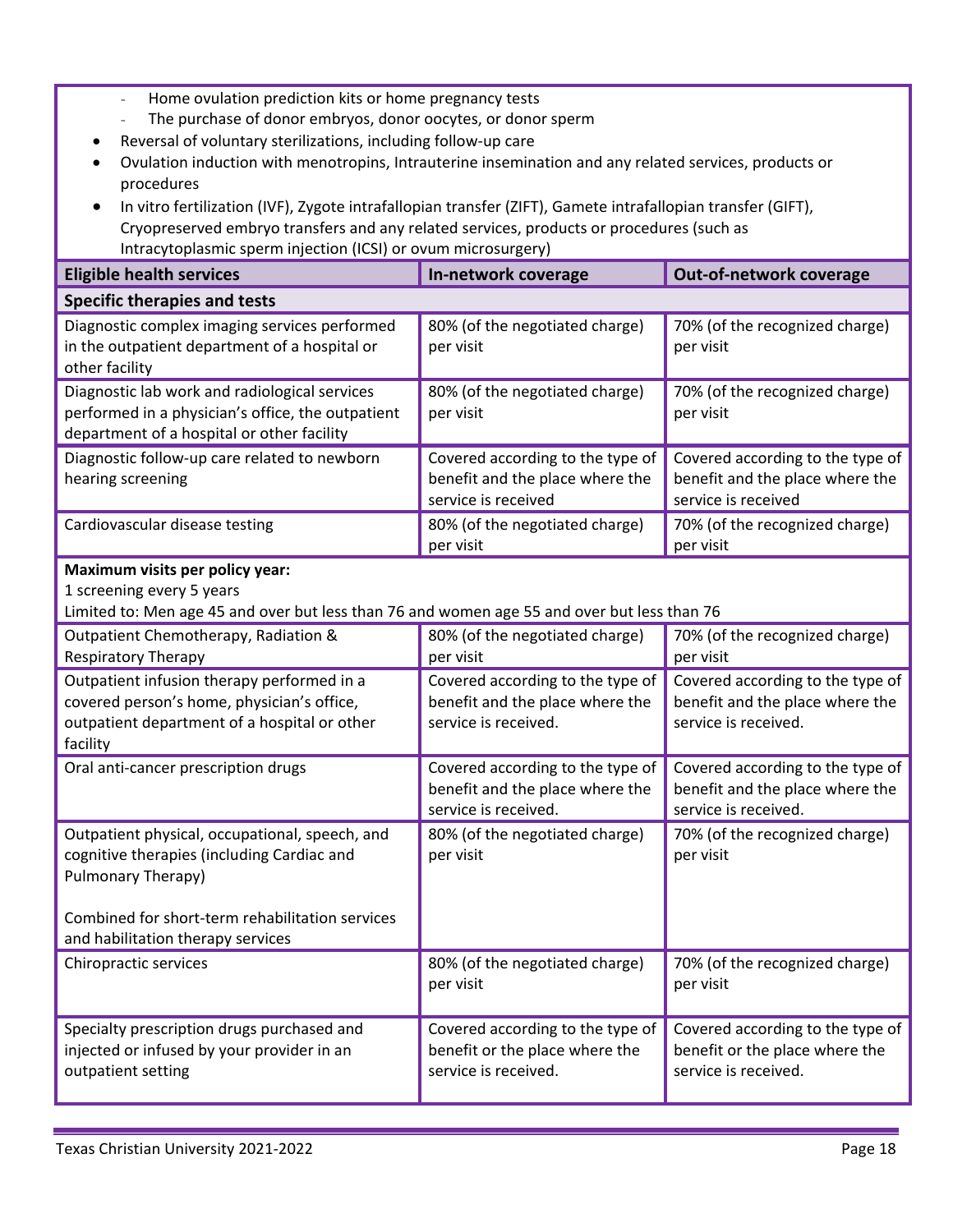| <b>Eligible health services</b>                                                                                                                                                                                                                                                                                                                                                                                                                                                                                                                                                                                                                                                                                                                                 | In-network coverage                                                                         | Out-of-network coverage                                                                     |
|-----------------------------------------------------------------------------------------------------------------------------------------------------------------------------------------------------------------------------------------------------------------------------------------------------------------------------------------------------------------------------------------------------------------------------------------------------------------------------------------------------------------------------------------------------------------------------------------------------------------------------------------------------------------------------------------------------------------------------------------------------------------|---------------------------------------------------------------------------------------------|---------------------------------------------------------------------------------------------|
| <b>Other services and supplies</b>                                                                                                                                                                                                                                                                                                                                                                                                                                                                                                                                                                                                                                                                                                                              |                                                                                             |                                                                                             |
| Emergency ground, air, and water ambulance<br>(includes non-emergency ambulance)                                                                                                                                                                                                                                                                                                                                                                                                                                                                                                                                                                                                                                                                                | 75% (of the negotiated charge)<br>per trip                                                  | Paid the same as in-network<br>coverage                                                     |
|                                                                                                                                                                                                                                                                                                                                                                                                                                                                                                                                                                                                                                                                                                                                                                 | No policy year deductible<br>applies                                                        |                                                                                             |
| Durable medical and surgical equipment                                                                                                                                                                                                                                                                                                                                                                                                                                                                                                                                                                                                                                                                                                                          | 75% (of the negotiated charge)<br>per item                                                  | 75% (of the recognized charge)<br>per item                                                  |
| The following are not covered under this benefit:<br>Whirlpools<br>$\bullet$<br>Portable whirlpool pumps<br>٠<br>Sauna baths<br>$\bullet$<br>Massage devices<br>Over bed tables<br>$\bullet$<br>Elevators<br>٠<br>Communication aids<br>Vision aids<br>$\bullet$<br>Telephone alert systems<br>$\bullet$<br>Personal hygiene and convenience items such as air conditioners, humidifiers, hot tubs, or physical exercise<br>equipment even if they are prescribed by a physician                                                                                                                                                                                                                                                                                |                                                                                             |                                                                                             |
| Enteral formulas and nutritional supplements                                                                                                                                                                                                                                                                                                                                                                                                                                                                                                                                                                                                                                                                                                                    | 80% (of the negotiated charge)<br>per item                                                  | 70% (of the recognized charge)<br>per item                                                  |
| The following are not covered under this benefit:<br>Any food item, including infant formulas, nutritional supplements, vitamins, plus prescription vitamins, medical<br>$\bullet$<br>foods and other nutritional items, even if it is the sole source of nutrition, except as described above                                                                                                                                                                                                                                                                                                                                                                                                                                                                  |                                                                                             |                                                                                             |
| Osteoporosis (non-preventive care) Physician's or<br>specialist's office visits                                                                                                                                                                                                                                                                                                                                                                                                                                                                                                                                                                                                                                                                                 | Covered according to the type of<br>benefit and the place where the<br>service is received. | Covered according to the type of<br>benefit and the place where the<br>service is received. |
| Prosthetic Devices & Orthotics (Includes Cranial<br>prosthetics (Medical wigs))                                                                                                                                                                                                                                                                                                                                                                                                                                                                                                                                                                                                                                                                                 | 75% (of the negotiated charge)<br>per item                                                  | 75% (of the recognized charge)<br>per item                                                  |
| The following are not covered under Prosthetics benefit:<br>Services covered under any other benefit<br>$\bullet$<br>Orthopedic shoes, therapeutic shoes, foot orthotics, or other devices to support the feet, unless required for<br>$\bullet$<br>the treatment of or to prevent complications of diabetes, or if the orthopedic shoe is an integral part of a<br>covered leg brace<br>Trusses, corsets, and other support items<br>$\bullet$<br>Repair and replacement due to loss, misuse, abuse or theft<br>$\bullet$<br>Communication aids<br>Cochlear implants<br>$\bullet$<br>The following are not covered services under Orthotics benefit:<br>Services covered under any other benefit<br>Repair and replacement due to loss, misuse, abuse or theft |                                                                                             |                                                                                             |

÷,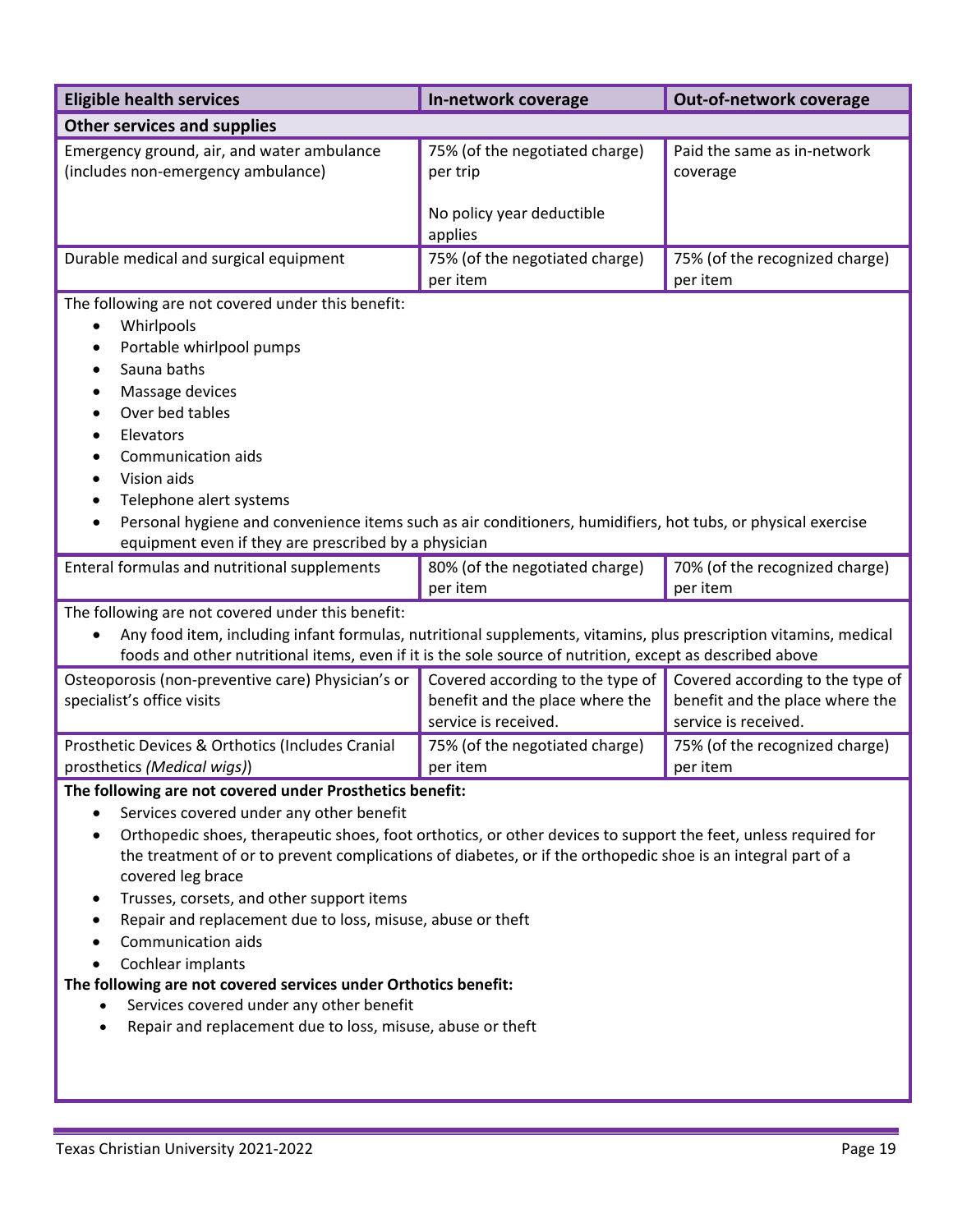| <b>Eligible health services</b>                                                                                                                                                                                                                                                                                                                                                                                                                                                                                                                             | In-network coverage                                                                  | Out-of-network coverage                                                             |
|-------------------------------------------------------------------------------------------------------------------------------------------------------------------------------------------------------------------------------------------------------------------------------------------------------------------------------------------------------------------------------------------------------------------------------------------------------------------------------------------------------------------------------------------------------------|--------------------------------------------------------------------------------------|-------------------------------------------------------------------------------------|
| Hearing aids and cochlear implants and related services                                                                                                                                                                                                                                                                                                                                                                                                                                                                                                     |                                                                                      |                                                                                     |
| Hearing aids and cochlear implants and related<br>services                                                                                                                                                                                                                                                                                                                                                                                                                                                                                                  | 75% (of the negotiated charge)<br>per item                                           | 75% (of the recognized charge)<br>per item                                          |
| Hearing aids maximum per ear                                                                                                                                                                                                                                                                                                                                                                                                                                                                                                                                | One per ear every three years                                                        |                                                                                     |
| Replacement of cochlear implant external speech<br>processor and controller components maximum                                                                                                                                                                                                                                                                                                                                                                                                                                                              | One per ear every three years                                                        |                                                                                     |
| The following are not covered under this benefit:<br>A replacement of:<br>٠<br>A hearing aid that is lost, stolen or broken<br>A hearing aid installed within the prior 24 month period<br>Replacement parts or repairs for a hearing aid<br>٠<br><b>Batteries or cords</b><br>A hearing aid that does not meet the specifications prescribed for correction of hearing loss<br>Any ear or hearing exam performed by a physician who is not certified as an otolaryngologist or otologist or<br>other provider not acting within the scope of their license |                                                                                      |                                                                                     |
| Hearing exams                                                                                                                                                                                                                                                                                                                                                                                                                                                                                                                                               | 80% (of the negotiated charge)<br>per visit                                          | 70% (of the recognized charge)<br>per visit                                         |
| Hearing exam maximum                                                                                                                                                                                                                                                                                                                                                                                                                                                                                                                                        | 1 hearing exam every 24 month consecutive period                                     |                                                                                     |
| The following are not covered under this benefit:<br>Hearing exams given during a stay in a hospital or other facility, except those provided to newborns as part of<br>the overall hospital stay                                                                                                                                                                                                                                                                                                                                                           |                                                                                      |                                                                                     |
| Pediatric vision care (Limited to covered persons through the end of the month in which the person<br>turns age 19).                                                                                                                                                                                                                                                                                                                                                                                                                                        |                                                                                      |                                                                                     |
| Pediatric routine vision exams (including<br>refraction)-Performed by a legally qualified<br>ophthalmologist, optometrist or therapeutic<br>optometrist, or any other providers acting within<br>the scope of their license<br>Includes comprehensive low vision evaluations                                                                                                                                                                                                                                                                                | 100% (of the negotiated<br>charge) per visit<br>No policy year deductible<br>applies | 70% (of the recognized charge)<br>per visit<br>No policy year deductible<br>applies |
| Includes visit for fitting of contact lenses                                                                                                                                                                                                                                                                                                                                                                                                                                                                                                                |                                                                                      |                                                                                     |
| Maximum visits per policy year<br>Low vision Maximum<br>Fitting of contact Maximum                                                                                                                                                                                                                                                                                                                                                                                                                                                                          | 1 visit<br>One comprehensive low vision evaluation every policy year<br>1 visit      |                                                                                     |
| Pediatric vision care services & supplies-Eyeglass                                                                                                                                                                                                                                                                                                                                                                                                                                                                                                          | 100% (of the negotiated                                                              | 70% (of the recognized charge)                                                      |
| frames, prescription lenses or prescription<br>contact lenses                                                                                                                                                                                                                                                                                                                                                                                                                                                                                               | charge) per item<br>No policy year deductible<br>applies                             | per item<br>No policy year deductible<br>applies                                    |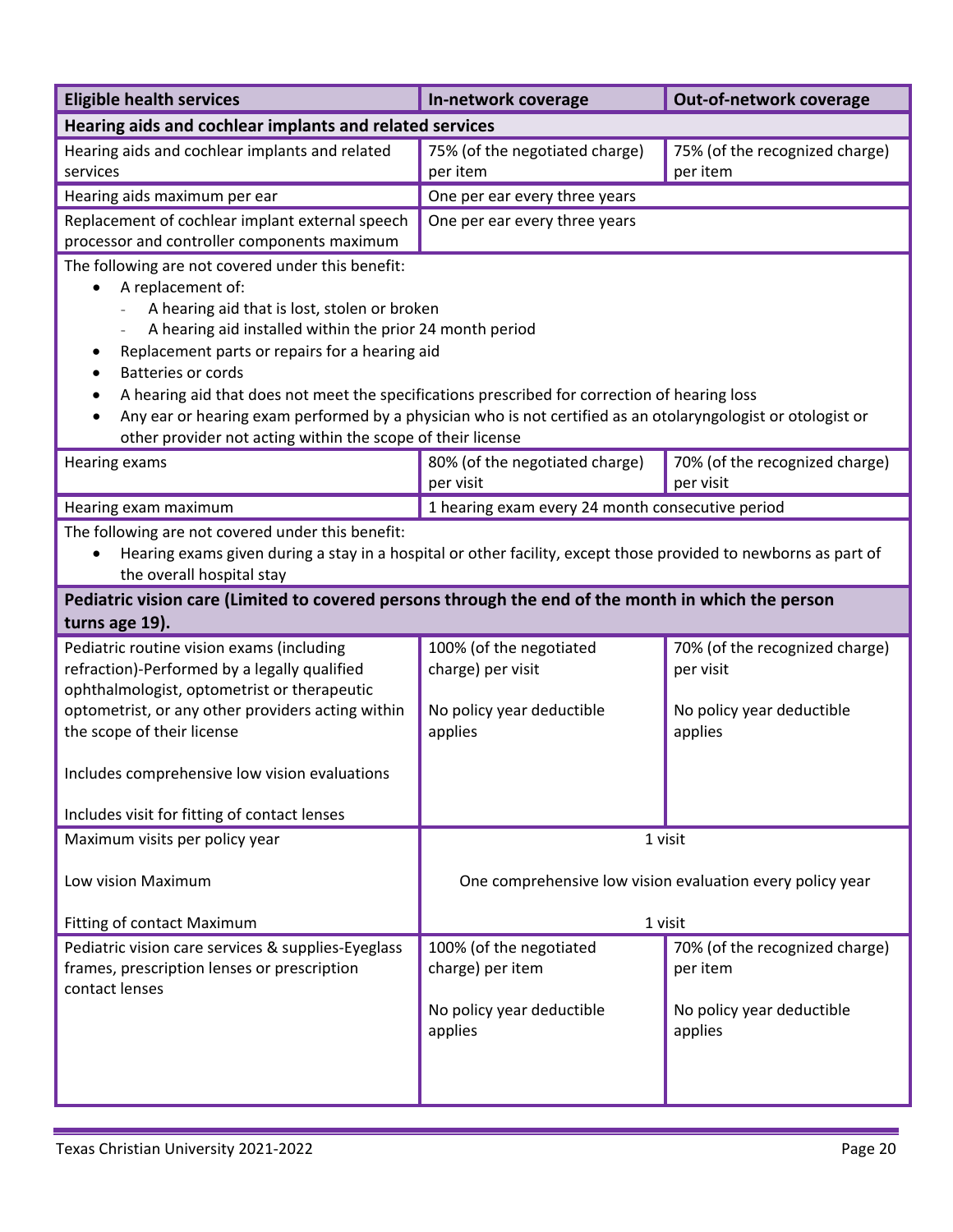| <b>Eligible health services</b>                                                                                                                                                                                                                                                                                                                                                                                                                                                                                                                                                                                                                                                                                                                                                                                                                                                                                                                                                                                                                                                                                                                                                                                                                                                                                                                                                                                                                                                                                                                                                                                                                                                                                                                                    | In-network coverage                                                                                                                                                                                                                                                                         | Out-of-network coverage                                                                     |
|--------------------------------------------------------------------------------------------------------------------------------------------------------------------------------------------------------------------------------------------------------------------------------------------------------------------------------------------------------------------------------------------------------------------------------------------------------------------------------------------------------------------------------------------------------------------------------------------------------------------------------------------------------------------------------------------------------------------------------------------------------------------------------------------------------------------------------------------------------------------------------------------------------------------------------------------------------------------------------------------------------------------------------------------------------------------------------------------------------------------------------------------------------------------------------------------------------------------------------------------------------------------------------------------------------------------------------------------------------------------------------------------------------------------------------------------------------------------------------------------------------------------------------------------------------------------------------------------------------------------------------------------------------------------------------------------------------------------------------------------------------------------|---------------------------------------------------------------------------------------------------------------------------------------------------------------------------------------------------------------------------------------------------------------------------------------------|---------------------------------------------------------------------------------------------|
| Maximum number Per year:<br>Eyeglass frames<br><b>Prescription lenses</b><br>Contact lenses (includes non-conventional<br>prescription contact lenses & aphakic lenses<br>prescribed after cataract surgery)<br>Optical devices                                                                                                                                                                                                                                                                                                                                                                                                                                                                                                                                                                                                                                                                                                                                                                                                                                                                                                                                                                                                                                                                                                                                                                                                                                                                                                                                                                                                                                                                                                                                    | One set of eyeglass frames<br>One pair of prescription lenses<br>Daily disposables: up to 3 month supply<br>Extended wear disposable: up to 6 month supply<br>Non-disposable lenses: one set<br>Covered according to the type of<br>benefit and the place where the<br>service is received. | Covered according to the type of<br>benefit and the place where the<br>service is received. |
| Maximum number of optical devices per policy<br>year                                                                                                                                                                                                                                                                                                                                                                                                                                                                                                                                                                                                                                                                                                                                                                                                                                                                                                                                                                                                                                                                                                                                                                                                                                                                                                                                                                                                                                                                                                                                                                                                                                                                                                               | One optical device                                                                                                                                                                                                                                                                          |                                                                                             |
| *Important note: Refer to the Vision care section in the certificate of coverage for the explanation of these vision care<br>supplies. As to coverage for prescription lenses in a policy year, this benefit will cover either prescription lenses for<br>eyeglass frames or prescription contact lenses, but not both.<br>The following are not covered under this benefit:<br>Office visits to an ophthalmologist, optometrist or optician related to the fitting of prescription contact lenses                                                                                                                                                                                                                                                                                                                                                                                                                                                                                                                                                                                                                                                                                                                                                                                                                                                                                                                                                                                                                                                                                                                                                                                                                                                                 |                                                                                                                                                                                                                                                                                             |                                                                                             |
| Eyeglass frames, non-prescription lenses and non-prescription contact lenses that are for cosmetic purposes                                                                                                                                                                                                                                                                                                                                                                                                                                                                                                                                                                                                                                                                                                                                                                                                                                                                                                                                                                                                                                                                                                                                                                                                                                                                                                                                                                                                                                                                                                                                                                                                                                                        |                                                                                                                                                                                                                                                                                             |                                                                                             |
| <b>Outpatient prescription drugs</b>                                                                                                                                                                                                                                                                                                                                                                                                                                                                                                                                                                                                                                                                                                                                                                                                                                                                                                                                                                                                                                                                                                                                                                                                                                                                                                                                                                                                                                                                                                                                                                                                                                                                                                                               | In-network coverage                                                                                                                                                                                                                                                                         | Out-of-network coverage                                                                     |
| For each 30 day supply filled at a retail<br>pharmacy. You must pay out of pocket and<br>then submit your receipt to Aetna Student<br>Health for reimbursement                                                                                                                                                                                                                                                                                                                                                                                                                                                                                                                                                                                                                                                                                                                                                                                                                                                                                                                                                                                                                                                                                                                                                                                                                                                                                                                                                                                                                                                                                                                                                                                                     | 70% of the Actual Charge after the Policy Year Deductible                                                                                                                                                                                                                                   |                                                                                             |
| <b>Outpatient prescription drugs exclusions</b><br>The following are not covered under the outpatient prescription drugs benefit:<br>Abortion drugs<br>$\bullet$<br>Any services related to the dispensing, injecting or application of a drug<br><b>Biological sera</b><br>Compounded prescriptions containing bulk chemicals not approved by the U.S. Food and Drug Administration<br>(FDA) including compounded bioidentical hormones<br>Cosmetic drugs including medications and preparations used for cosmetic purposes<br>Devices, products and appliances, except those that are specially covered<br>$\bullet$<br>Drugs or medications<br>Administered or entirely consumed at the time and place it is prescribed or provided<br>Which do not, by federal or state law, require a prescription order i.e. over-the-counter (OTC) drugs), even if<br>a prescription is written except as specifically provided above<br>That include the same active ingredient or a modified version of an active ingredient as a covered<br>prescription drug (unless a medical exception is approved)<br>That are therapeutically equivalent or therapeutically alternative to a covered prescription drug (unless a<br>medical exception is approved)<br>That are therapeutically equivalent or therapeutically alternative to an over-the-counter (OTC) product<br>$\overline{\phantom{a}}$<br>(unless a medical exception is approved<br>Not approved by the FDA or not proven safe or effective<br>Provided under your medical plan while an inpatient of a healthcare facility<br>Recently approved by the U.S. Food and Drug Administration (FDA), but which have not yet been reviewed<br>$\overline{\phantom{a}}$<br>by our Pharmacy and Therapeutics Committee |                                                                                                                                                                                                                                                                                             |                                                                                             |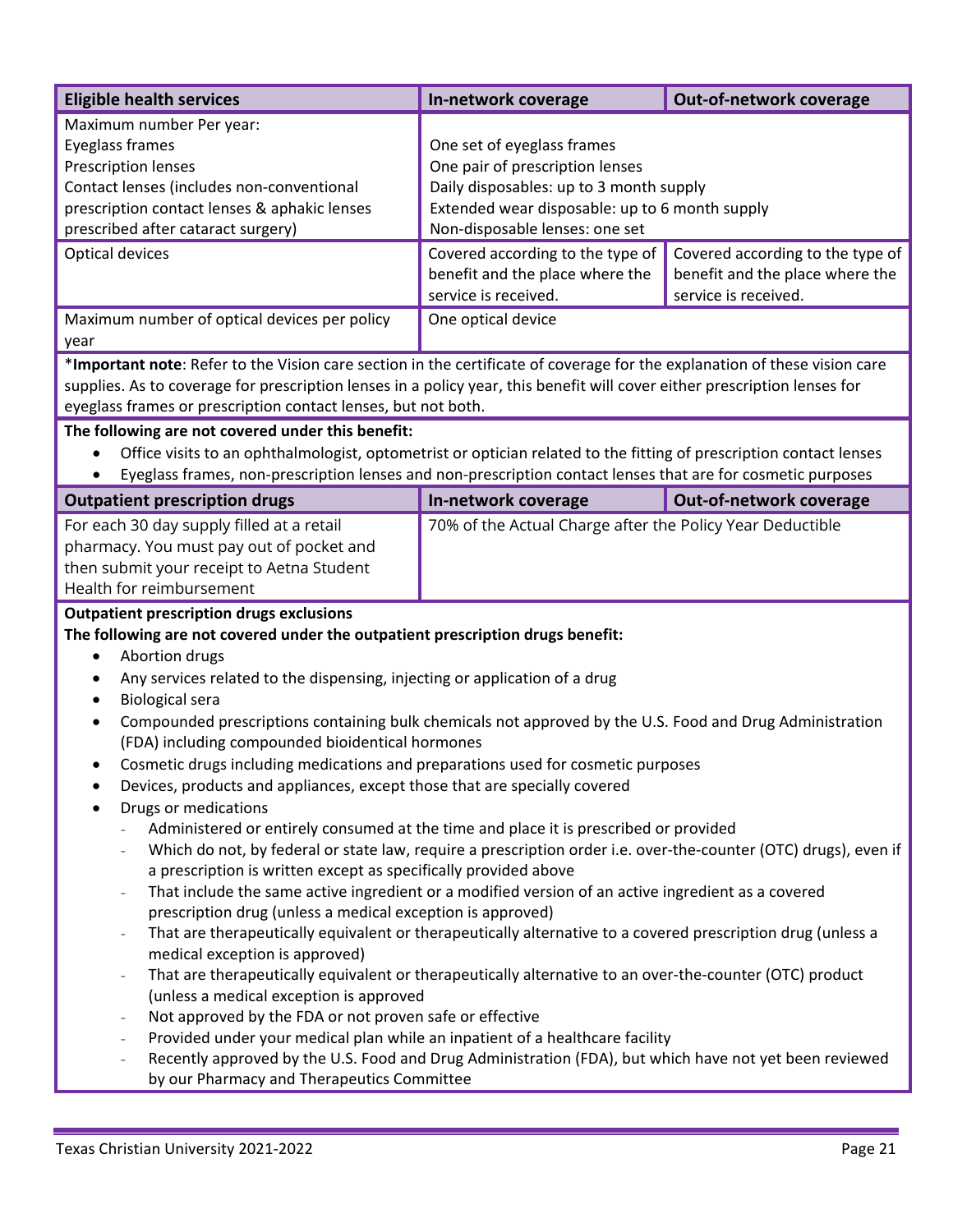- That include vitamins and minerals unless recommended by the United States Preventive Services Task Force (USPSTF)
- For which the cost is covered by a federal, state, or government agency (for example: Medicaid or Veterans Administration)
- That are used to treat sexual dysfunction, enhance sexual performance or increase sexual desire, including drugs, implants, devices or preparations to correct or enhance erectile function, enhance sensitivity, or alter the shape or appearance of a sex organ
- That are used for the purpose of weight gain or reduction, including but not limited to stimulants, preparations, foods or diet supplements, dietary regimens and supplements, food or food supplements, appetite suppressants or other medications
- That are drugs or growth hormones used to stimulate growth and treat idiopathic short stature unless there is evidence that the covered person meets one or more clinical criteria detailed in our preauthorization and clinical policies
- Duplicative drug therapy (e.g. two antihistamine drugs)
- Genetic care
	- Any treatment, device, drug, service or supply to alter the body's genes, genetic make-up, or the expression of the body's genes except for the correction of congenital birth defects
- Immunizations related to travel or work
- Immunization or immunological agents except as specifically stated in the schedule of benefits or the certificate
- Implantable drugs and associated devices except as specifically provided above
- **Infertility** 
	- Injectable prescription drugs used primarily for the treatment of infertility
- Injectables
	- Any charges for the administration or injection of prescription drugs or injectable insulin and other injectable drugs covered by us except as described in the *Diabetic services and supplies (including equipment and training)* section.
	- Needles and syringes, except for those used for self-administration of an injectable drug.
	- Any drug which, due to its characteristics as determined by us, must typically be administered or supervised by a qualified provider or licensed certified health professional in an outpatient setting. This exception does not apply to Depo Provera and other injectable drugs used for contraception.
- Prescription drugs:
	- For which there is an over-the-counter (OTC) product which has the same active ingredient and strength even I a prescription is written.
	- Packaged in a unit dose form.
	- Filled prior to the effective date or after the termination date of coverage under this plan.
	- Dispensed by a mail order pharmacy and include prescription drugs that cannot be shipped by mail due to state or federal laws or regulations, or when the plan considers shipment through the mail to be unsafe. Examples of these types of drugs include, but are not limited to, narcotics, amphetamines, DEA controlled substances and anticoagulants.
	- That include an active metabolite, stereoisomer, prodrug (precursor) or altered formulation of another drug and are not clinically superior to that drug as determined by the plan.
	- That are ordered by a dentist or prescribed by an oral surgeon in relation to the removal of teeth, or prescription drugs for the treatment to a dental condition.
	- That are considered oral dental preparations and fluoride rinses, except pediatric fluoride tablets or drops as specified on the preferred drug guide.
	- That are non-preferred drugs, unless non-preferred drugs are specifically covered as described in your schedule of benefits. However, a non-preferred drug will be covered if in the judgment of the prescriber there is no equivalent prescription drug on the preferred drug guide or the product on the preferred drug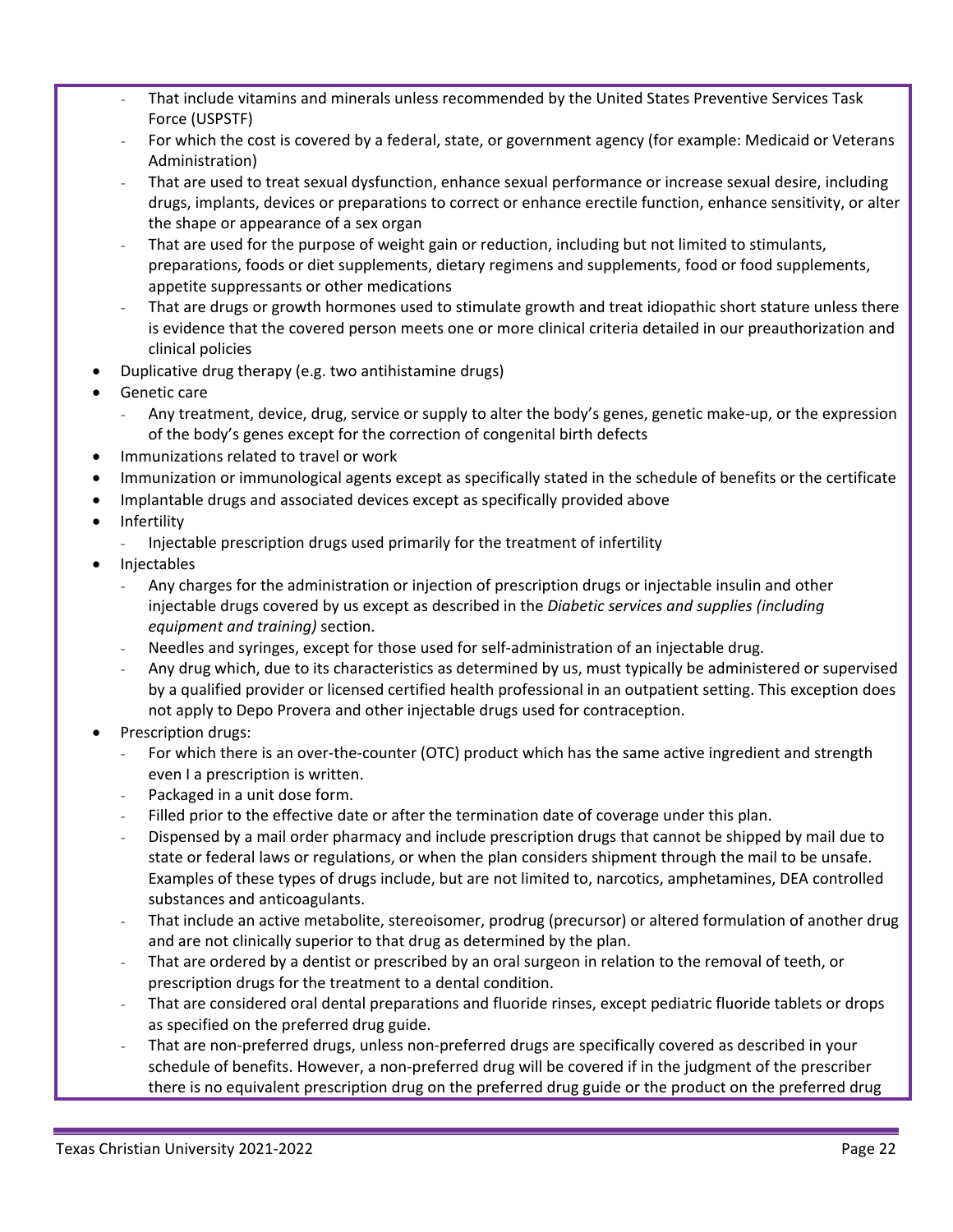guide is ineffective in treating your disease or condition or has caused or is likely to cause an adverse reaction or harm you.

- That are being used or abused in a manner that is determined to be furthering an addiction to a habitforming substance, the use of or intended use of which would be illegal, unethical, imprudent, abusive, not medically necessary or otherwise improper, and drugs obtained for use by anyone other than the person identified on the ID card.
- Refills dispensed more than one year from the date the latest prescription order was written
- Replacement of lost or stolen prescriptions
- Test agents except diabetic test agents
- Tobacco cessation products unless recommended by the United States Preventive Services Task Force (USPSTF)

A covered person, a covered person's designee or a covered person's prescriber may seek an expedited medical exception process to obtain coverage for non-covered drugs in exigent circumstances. An "exigent circumstance" exists when a covered person is suffering from a health condition that may seriously jeopardize a covered person's life, health, or ability to regain maximum function or when a covered person is undergoing a current course of treatment using a non-formulary drug.

The request for an expedited review of an exigent circumstance may be submitted by contacting Aetna's *Preauthorization Department* at **1-855***-***240-0535**, faxing the request to **1-877-269-9916**, or submitting the request in writing to:

CVS Health ATTN: Aetna PA 1300 E Campbell Road Richardson, TX 75081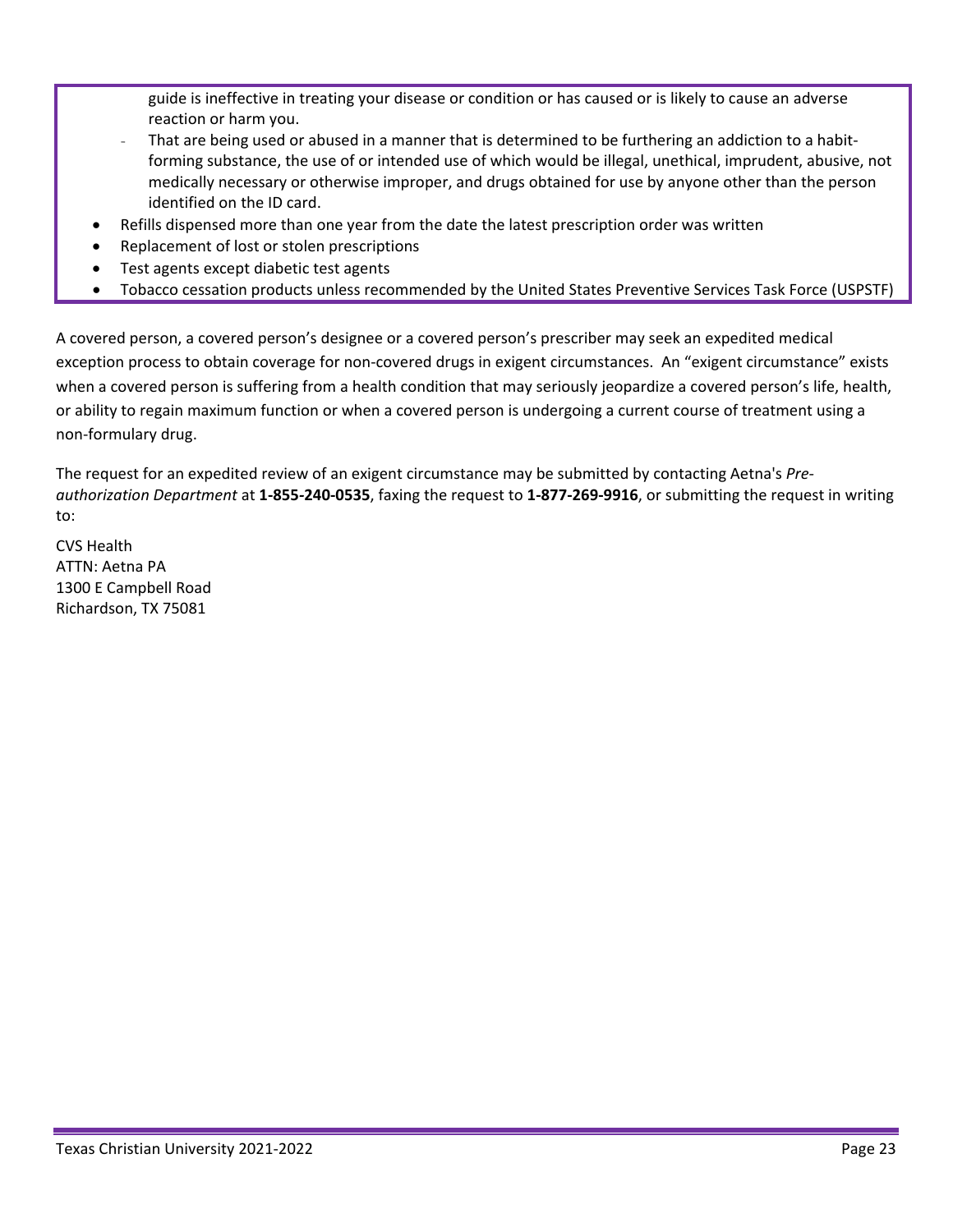# **General Exclusions**

### **Abortion**

• Abortion except when the pregnancy places the woman's life in serious danger or at serious risk of substantial impairment of a major bodily function

#### **Acupuncture therapy**

- Maintenance treatment
- Acupuncture when provided for the following conditions:
	- Acute low back pain
	- **Addiction**
	- AIDS
	- Amblyopia
	- Allergic rhinitis
	- Asthma
	- Autism spectrum disorders
	- Bell's Palsy
	- Burning mouth syndrome
	- Cancer-related dyspnea
	- Carpal tunnel syndrome
	- Chemotherapy-induced leukopenia
	- Chemotherapy-induced neuopathic pain
	- Chronic pain syndrome (e.g., RSD, facial pain)
	- Chronic obstructive pulmonary disease
	- Diabetic peripheral neuropathy Dry eyes
	- Erectile dysfunction
	- Facial spasm
	- Fetal breech presentation
	- Fibromyalgia
	- Fibrotic contractures
	- Glaucoma
	- **Hypertension**
	- Induction of labor
	- Infertility(e.g., to assist oocyte retrieval and embryo transfer during IVF treatment cycle)
	- Insomnia
	- Irritable bowel syndrome
	- Menstrual cramps/dysmenorrhea
	- **Mumps**
	- Myofascial pain
	- **Myopia**
	- Neck pain/cervical spondylosis
	- Obesity
	- Painful neuropathies
	- Parkinson's disease
	- Peripheral arterial disease (e.g., intermittent claudication)
	- Phantom leg pain
	- Polycystic ovary syndrome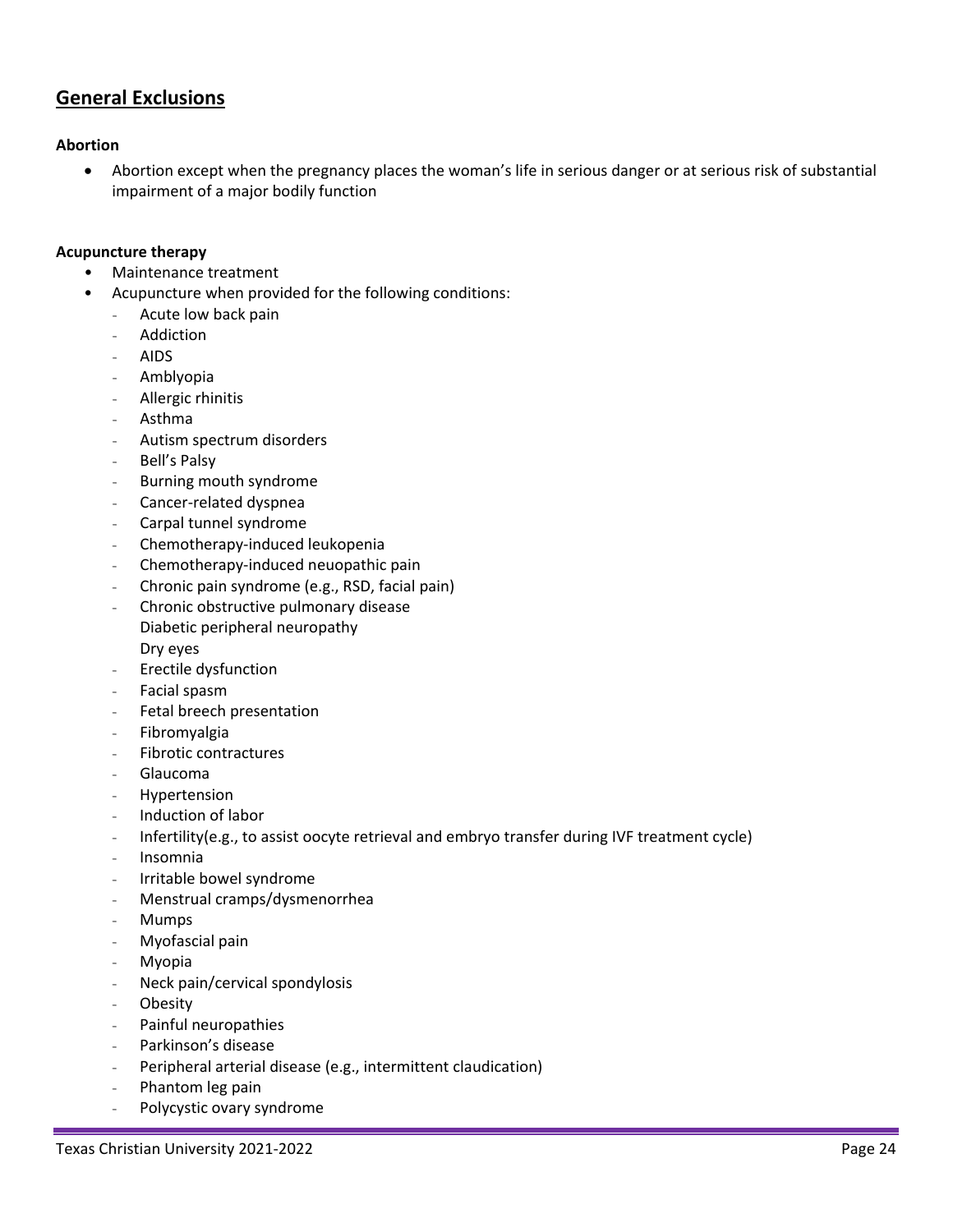- Post-herpetic neuralgia
- **Psoriasis**
- Psychiatric disorders (e.g., depression)
- Raynaud's disease pain
- Respiratory disorders
- Rheumatoid arthritis
- **Rhinitis**
- Sensorineural deafness
- Shoulder pain (e.g., bursitis)
- Stroke rehabilitation (e.g., dysphagia)
- Tennis elbow/ epicondylitis
- Tension headache
- Tinnitus
- Tobacco Cessation
- Urinary incontinence
- Uterine fibroids
- Xerostomia
- Whiplash

#### **Air or space travel**

• Traveling in, on or descending from any aircraft, including a hang glider, while the aircraft is in flight. This includes descending by a parachute, wingsuit or any other similar device.

This exclusion does not apply if:

- You are traveling solely as a fare-paying passenger
- You are traveling on a licensed, commercial, regularly scheduled non-military aircraft
- You are traveling solely in a civil aircraft with a current valid "Standard Federal Aviation Agency Airworthiness Certificate" and:
	- $\circ$  The civil aircraft is piloted by a person with a current valid pilot's certificate with proper ratings for the type of flight and aircraft involved
	- $\circ$  You are as a passenger with no duties at all on an aircraft used only to carry passengers or you are a pilot or a part of the flight crew on an aircraft owned or leased by the policyholder performing duties for the policyholder

#### **Alternative health care**

• Services and supplies given by a provider for alternative health care. This includes but is not limited to aromatherapy, naturopathic medicine, herbal remedies, homeopathy, energy medicine, Christian faithhealing medicine, Ayurvedic medicine, yoga, hypnotherapy, and traditional Chinese medicine.

#### **Behavioral health treatment**

- Services for the following based on categories, conditions, diagnoses or equivalent terms as listed in the most recent version of the *Diagnostic and Statistical Manual of Mental Disorders* (DSM) of the American Psychiatric Association:
	- Stay in a facility for treatment for dementias and amnesia without a behavioral disturbance that necessitates mental health treatment
	- School and/or education service including special education, remedial education, wilderness treatment programs, or any such related or similar programs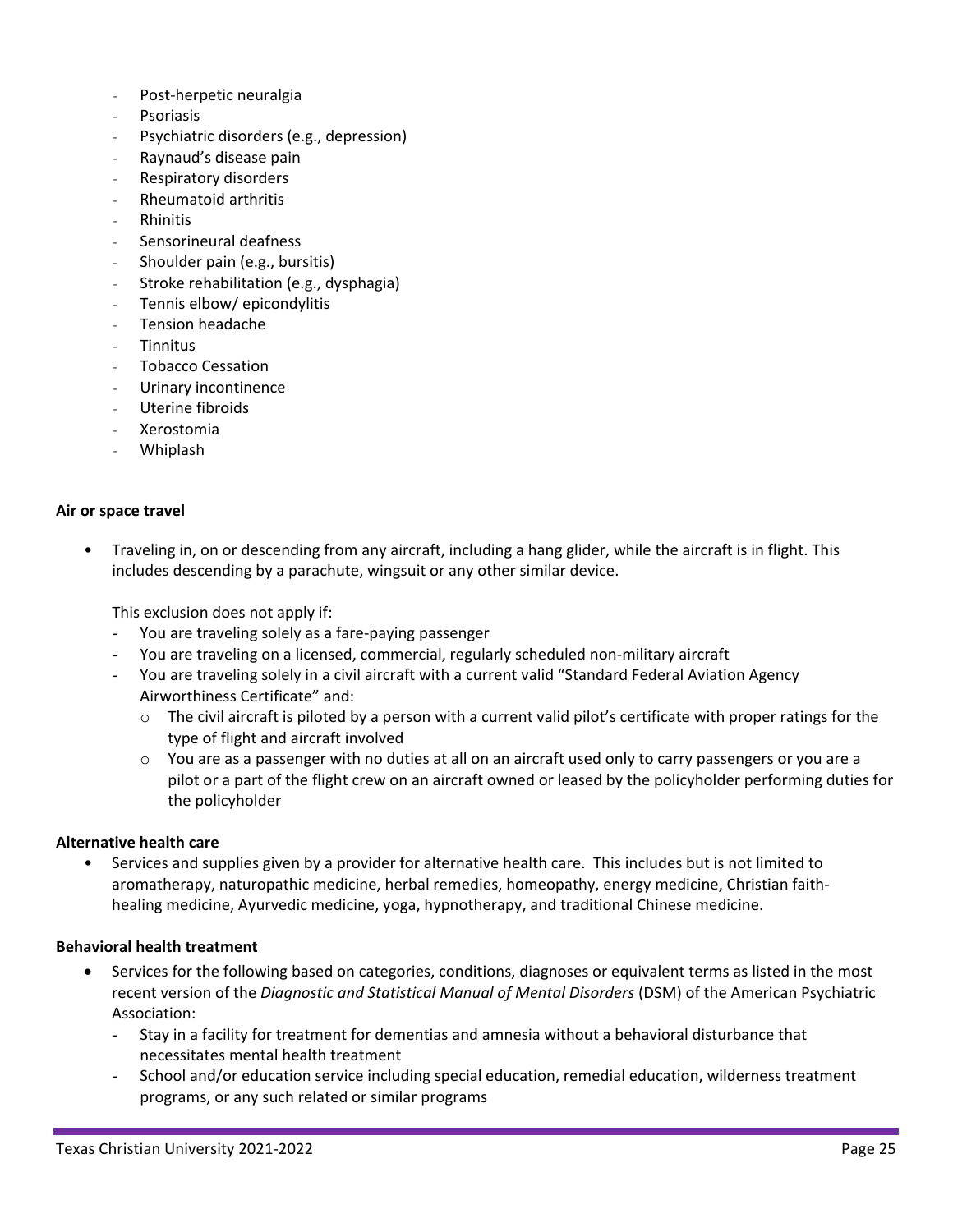- Services provided in conjunction with school, vocation, work or recreational activities
- **Transportation**
- Sexual deviations and disorders except for gender identity disorders
- Tobacco use disorders except as described in the *Eligible health services and exclusions – Preventive care and wellness* section
- Pathological gambling, kleptomania, pyromania
- Specific developmental disorders of scholastic skills (learning disorders/learning disabilities)
- Specific developmental disorder of motor functions
- Specific developmental disorders of speech and language
- Other disorders of psychological development

#### **Beyond legal authority**

• Services and supplies provided by a health professional or other provider that is acting beyond the scope of its legal authority

#### **Blood and body fluid exposure**

• Services and supplies provided for the treatment of an illness that results from your clinical related injury

#### **Blood, blood plasma, synthetic blood, blood derivatives or substitutes**

Examples of these are:

- The provision of blood to the hospital, other than blood derived clotting factors
- Any related services including processing, storage or replacement expenses
- The services of blood donors, apheresis or plasmapheresis
- For allogenic and autologous blood donations, only administration and processing expenses are covered

#### **Breasts**

• Services and supplies given by a provider for breast reduction or gynecomastia

#### **Clinical trial therapies (experimental or investigational)**

• Your plan does not cover clinical trial therapies (experimental or investigational), except as described in the *Eligible health services under your plan - Clinical trial therapies (experimental or investigational)* section

#### **Clinical trial therapies (routine patient costs)**

- Services and supplies related to data collection and record-keeping that is solely needed due to the clinical trial (i.e. protocol-induced costs)
- Services and supplies provided by the trial sponsor without charge to you
- The experimental intervention itself (except medically necessary Category B investigational devices and promising experimental and investigational interventions for terminal illnesses in certain clinical trials in accordance with Aetna's claim policies)

#### **Cornea or cartilage transplants**

- Cornea (corneal graft with amniotic membrane)
- Cartilage (autologous chondrocyte implant or osteochondral allograft or autograft) transplants

#### **Cosmetic services and plastic surgery**

• Any treatment, surgery (cosmetic or plastic), service or supply to alter, improve or enhance the shape or appearance of the body, whether or not for psychological or emotional reasons.

This exclusion does not apply to: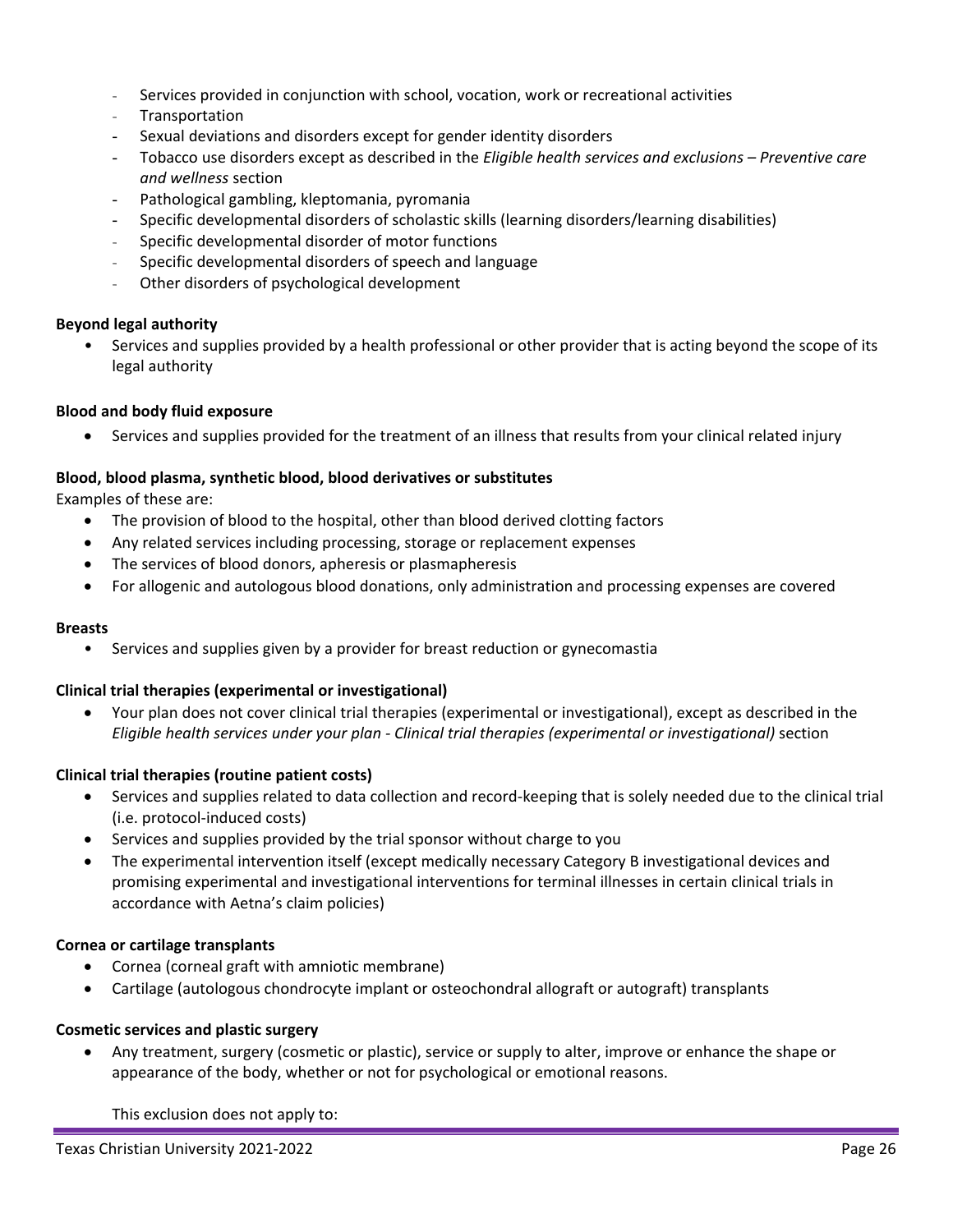- Surgery after an accidental injury when performed as soon as medically feasible. (Injuries that occur during medical treatments are not considered accidental injuries even if unplanned or unexpected.)
- Coverage that may be provided under the *Eligible health services and exclusions - Gender reassignment (sex change) treatment* section.

# **Court-ordered services and supplies**

• This includes court-ordered services and supplies, or those required as a condition of parole, probation, release or as a result of any legal proceeding, unless they are a covered benefit under your plan

# **Custodial care**

Examples are:

- Routine patient care such as changing dressings, periodic turning and positioning in bed
- Administering oral medications
- Care of a stable tracheostomy (including intermittent suctioning)
- Care of a stable colostomy/ileostomy
- Care of stable gastrostomy/jejunostomy/nasogastric tube (intermittent or continuous) feedings
- Care of a bladder catheter (including emptying/changing containers and clamping tubing)
- Watching or protecting you
- Respite care except in connection with hospice care, adult (or child) day care, or convalescent care Institutional care. This includes room and board for rest cures, adult day care and convalescent care
- Help with walking, grooming, bathing, dressing, getting in or out of bed, toileting, eating or preparing foods
- Any other services that a person without medical or paramedical training could be trained to perform
- Any service that can be performed by a person without any medical or paramedical training

#### **Dental care for adults**

- Dental services for adults including services related to:
	- The care, filling, removal or replacement of teeth and treatment of **injuries** to or diseases of the teeth
	- Dental services related to the gums
	- Apicoectomy (dental root resection)
	- Orthodontics
	- Root canal treatment
	- Soft tissue impactions
	- Alveolectomy
	- Augmentation and vestibuloplasty treatment of periodontal disease
	- False teeth
	- Prosthetic restoration of dental implants
	- Dental implants

This exception does not include removal of bony impacted teeth, bone fractures, removal of tumors, and odontogenic cysts.

#### **Educational services**

Examples of these services are:

- Any service or supply for education, training or retraining services or testing, except where described in the *Eligible health services under your plan – Diabetic services and supplies (including equipment and training)* section. This includes:
	- Special education
	- Remedial education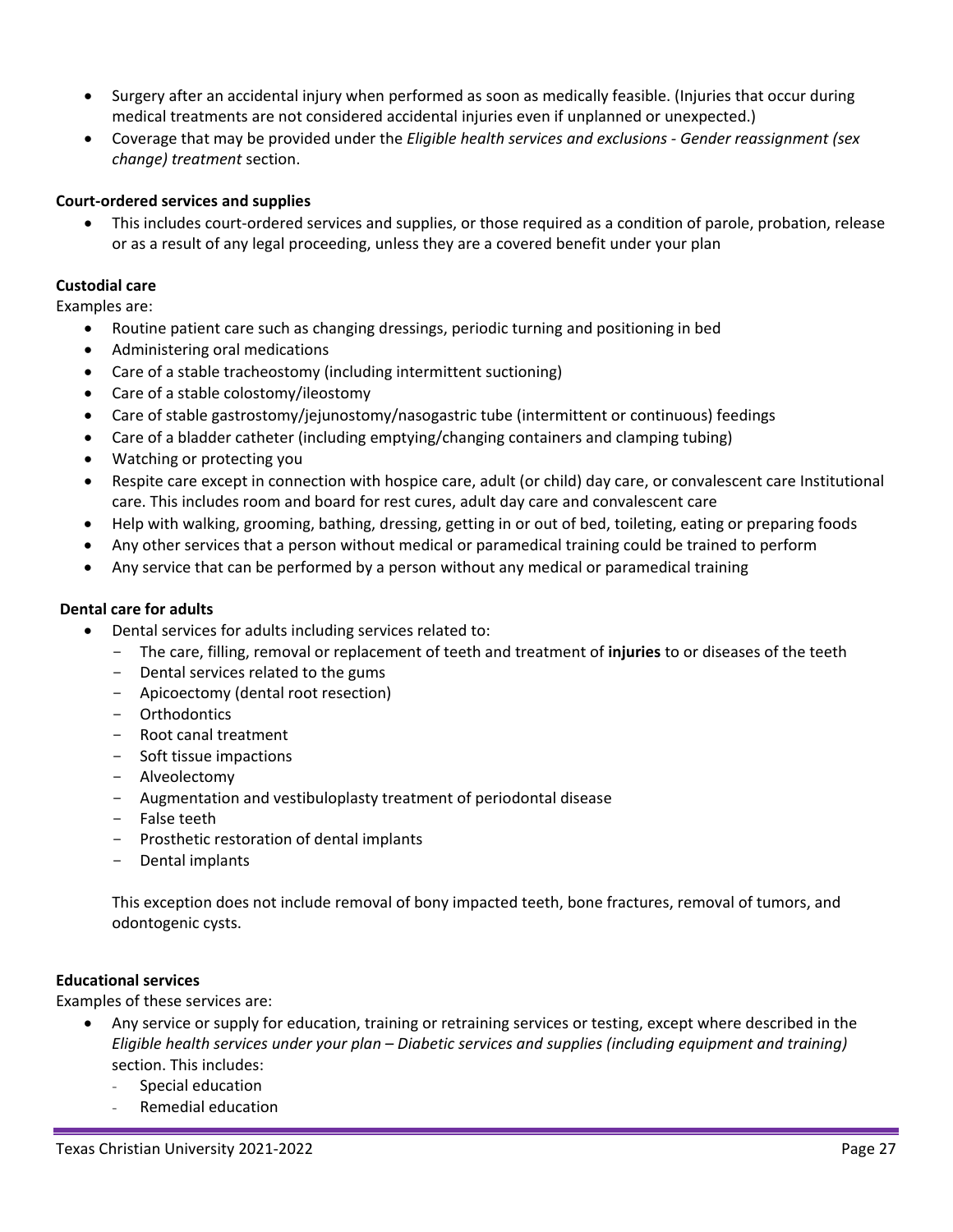- Wilderness treatment programs (whether or not the program is part of a residential treatment facility or otherwise licensed institution)
- Job training
- Job hardening programs
- Educational services, schooling or any such related or similar program, including therapeutic programs within a school setting.

#### **Elective treatment or elective surgery**

• Elective treatment or elective surgery except as specifically covered under the student policy and provided while the student policy is in effect

#### **Examinations**

Any health or dental examinations needed:

- Because a third party requires the exam. Examples are, examinations to get or keep a job, or examinations required under a labor agreement or other contract
- Because a law requires it
- To buy insurance or to get or keep a license
- To travel
- To go to a school, camp, or sporting event, or to join in a sport or other recreational activity

#### **Experimental or investigational**

• Experimental or investigational drugs, devices, treatments or procedures unless otherwise covered under clinical trial therapies (experimental or investigational) or covered under clinical trials (routine patient costs). See the *Eligible health services and exclusions – Other services* section.

#### **Facility charges**

For care, services or supplies provided in:

- Rest homes
- Assisted living facilities, except if you have an acquired brain injury. See the *Specific therapies and tests* section
- Similar institutions serving as a persons' main residence or providing mainly custodial or rest care
- Health resorts
- Spas or sanitariums
- Infirmaries at schools, colleges, or camps

#### **Felony**

• Services and supplies that you receive as a result of an **injury** due to your commission of a felony

#### **Genetic care**

• Any treatment, device, drug, service or supply to alter the body's genes, genetic make-up, or the expression of the body's genes except for the correction of congenital birth defects

#### **Growth/height care**

- A treatment, device, drug, service or supply to increase or decrease height or alter the rate of growth
- Surgical procedures, devices and growth hormones to stimulate growth

#### **Incidental surgeries**

• Charges made by a physician for incidental surgeries. These are non-medically necessary surgeries performed during the same procedure as a medically necessary surgery.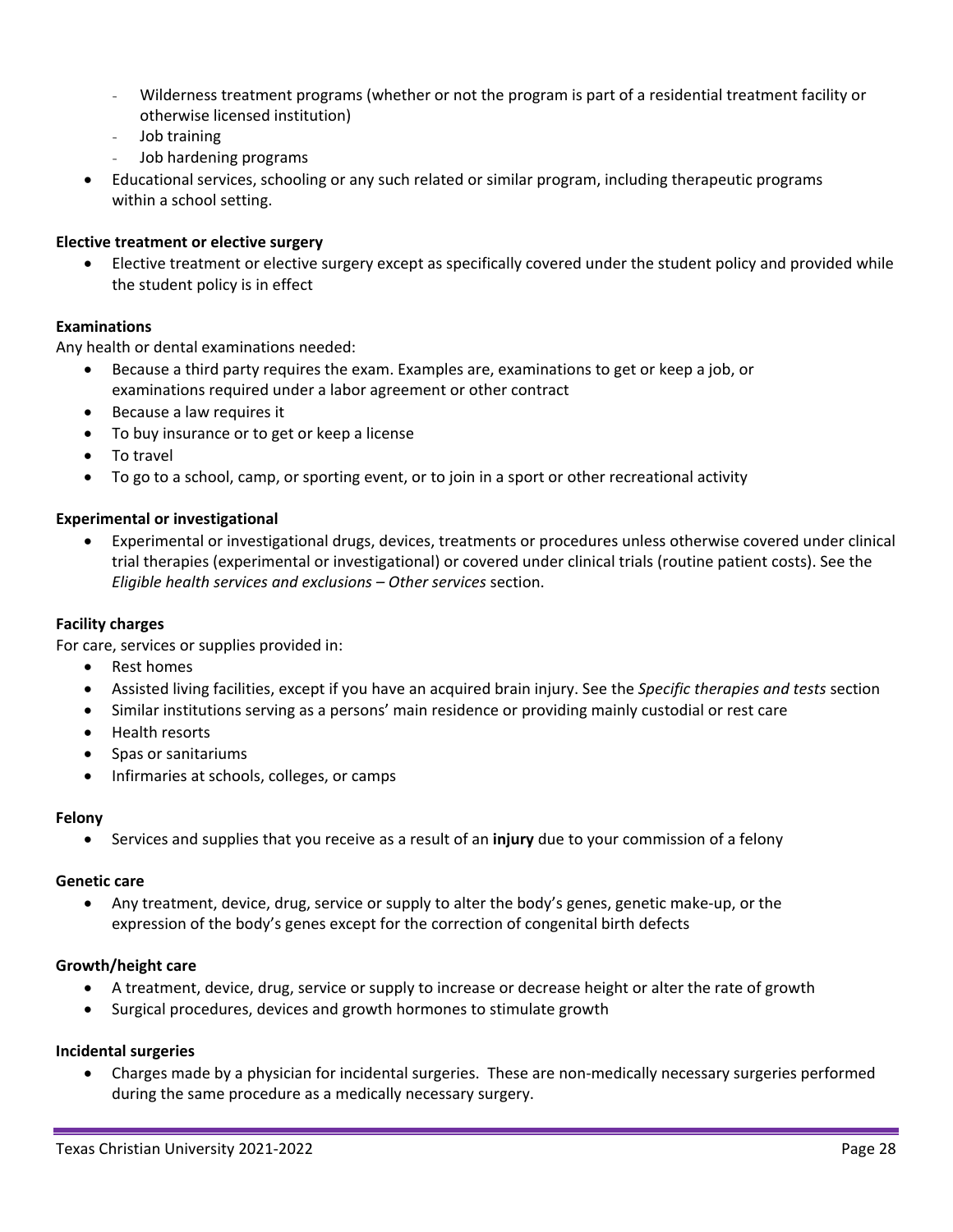#### **Jaw joint disorder**

- Non-surgical treatment of **jaw joint disorders**
- **Jaw joint disorder** treatment performed by prosthesis placed directly on the teeth, surgical and non-surgical medical and dental services, and diagnostic or therapeutics services related to jaw joint disorders including associated myofascial pain

This exclusion does not apply to covered benefits for treatment of TMJ and CMJ as described in the *Eligible health services and exclusions –Temporomandibular joint dysfunction (TMJ) and craniomandibular joint dysfunction (CMJ) treatment* section.

#### **Judgment or settlement**

• Services and supplies for the treatment of an injury or illness to the extent that payment is made as a judgment or settlement by any person deemed responsible for the injury or illness (or their insurers)

#### **Mandatory no-fault laws**

• Treatment for an injury to the extent benefits are payable under any state no-fault automobile coverage or first party medical benefits payable under any other mandatory no-fault law

#### **Maintenance care**

• Care made up of services and supplies that maintain, rather than improve, a level of physical or mental function, except for habilitation therapy services. See the *Eligible health services and exclusions – Habilitation therapy service*s and *Services for children with developmental delays* sections

#### **Medical supplies – outpatient disposable**

- Any outpatient disposable supply or device. Examples of these are:
	- Sheaths
	- Bags
	- Elastic garments
	- Support hose
	- **Bandages**
	- **Bedpans**
	- Syringes, except for treatment of diabetes
	- Blood or urine testing supplies, except for treatment of diabetes
	- Other home test kits
	- **Splints**
	- Neck braces
	- **Compresses**
	- Other devices not intended for reuse by another patient

#### **Medicare**

• Services and supplies available under Medicare, if you are entitled to premium-free Medicare Part A or enrolled in Medicare Part B, or if you are not entitled to premium-free Medicare Part A or enrolled in Medicare Part B because you refused it, dropped it, or did not make a proper request for it

#### **Non-medically necessary services and supplies**

• Services and supplies which are not medically necessary for the diagnosis, care, or treatment of an illness or injury or the restoration of physiological functions This includes behavioral health services that are not primarily aimed at the treatment of illness, injury, restoration of physiological functions or that do not have a physiological or organic basis. This applies even if they are prescribed, recommended, or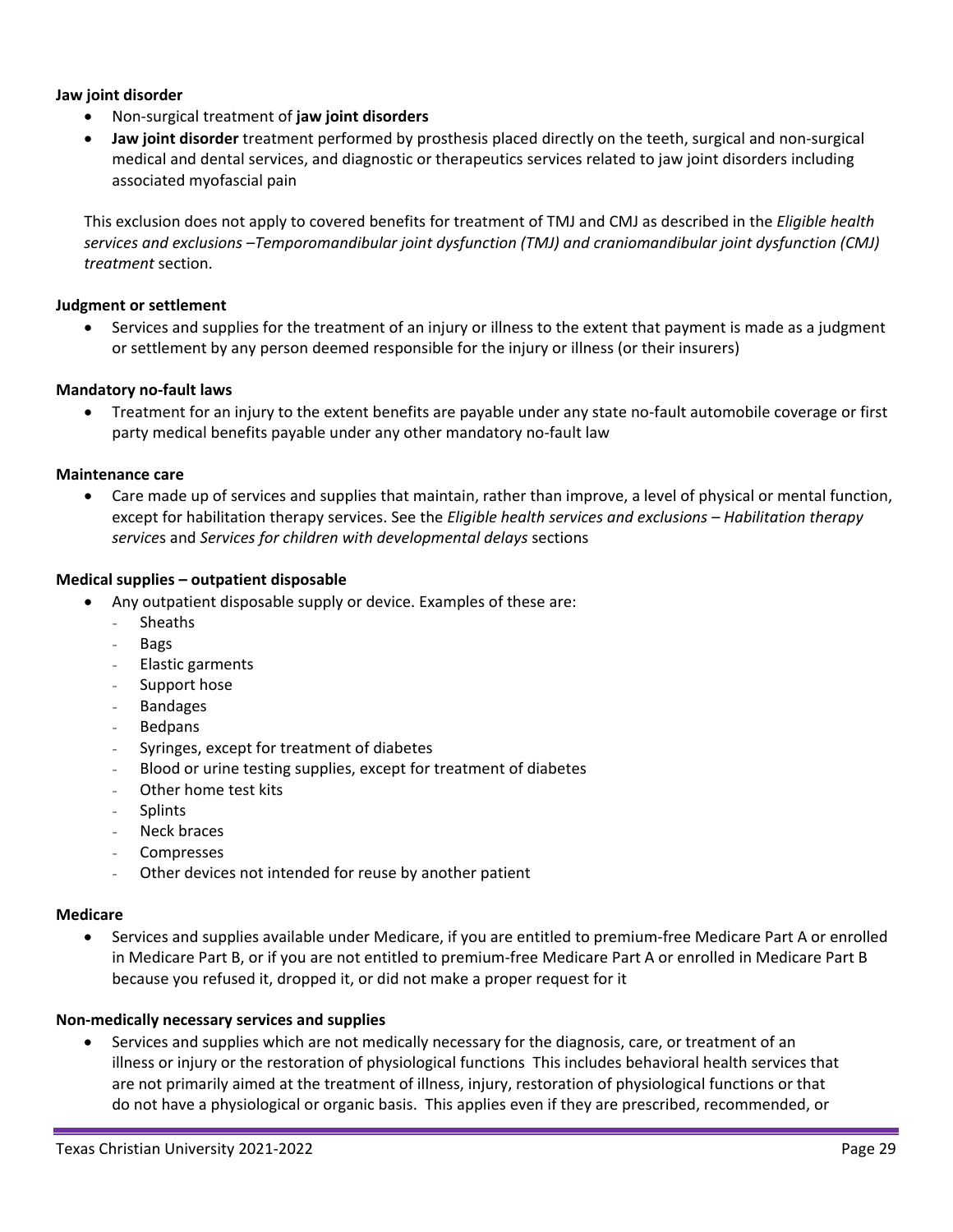approved by your physician, dental provider, or vision care provider. This exception does not apply to *Preventive care and wellness* benefits.

# **Non-U.S .citizen**

• Services and supplies received by a covered person (who is not a United States citizen) within the covered person's home country but only if the home country has a socialized medicine program

## **Obesity (bariatric) surgery and services**

- Weight management treatment or drugs intended to decrease or increase body weight, control weight or treat obesity, including morbid obesity except as described in the *Eligible health services and exclusions – Preventive care and wellness* section, including preventive services for obesity screening and weight management interventions. This is regardless of the existence of other medical conditions. Examples of these are:
	- Liposuction, banding, gastric stapling, gastric by-pass and other forms of bariatric **surgery**
	- **Surgical procedures,** medical treatments and weight control/loss programs primarily intended to treat, or are related to the treatment of obesity, including morbid obesity
	- Drugs, stimulants, preparations, foods or diet supplements, dietary regimens and supplements, food supplements, appetite suppressants and other medications
	- Hypnosis or other forms of therapy
	- Exercise programs, exercise equipment, membership to health or fitness clubs, recreational therapy or other forms of activity or activity enhancement

#### **Other primary payer**

• Payment for a portion of the charge that Medicare or another party is responsible for as the primary payer

#### **Personal care, comfort or convenience items**

• Any service or supply primarily for your convenience and personal comfort or that of a third party

#### **Podiatric (foot care) treatment**

- Services and supplies for:
	- The treatment of calluses, bunions, toenails, flat feet, hammertoes, fallen arches
	- The treatment of weak feet, chronic foot pain or conditions caused by routine activities, such as walking, running, working or wearing shoes
	- Supplies (including orthopedic shoes), foot orthotics, arch supports, shoe inserts, ankle braces, guards, protectors, creams, ointments and other equipment, devices and supplies except for complications of diabetes. See the *Diabetic services and supplies (including equipment and training)* section.
	- Routine pedicure services, such as cutting of nails, corns and calluses when there is no illness or injur**y** of the feet

#### **Private duty nursing (outpatient only)**

#### **Riot**

• Services and supplies that you receive from providers as a result of an injury from your "participation in a riot". This means when you take part in a riot in any way such as inciting, or conspiring to incite, the riot. It does not include actions that you take in self-defense as long as they are not against people who are trying to restore law and order.

#### **Routine exams**

• Routine physical exams, routine eye exams, routine dental exams, routine hearing exams and other preventive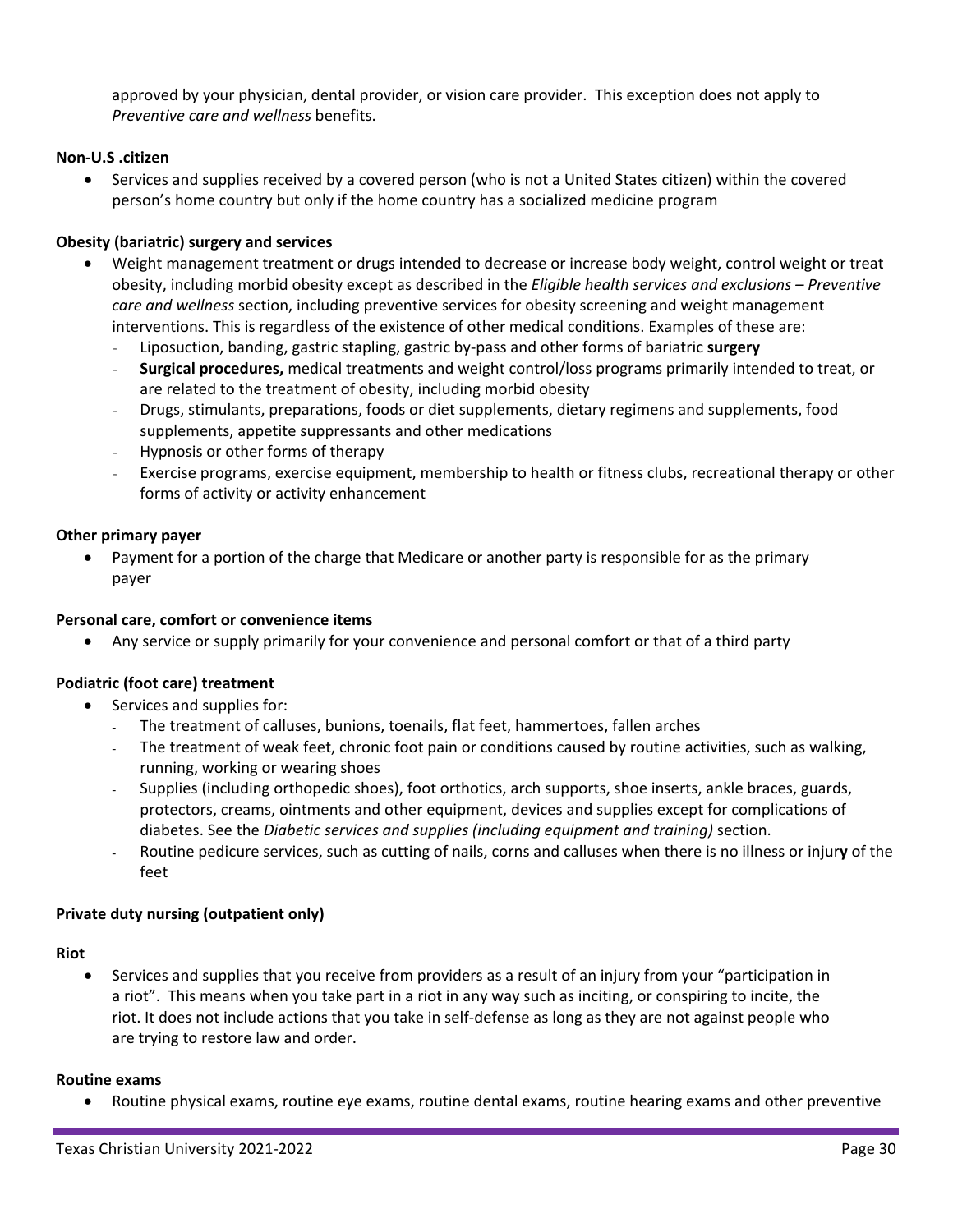services and supplies, except as specifically provided in the *Eligible health services and exclusions* section

## **School health services**

- Services and supplies normally provided by the policyholder's:
	- School health services
	- Infirmary
	- **Hospital**
	- Pharmacy or

by health professionals who

- Are employed by
- Are Affiliated with
- Have an agreement or arrangement with, or
- Are otherwise designated by

the policyholder.

## **Services provided by a family member**

• Services provided by a spouse, domestic partner, parent, child, step-child, brother, sister, in-law or any household member, except for when that family member is a **dentist** who is licensed in the State of Texas to provide the dental service rendered.

## **Sexual dysfunction and enhancement**

- Any treatment, prescription drug, service, or supply to treat sexual dysfunction, enhance sexual performance or increase sexual desire, including:
	- Surgery, prescription drugs, implants, devices or preparations to correct or enhance erectile function, enhance sensitivity, or alter the shape or appearance of a sex organ
	- Sex therapy, sex counseling, marriage counseling, or other counseling or advisory services
- Not eligible for coverage are prescription drugs in 60-100 day supplies

#### **Sinus surgery**

• Any services or supplies given by providers for sinus surgery except for acute purulent sinusitis

#### **Sleep apnea**

• Any services or supplies given by providers for the treatment of obstructive sleep apnea and sleep disorders

#### **Specialty prescription drugs**

• Drugs that are included on the list of specialty prescription drugs as covered under your outpatient prescription drug benefit

#### **Sports**

• Any services or supplies given by providers as a result from play or practice of collegiate or intercollegiate sports, not including intercollegiate club sports and intramurals

#### **Strength and performance**

• Services, devices and supplies such as drugs or preparations designed primarily for enhancing your: − Strength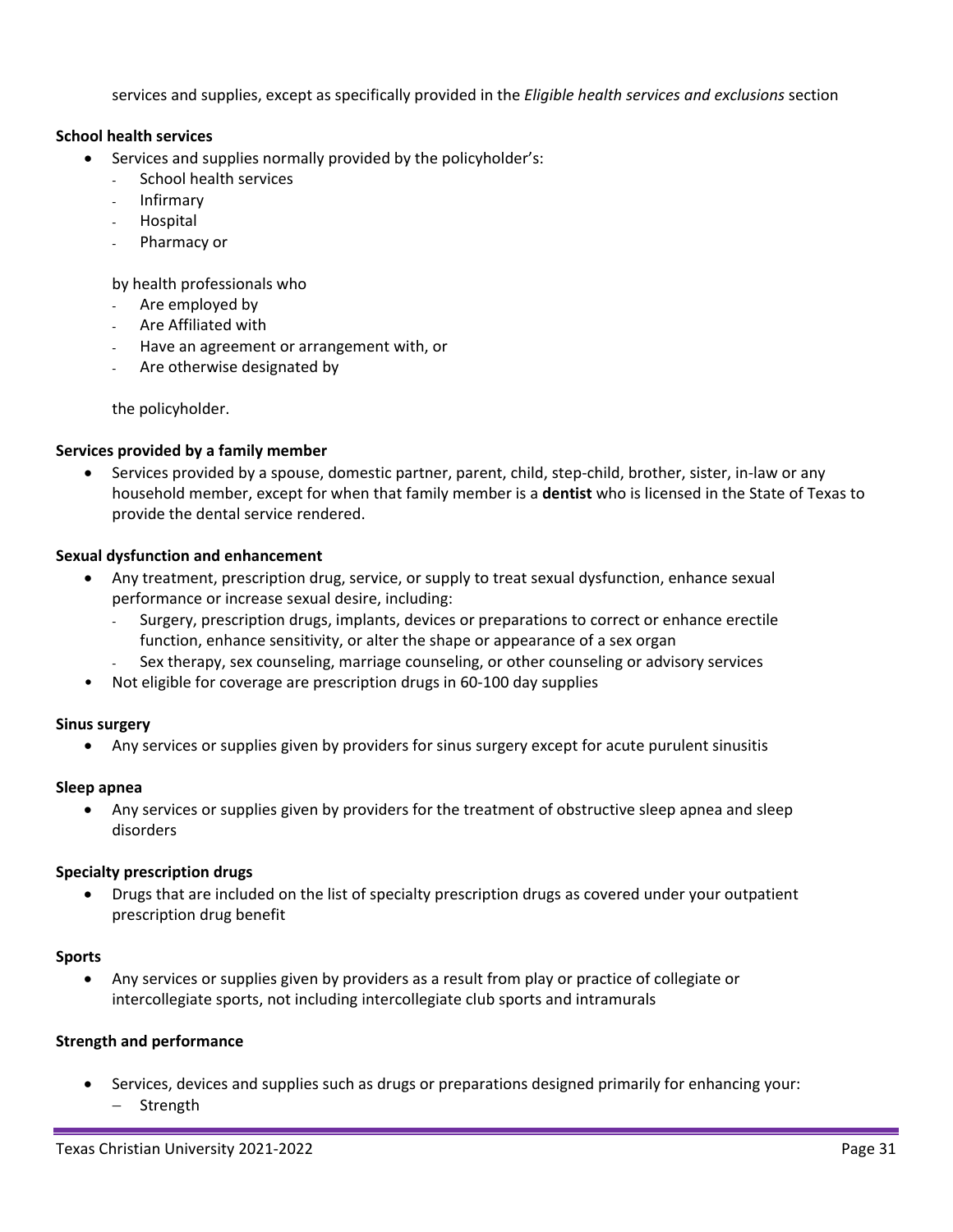- − Physical condition
- Endurance
- Physical performance

#### **Students in mental health field**

• Any services and supplies provided to a covered student who is specializing in the mental health care field and who receives treatment from a provider as part of their training in that field

### **Telemedicine or Telehealth**

- Services given when you are not present at the same time as the provider
- Services including:
	- Telephone calls
	- Telemedicine kiosks
	- Electronic vital signs monitoring or exchanges, (e.g. Tele-ICU, Tele-stroke)

## **Therapies and tests**

- Full body CT scans
- Hair analysis
- Hypnosis and hypnotherapy
- Massage therapy, except when used as a physical therapy modality
- Sensory or auditory integration therapy

#### **Tobacco cessation**

- Any treatment, drug, service or supply to stop or reduce smoking or the use of other tobacco products or to treat or reduce nicotine addiction, dependence or cravings, including, medications, nicotine patches and gum unless recommended by the United States Preventive Services Task Force (USPSTF). This also includes:
	- Counseling, except as specifically provided in the *Eligible health services and exclusions – Preventive care and wellness* section
	- Hypnosis and other therapies
	- Medications, except as specifically provided in the *Eligible health services and exclusions – Outpatient prescription drugs* section
	- Nicotine patches
	- Gum

#### **Treatment in a federal, state, or governmental entity**

• Any care in a hospital or other facility owned or operated by any federal, state or other governmental entity, except to the extent coverage is required by applicable laws

#### **Vision care for adults**

- Routine vision exam provided by an ophthalmologist or optometrist, including refraction and glaucoma testing
- Vision care services and supplies

#### **Voluntary sterilization**

• Reversal of voluntary sterilization procedures, including related follow-up care

#### **Wilderness treatment programs**

See *Educational services* within this section

#### **Work related illness or injuries**

Texas Christian University 2021-2022 Page 32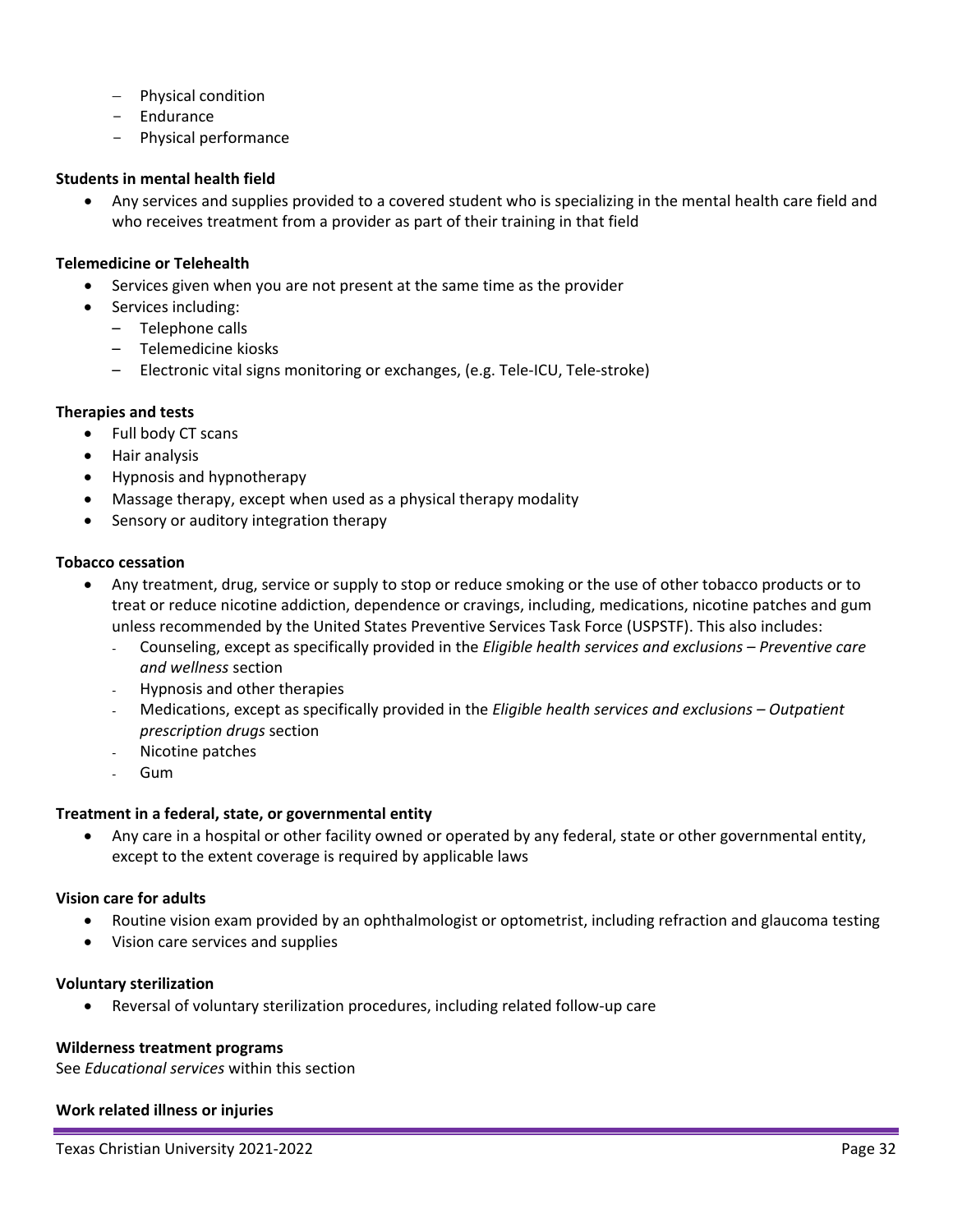- Coverage available to you under worker's compensation or under a similar program under local, state or federal law for any illness or injury related to employment or self-employment.
- A source of coverage or reimbursement will be considered available to you even if you waived your right to payment from that source. You may also be covered under a workers' compensation law or similar law. If you submit proof that you are not covered for a particular illness or injury under such law, then that illness or injury will be considered "non-occupational" regardless of cause.

## **In case of a medical emergency**

When you experience an emergency medical condition, you should go to the nearest emergency room. You can also dial 911 or your local emergency response service for medical and ambulance assistance. If possible, call your physician but only if a delay will not harm your health.

#### **After-hours care — available 24/7**

Call your doctor when you have medical questions or concerns. Your doctor should have an answering service if you call after the office closes. You can also go to an urgent care center, which may have limited hours. To find a center near you, log in at https://myaetna.com and search our list of doctors and other health care providers. Check your plan documents to see how much you must pay for urgent care services.

#### **Out-of-area services and benefits**

You may not have access to an in-network provider when you are traveling outside of the plan's service area. If you must receive medically necessary services or supplies when traveling outside of the plan's service area, we will reimburse you as shown in the table below.

| Type of provider        | Your cost share                                                                                                                                                                      |
|-------------------------|--------------------------------------------------------------------------------------------------------------------------------------------------------------------------------------|
| In-network provider     | You pay the copayment/coinsurance.                                                                                                                                                   |
| Out-of-network provider | You pay the pharmacy directly for the cost of the prescription. Then you fill<br>out and send a prescription drug refund form to us, including all itemized<br>pharmacy receipts.    |
|                         | Submission of a claim doesn't guarantee payment. If your claim is approved,<br>$\bullet$<br>you will be reimbursed the cost of your prescription less your<br>copayment/coinsurance. |

# **Keeping a provider you go to now (continuity of care)**

You may have to find a new provider when:

- You join the plan and the provider you have now is not in the network
- You are already covered under another Aetna plan and your provider stops being in our network

However, in some cases, you may be able to keep going to your current provider to complete a treatment or to have treatment that was already scheduled. This is called continuity of care.

|             | If you are a new enrollee and your provider is   | If you are a current enrollee and your provider |
|-------------|--------------------------------------------------|-------------------------------------------------|
|             | an out-of-network provider                       | stops participation with Aetna                  |
| Request for | You need to complete a Transition Coverage       | You or your provider should call Aetna for      |
| approval    | Request form and send it to us. You can get this | approval to continue any care.                  |
|             | form by contacting Member Services at the toll-  |                                                 |
|             | free number on the back of your ID card.         |                                                 |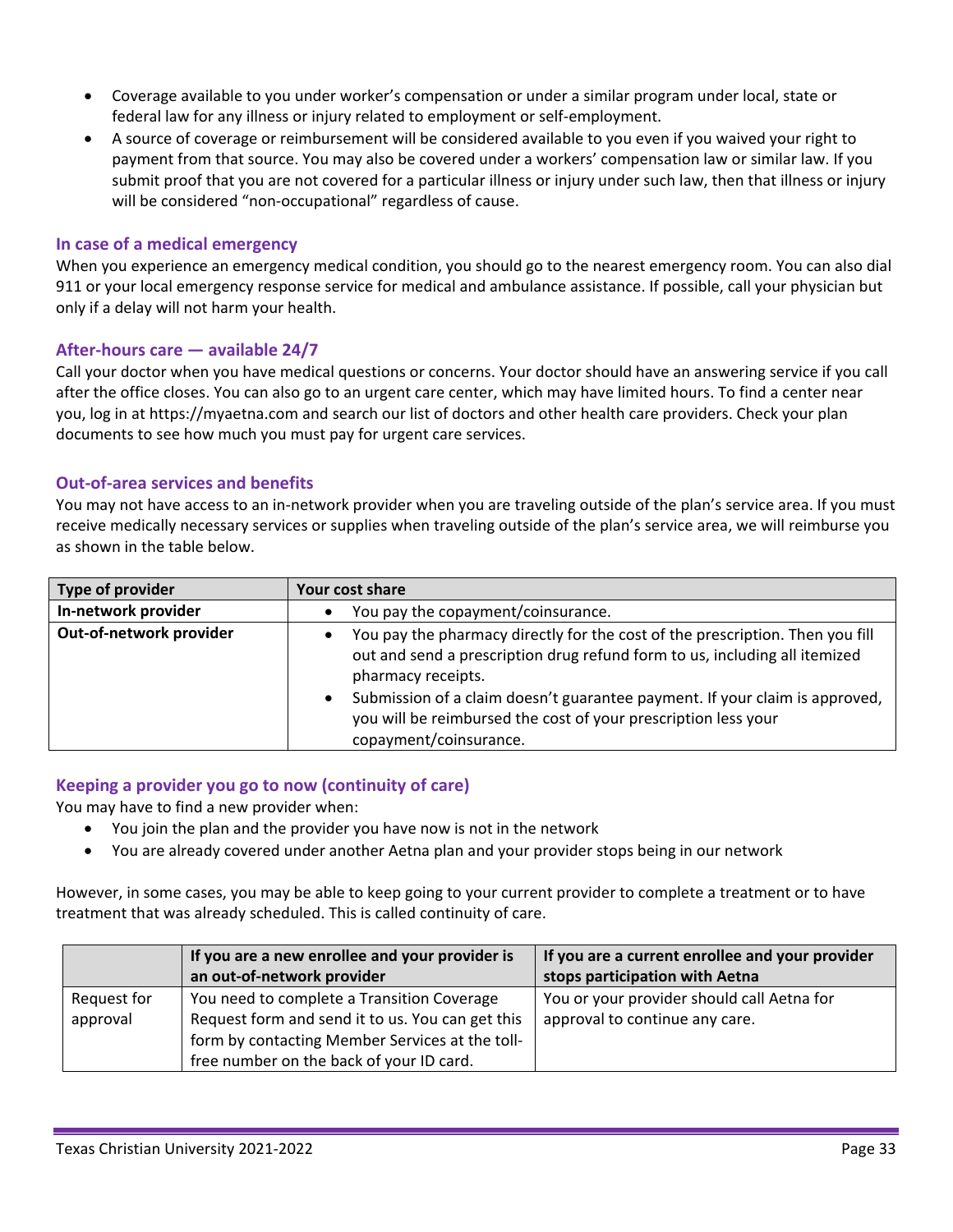| Length of    | Care will continue during a transitional period, | Care will continue during a transitional period, |
|--------------|--------------------------------------------------|--------------------------------------------------|
| transitional | usually 90 days, but this may vary based on your | usually 90 days, this date is based on the date  |
| period       | condition.                                       | the provider terminated their participation with |
|              |                                                  | Aetna.                                           |

|                     | If you have a terminal illness and your provider stops participation with Aetna                  |
|---------------------|--------------------------------------------------------------------------------------------------|
| Request for         | Your provider should call us for approval to continue any care.                                  |
| approval            | You can call Member Services at the toll-free number on the back of your ID card for             |
|                     | information on continuity of care.                                                               |
| Length of           | Care will continue during a transitional period for up to nine (9) months. This date is based on |
| transitional period | the date the provider terminated their participation with Aetna.                                 |
| How claim is paid   | Your claim will be paid at not less than the negotiated charge during the transitional period.   |

|                     | If you are pregnant and have entered your second trimester and your provider stops<br>participation with Aetna |
|---------------------|----------------------------------------------------------------------------------------------------------------|
| Request for         | Your provider should call us for approval to continue any care.                                                |
| approval            | You can call Member Services at the toll-free number on the back of your ID card for                           |
|                     | information on continuity of care.                                                                             |
| Length of           | Care will continue during a transitional period through delivery, including the time required                  |
| transitional period | for postpartum care directly related to the delivery. This includes a post-delivery checkup                    |
|                     | within six weeks.                                                                                              |
| How claim is paid   | Your claim will be paid at not less than the negotiated charge during the transitional period.                 |

We will authorize coverage for the transitional period only if the provider agrees to our usual terms and conditions for contracting providers.

# **Complaints and Appeals**

If you are dissatisfied with the service you receive from the Plan or you want to complain about a preferred care provider, you may call the Member Services telephone number shown on your ID card or write to Aetna at:

Aetna Life Insurance Company Appeals Resolution Team PO Box 14464 Lexington, KY 40512

The complaint must include a detailed description of the matter and include copies of any records or documents that you think are relevant to the matter. You may submit an appeal if Aetna gives notice of an adverse benefit determination. A final adverse benefit determination notice may also provide an option to request an External Review (if available).

For more information about the Complaints and Appeals Procedure or External Review processes, you may call the Member Services telephone number shown on your ID card. A complete description of the Complaints and Appeals Procedure and External Review processes are contained in the Master Policy/Certificate of Coverage issued to Texas Christian University, and may be viewed online at [www.aetnastudenthealth.com.](http://www.aetnastudenthealth.com/)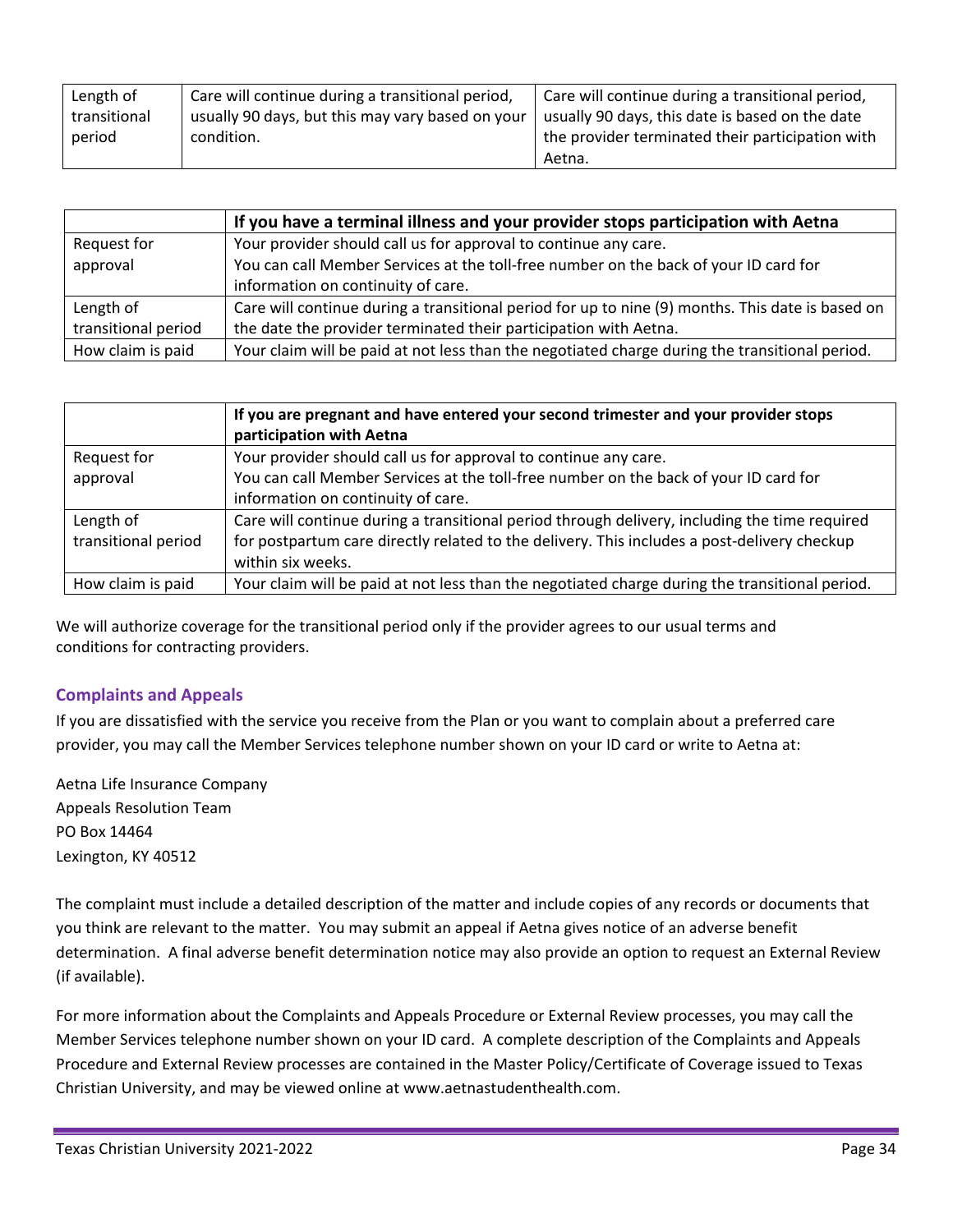# **Directory**

The list of in-network providers, which includes complete descriptions of the providers' networks and a disclosure of which PPOs will not accept new patients for your plan appears a[t www.aetnastudenthealth.com](http://www.aetnastudenthealth.com/) under the DocFind® label. When searching DocFind®, you need to make sure that you are searching for providers that participate in your specific plan. In-network providers may only be considered for certain Aetna plans. When searching for in-network dental providers, you need to make sure you are searching under Pediatric Dental plan. Upon your request, we will send you a non-electronic version of the directory at no cost to you. Please contact us at 877-480-4161, or call the Member Services number on the back of your ID card, or write to us at:

Aetna, Student Health 151 Farmington Avenue Hartford, CT 06156

# **Learn about our network demographics and local market access plans**

We annually report health plan data and information to the Texas Department of Insurance (TDI) to assist the TDI in evaluating the adequacy of our networks. If a waiver or a local market access plan applies to facility services or to internal medicine, family or general practice, pediatric practitioner practice, obstetrics and gynecology, anesthesiology, psychiatry, or general surgery services, you may view the plan information on our website at **http://www.aetna.com/dse/cms/codeAssets/html/Texas\_Network\_Adequacy.html**

If you do not have Internet access or prefer a printed copy of the results, contact us at 877-480-4161, or call the Member Services number on the back of your ID card.

# **Texas Department of Insurance Notice**

You have the right to an adequate network of preferred providers (also known as "network providers"). If you believe the network is inadequate, you may file a complaint with the Texas Department of Insurance. If you relied on materially inaccurate directory information, you may be entitled to have an out-of-network claim paid at the in-network percentage level of reimbursement and your out-of-pocket expenses counted toward your in-network deductible and out-of-pocket maximum. You have the right, in most cases, to obtain estimates in advance:

- From out-of-network providers of what they will charge for their services; and
- From your insurer of what it will pay for the services.

You may obtain a current directory of preferred providers at the following website: **www.aetna.com/docfind**  or by calling the number on your Aetna ID card (if you're not yet enrolled, call **1-888-982-3862**) for assistance in finding available preferred providers. If the directory is materially inaccurate, you may be entitled to have an out-of-network claim paid at the in-network level of benefits. If you are treated by a provider or hospital that is not a preferred provider, you may be billed for anything not paid by the insurer.

If the amount you owe to an out-of-network hospital-based radiologist, anesthesiologist, pathologist, emergency department physician, assistant surgeon or neonatologist is greater than \$500 (not including your copayment, coinsurance and deductible responsibilities) for services received in a network hospital, you may be entitled to have the parties participate in a teleconference, and, if the result is not to your satisfaction, in a mandatory mediation at no cost to you.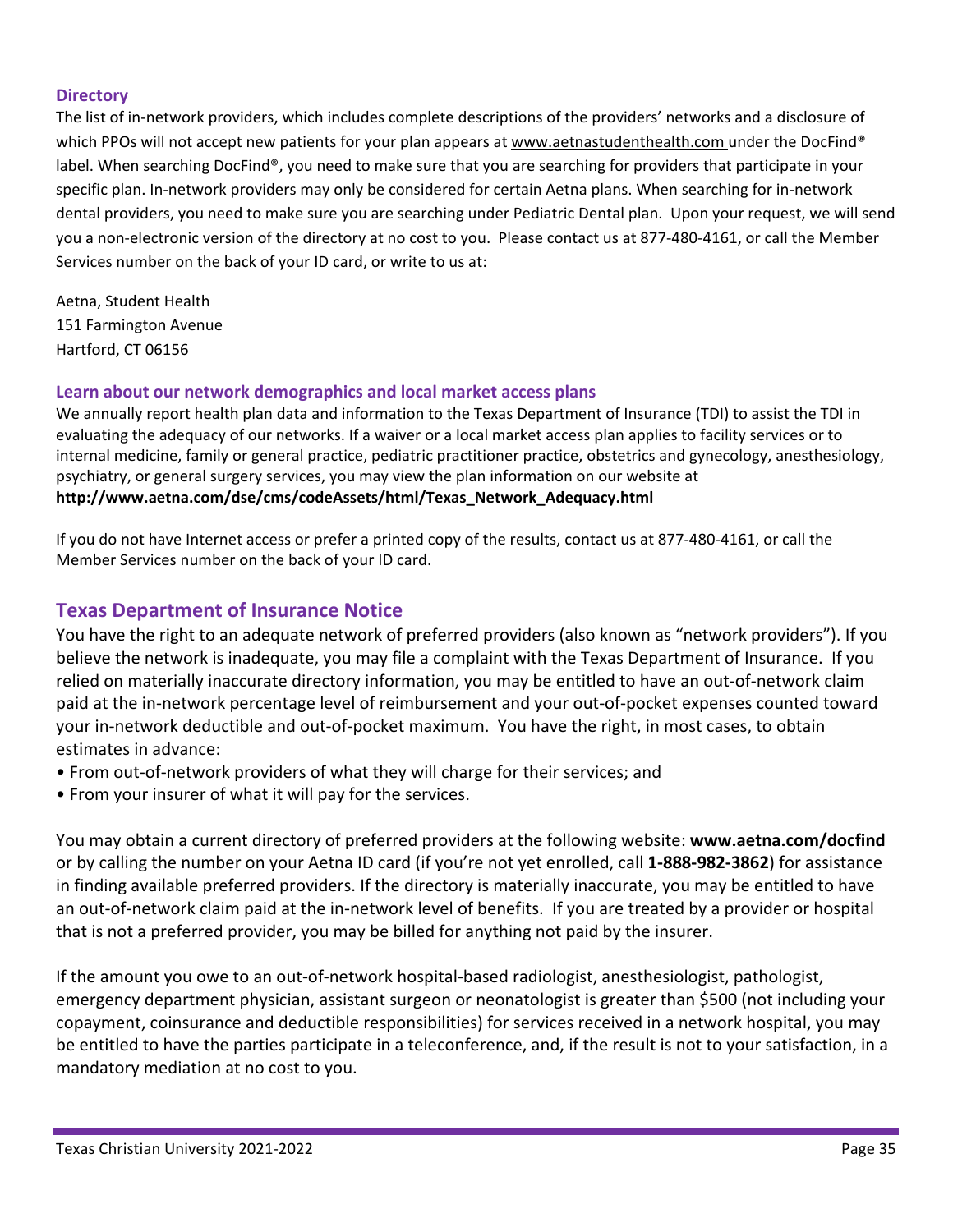# You can learn more about mediation at the Texas Department of Insurance website: **www.tdi.texas.gov/consumer/cpmmediation.html**.

The Texas Christian University Student Health Insurance Plan is underwritten by Aetna Life Insurance Company. Aetna Student Health<sup>SM</sup> is the brand name for products and services provided by Aetna Life Insurance Company and its applicable affiliated companies (Aetna).

# **Sanctioned Countries**

If coverage provided by this policy violates or will violate any economic or trade sanctions, the coverage is immediately considered invalid. For example, Aetna companies cannot make payments for health care or other claims or services if it violates a financial sanction regulation. This includes sanctions related to a blocked person or a country under sanction by the United States, unless permitted under a written Office of Foreign Asset Control (OFAC) license. For more information, visit **<http://www.treasury.gov/resource-center/sanctions/Pages/default.aspx>**.

#### **Assistive Technology**

Persons using assistive technology may not be able to fully access the following information. For assistance, please call the number listed on your ID card at no cost.

#### **Smartphone or Tablet**

To view documents from your smartphone or tablet, the free WinZip app is required. It may be available from your App Store.

#### **Non-Discrimination**

Aetna is committed to being an inclusive health care company. Aetna does not discriminate on the basis of ancestry, race, ethnicity, color, religion, sex/gender (including pregnancy), national origin, sexual orientation, gender identity or expression, physical or mental disability, medical condition, age, veteran status, military status, marital status, genetic information, citizenship status, unemployment status, political affiliation, or on any other basis or characteristic prohibited by applicable federal, state or local law.

Aetna provides free aids and services to people with disabilities and free language services to people whose primary language is not English.

These aids and services include:

- Qualified language interpreters
- Written information in other formats (large print, audio, accessible electronic formats, other formats)
- Qualified interpreters
- Information written in other languages

If you need these services, contact the number on your ID card. Not an Aetna member? Call us at 1-877-480-4161.

If you have questions about our nondiscrimination policy or have a discrimination-related concern that you would like to discuss, please call us at 1-877-480-4161.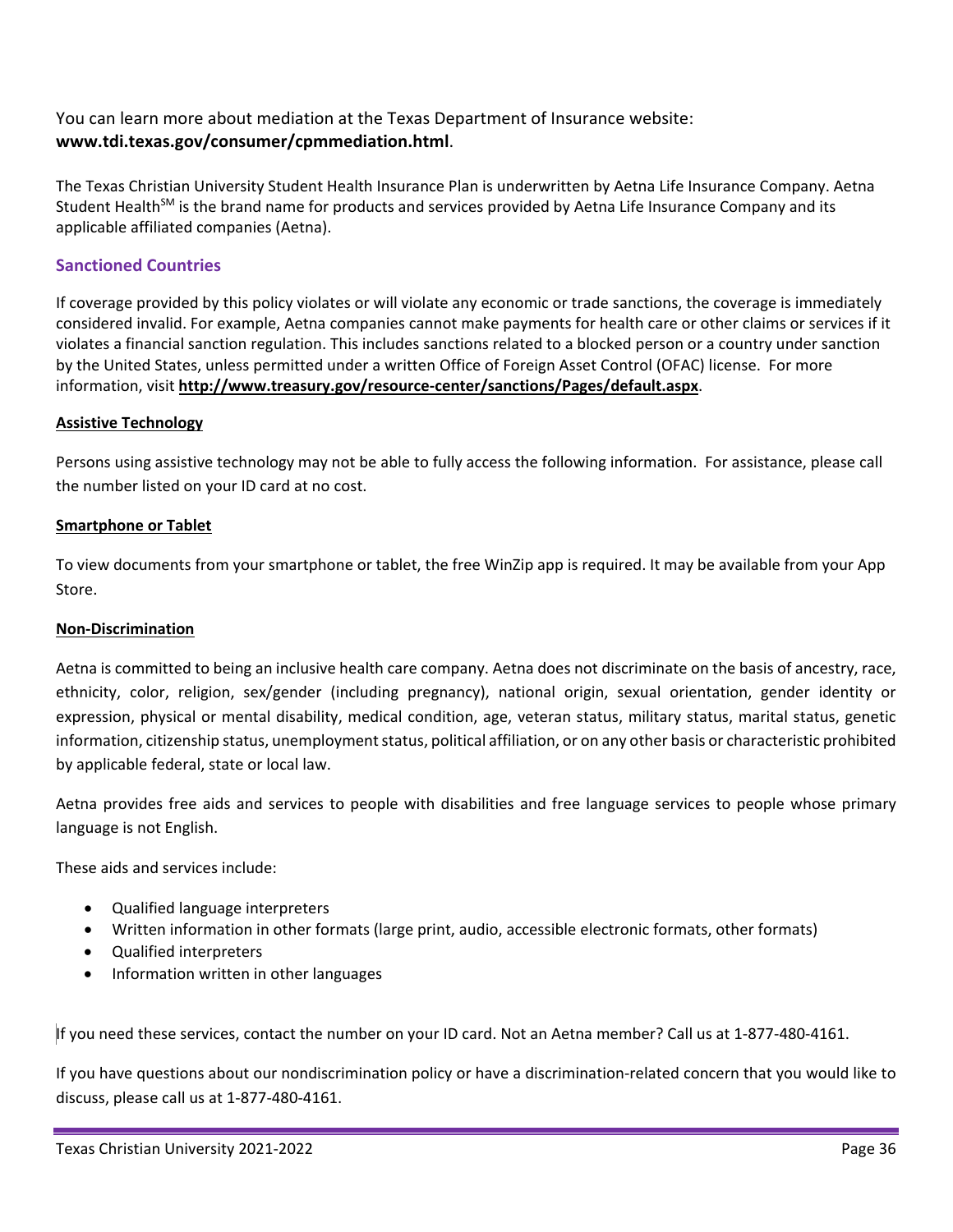*Please note, Aetna covers health services in compliance with applicable federal and state laws. Not all health services are covered. See plan documents for a complete description of benefits, exclusions, limitations, and conditions of coverage.*

## **Language accessibility statement**

## *Interpreter services are available for free.*

Attention: If you speak English, language assistance service, free of charge, are available to you. Call **1-877-480- 4161** (TTY: **711**).

## **Español/Spanish**

Atención: si habla español, tiene a su disposición servicios gratuitos de asistencia lingüística. Llame al **1-877-480-4161** (TTY: **711**).

## አማርኛ**/Amharic**

ልብ ይበሉ: ኣማርኛ ቋንቋ የሚናገሩ ከሆነ፥ የትርጉም ድጋፍ ሰጪ ድርጅቶች፣ ያለምንም ክፍያ እርስዎን ለማገልገል ተዘጋጅተዋል። የሚከተለው ቁጥር ላይ ይደውሉ **1-877-480-4161** (መስማት ለተሳናቸው: **711**).

## Arabic/العربية

ملحوظة: إذا كنت تتحدث اللغة العربية، فإن خدمات المساعدة اللغوية تتوافر لك بالمجان. اتصل برقم **1161-880-1-877** (رقم الهاتف النصي: **711)**.

### **Ɓàsɔɔ̍ ̀Wùɖù/Bassa**

Dè dɛ nìà kɛ dye̓de gbo: ว jǔ ke̓ m̀ dyi Ɓàsɔ̓ɔ̀-wùdุù-po-nyɔ̀ jǔ ni, nìi à wudu kà kò dò po-poɔ̀ ɓɛ่ m̀ gbo kpa॑a. Ɖa̍**1-877-480-4161** (TTY: **711**).

# **中文/Chinese**

注意:如果您说中文,我们可为您提供免费的语言协助服务。请致电 **1-877-480-4161** (TTY: **711**)。

# **Farsi/**فار�

توجه: اگر به زبان فارسی صحبت می کنید، خدمات زبانی رابگان به شما ارایه میگردد، با شماره 11**61-480-877-11 (711**) تماس بگیرید.

#### **Français/French**

Attention : Si vous parlez français, vous pouvez disposer d'une assistance gratuite dans votre langue en composant le **1- 877-480-4161** (TTY: **711**).

# �જરાતી ુ **/Gujarati**

ધ્યાન આપો: જો તમે ગુજરાતી બોલતા હો તો ભાષાકીય સહાયતા સેવા તમને નિ:શુલ્ક ઉપલબ્ધ છે.

કૉલ કરો **1-877-480-4161** (TTY: **711**).